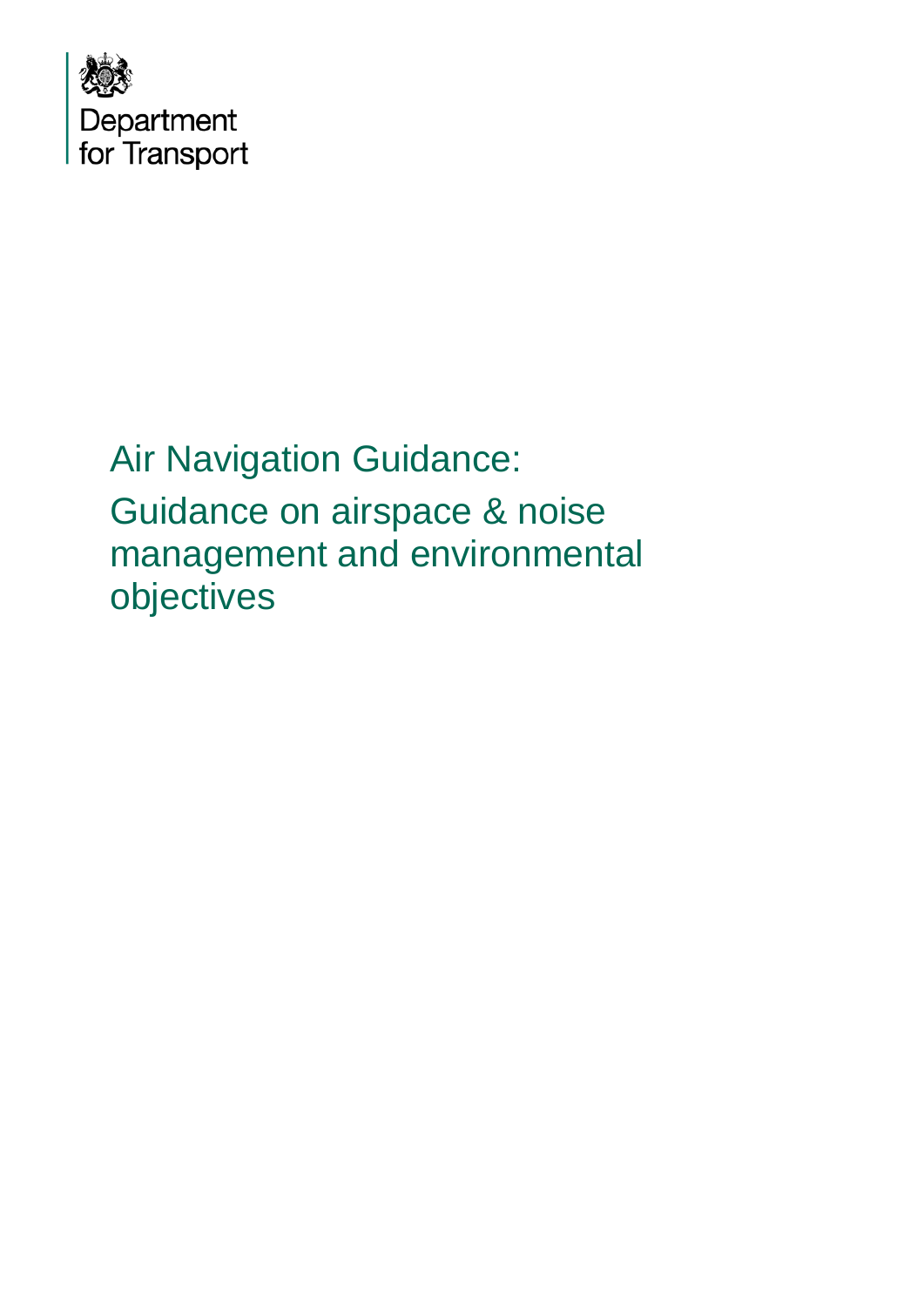The Department for Transport has actively considered the needs of blind and partially sighted people in accessing this document. The text will be made available in full on the Department's website. The text may be freely downloaded and translated by individuals or organisations for conversion into other accessible formats. If you have other needs in this regard please contact the Department.

Department for Transport Great Minster House 33 Horseferry Road London SW1P 4DR Telephone 0300 330 3000 General enquiries [https://forms.dft.gov.uk](https://forms.dft.gov.uk/) Website [www.gov.uk/dft](http://www.gov.uk/dft)

## **OGL**

Crown copyright 2017

Copyright in the typographical arrangement rests with the Crown.

You may re-use this information (not including logos or third-party material) free of charge in any format or medium, under the terms of the Open Government Licence v3.0. To view this licence visit [http://www.nationalarchives.gov.uk/doc/open-government](http://www.nationalarchives.gov.uk/doc/open-government-licence/version/3)[licence/version/3](http://www.nationalarchives.gov.uk/doc/open-government-licence/version/3) or write to the Information Policy Team, The National Archives, Kew, London TW9 4DU, or e-mail: [psi@nationalarchives.gsi.gov.uk.](mailto:psi@nationalarchives.gsi.gov.uk)

Where we have identified any third-party copyright information you will need to obtain permission from the copyright holders concerned.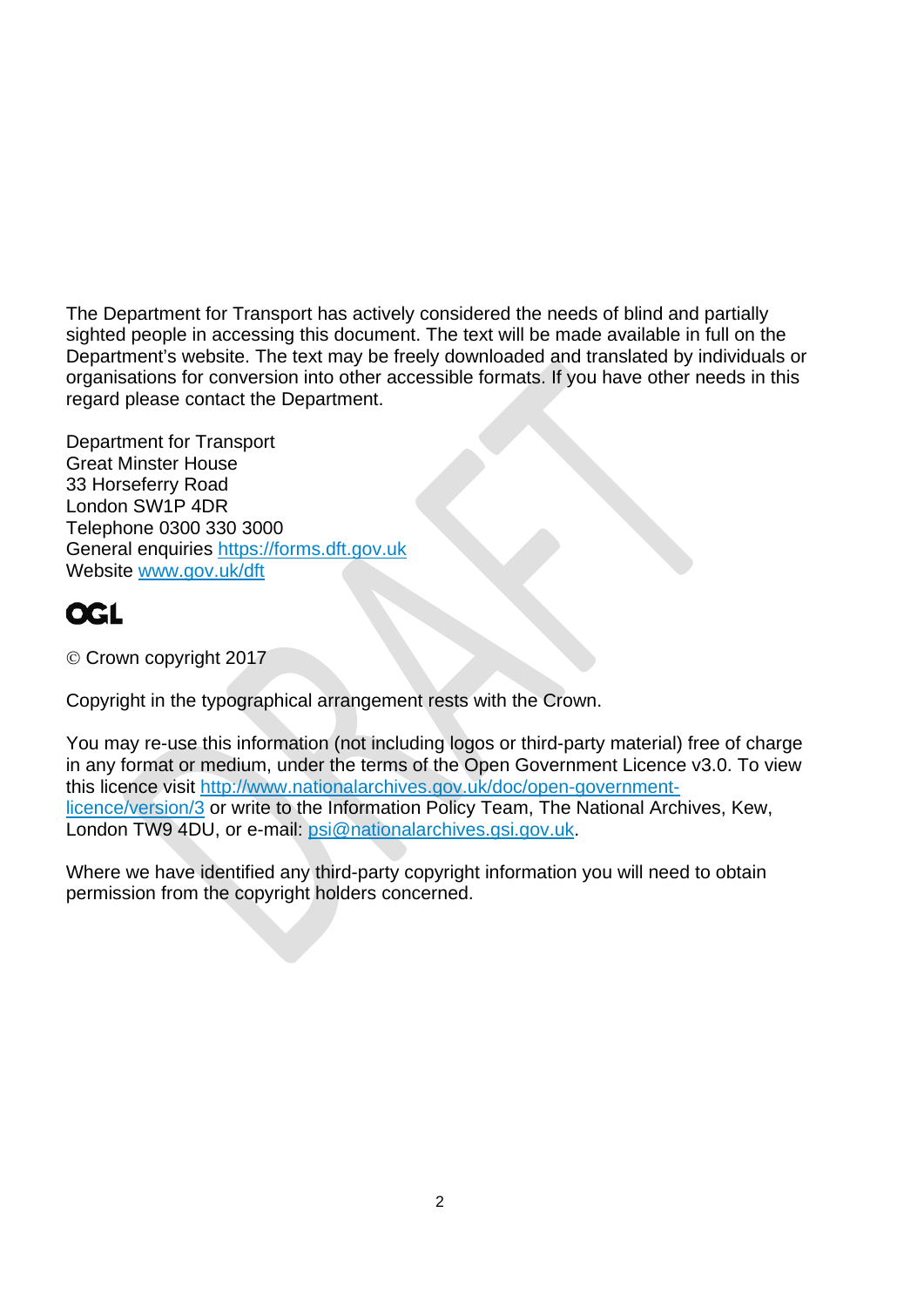# **Contents**

| Introduction                                                                                                    | 5               |
|-----------------------------------------------------------------------------------------------------------------|-----------------|
| <b>Objectives of the Guidance</b>                                                                               | 6               |
| Purpose and applicability of the Guidance                                                                       | 6               |
| 1. Air Navigation Guidance to the CAA on the Government's environmental<br>objectives                           | 8               |
| Introduction                                                                                                    | 8               |
| The Government's key environmental objectives                                                                   | 8               |
| Roles and Responsibilities                                                                                      | 9               |
| Definition of altitude in this Guidance                                                                         | 11              |
| Performance-Based Navigation                                                                                    | 11              |
| 2. Airspace Change                                                                                              | 12              |
| Introduction                                                                                                    | 12 <sup>2</sup> |
| Tier 1a - Permanent changes to the notified airspace structure                                                  | 13              |
| Tier 1b - Temporary changes to the notified airspace structure                                                  | 14              |
| Tier 1c - Approved operational airspace trials                                                                  | 15              |
| Tier 2 - Changes to ATC procedures which result in Permanent and Planned<br>Redistribution of air traffic (PPR) | 16              |
| Tier $3$ – Changes to air operations                                                                            | 17              |
| Replication of flightpaths with new procedures                                                                  | 18              |
| 3. Development and assessment of airspace change options                                                        | 19              |
| Introduction                                                                                                    | 19              |
| <b>Altitude Based Priorities</b>                                                                                | 19              |
| The need for options appraisal by airspace change sponsors                                                      | 20              |
| Considering the noise implications of proposed airspace changes                                                 | 21              |
| Single and multiple routes                                                                                      | 22              |
| <b>Greenhouse Gases</b>                                                                                         | 23              |
| Local air quality                                                                                               | 23              |
| Taking account of local circumstances                                                                           | 24              |
| <b>Environmental Statement</b>                                                                                  | 25              |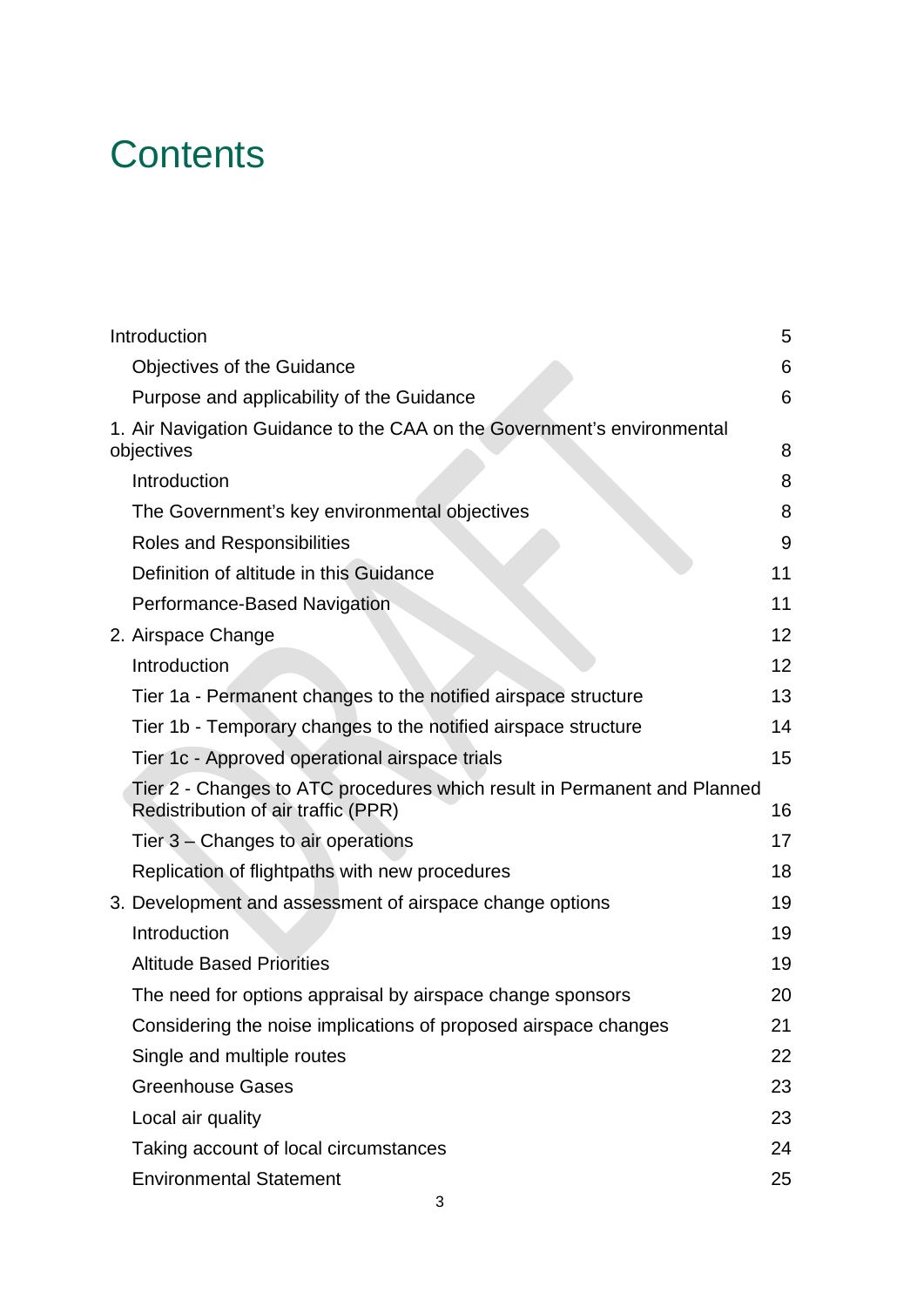| Assessing the noise impacts of airspace changes                                                          |    | 25 |
|----------------------------------------------------------------------------------------------------------|----|----|
| The role of the Independent Commission on Civil Aviation Noise (ICCAN) in the<br>airspace change process |    | 25 |
| Other relevant legislation, policy and guidance                                                          |    | 27 |
| 4. Management of aircraft noise                                                                          |    | 28 |
| Introduction                                                                                             |    | 28 |
| Airspace design                                                                                          |    | 29 |
| Use of airspace                                                                                          |    | 29 |
| Control of airspace                                                                                      |    | 30 |
| National Parks & Areas of Outstanding Natural Beauty (AONBs)                                             |    | 30 |
| Helicopter and light aircraft-related noise                                                              |    | 31 |
| <b>Noise Sensitive Buildings</b>                                                                         |    | 31 |
| 5. Specific navigational guidance                                                                        |    | 32 |
| Introduction                                                                                             |    | 32 |
| Departure procedures                                                                                     |    | 32 |
| <b>Continuous Climb Operations</b>                                                                       |    | 33 |
| <b>Arrival Procedures</b>                                                                                |    | 33 |
| <b>Continuous Descent Operations</b>                                                                     |    | 33 |
| Navigational accuracy                                                                                    |    | 34 |
| Noise Preferential Routes (NPRs)                                                                         |    | 34 |
| Publication of route information                                                                         |    | 35 |
| 6. The role of Government in the Airspace Change Process                                                 |    | 36 |
| Introduction                                                                                             |    | 36 |
| Criteria for call-in                                                                                     |    | 36 |
| Coming into Force and transition arrangements                                                            |    | 37 |
| Handling of the call-in process                                                                          |    | 37 |
| DfT process for handling an agreed call-in proposal for an airspace change                               |    | 38 |
| Revision/amendment of Guidance                                                                           |    | 40 |
| <b>Enquiries about this Guidance</b>                                                                     |    | 40 |
| Annex A: Performance Based Navigation                                                                    | 41 |    |
| Performance Based Navigation (PBN)                                                                       |    | 41 |
| Annex B: Glossary                                                                                        | 42 |    |
| Further Annexes to be added                                                                              |    | 44 |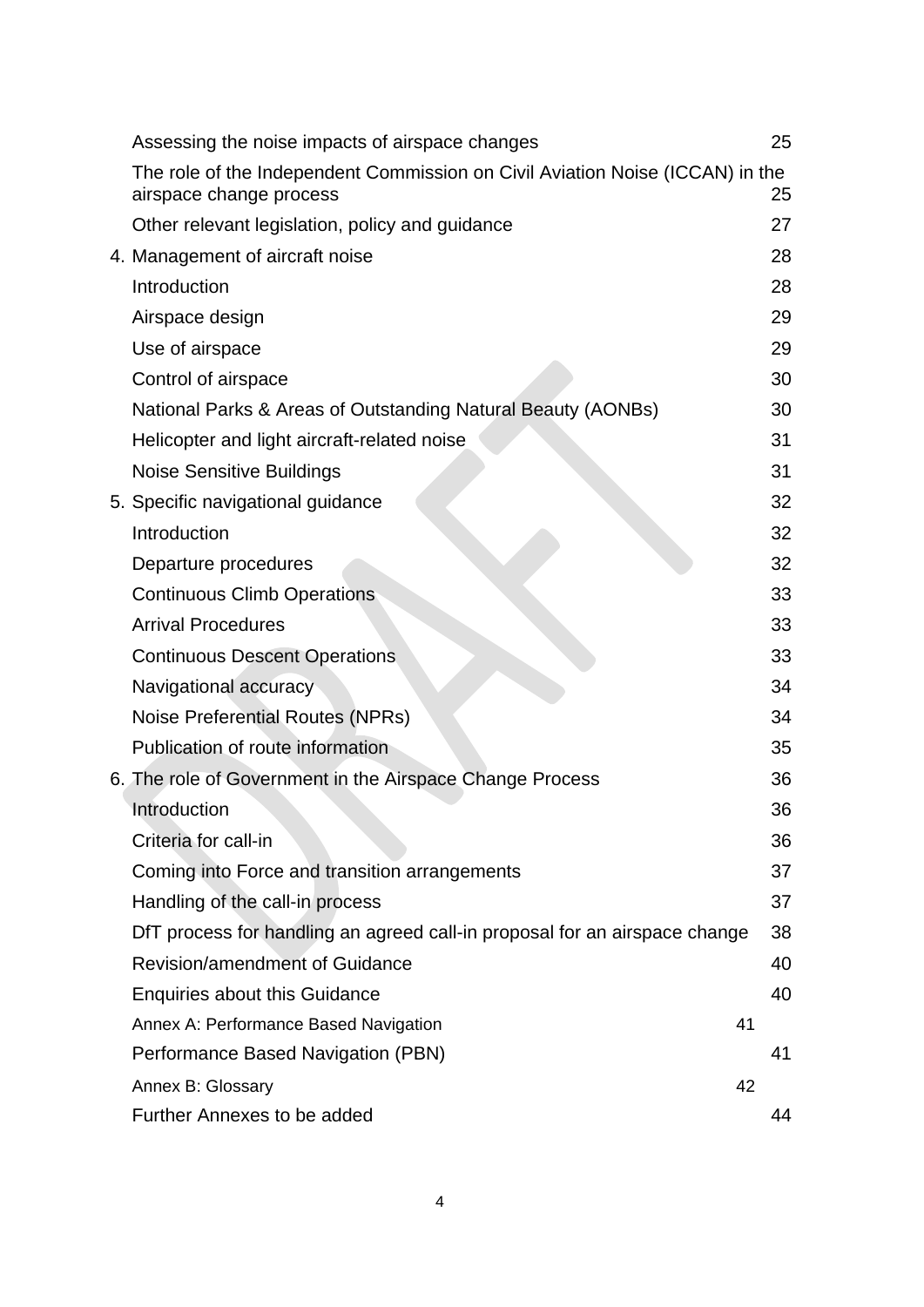# <span id="page-4-0"></span>Introduction

Section 70([2](#page-4-2)) of the Transport Act  $2000<sup>1</sup>$  $2000<sup>1</sup>$  $2000<sup>1</sup>$  requires the Civil Aviation Authority (CAA<sup>2</sup>) to take account of any guidance on environmental objectives given to it by the Secretary of State when carrying out its air navigation functions which are set out in the Secretary of State's Air Navigation Directions<sup>[3](#page-4-3)</sup> made under section  $66(1)$  of the Transport Act 2000. These directions also set out the circumstances when the CAA should also seek the approval of the Secretary of State before making changes to the airspace structure which might have a significant effect on the level or distribution of noise and emissions. This was followed in January 2002 when the then Department for Transport, Local Government and the Regions issued specific guidance to the CAA which has subsequently formed the basis of how the CAA interprets its environmental duties in respect of carrying out its air navigation functions including approving changes to the UK's airspace structure. It has become known as the Air Navigation Guidance.

In January 2014, the Department for Transport published a revision to the Air Navigation Guidance which took account of the latest developments on UK airspace, including the creation of the CAA led Future Airspace Strategy (FAS). However, this document did not reflect a significant reappraisal of the Government's airspace and noise policies. Soon after publication, a number of operational trials across the UK and changes to procedures used by air traffic controllers, led to various calls for a significant reappraisal of the Government's airspace and noise policies and this resulted in the UK Airspace Policy consultation which the Department published on [TBC].

This revised Air Navigation Guidance is therefore the result of a review of the Government's airspace and noise policy. It builds on the 2014 Air Navigation Guidance to the CAA. In addition to being statutory guidance to the CAA on its environmental duty in respect of its air navigation functions, this document goes wider and also includes details on the role of the Secretary of the State in the airspace change process. Unlike the 2014 Air Navigation Guidance to the CAA which this version of the Guidance now replaces, the new guidance is aimed not just at the CAA but we also expect that it will be noted and taken into consideration by the aviation industry. It therefore has a wider audience, and also acknowledges the important role which local communities have in the airspace change process.

<sup>&</sup>lt;sup>1</sup> Section 70(2) of the Transport Act 2000 can be found at Annex C of this Guidance (to be added).

<span id="page-4-2"></span><span id="page-4-1"></span> $2$  A Glossary of the terms used in this document can be found at Annex B of this Guidance.

<span id="page-4-3"></span><sup>&</sup>lt;sup>3</sup> The relevant sections of the Directions can be found at Annex D of this Guidance (to be added).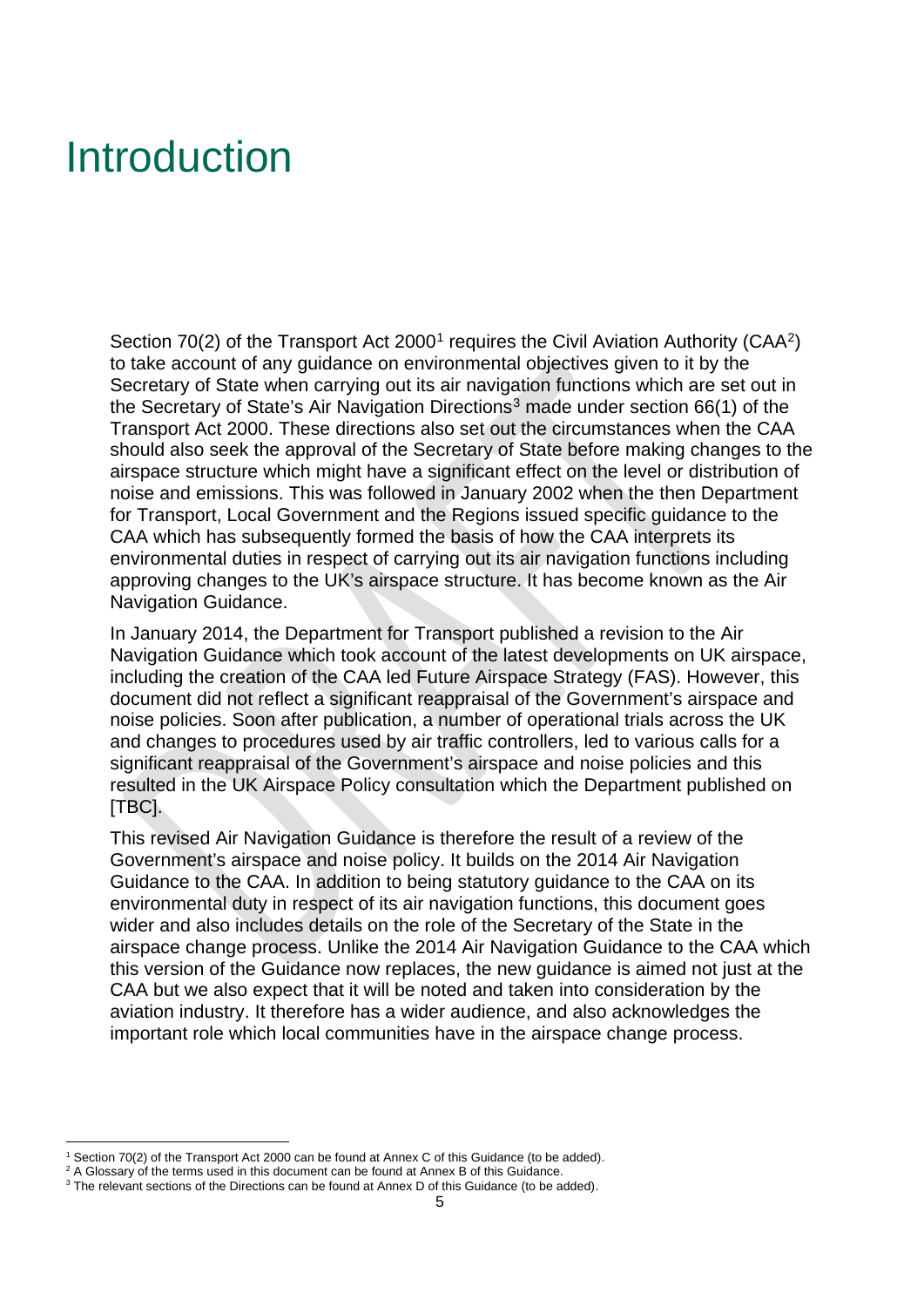### <span id="page-5-0"></span>Objectives of the Guidance

Underpinning this new Guidance are a number of key overall objectives. These include to:

- provide guidance to the CAA under section 70(2) of the Transport Act 2000 and which the aviation industry should take account of;
- ensure that aviation can continue to make its important contribution to the UK economy and at the same time seek to improve the efficiency of our airspace network;
- strengthen the UK's airspace change process and its transparency, particularly with respect to how local communities are involved within it; and
- emphasise the need that the environmental impact of aviation must be mitigated as much as is practicable and realistic to do so, within the context of a balanced decision-making framework.

The Government recognises the degree of challenge which exists to balance the interests of local communities and relevant stakeholders with those of the aviation industry's desire to further develop the efficiency of the UK airspace network. However, we are confident that by following this revised guidance the aviation industry and the CAA will ensure that a better and more appropriate balance is achieved as the UK embarks on a major programme of airspace modernisation. This guidance aims to help set the overall expectations on stakeholders in this respect whilst providing transparency as to the basis upon which airspace change decisions, particularly those relating to low-level airspace, are made and how the Government's airspace and noise policies should be followed.

## <span id="page-5-1"></span>Purpose and applicability of the Guidance

The purpose of this Guidance is to provide the CAA with environmental objectives and guidance on them, as well as guidance to other stakeholders. The guidance is not just concerned about the process of making formal airspace changes in the UK, but also extends to all the CAA's air navigation functions. However, we note that when considering airspace changes and day to day air operations, there are other legitimate operational objectives, such as the overriding need to maintain a high standard of safety, the desire for sustainable development, $4$  or to enhance the overall efficiency of the UK airspace network, which the CAA and others are required to take into account and which need to be considered alongside these environmental objectives. Where relevant, we look to the CAA to determine the most appropriate balance between these competing characteristics as set out in section 70 of the Transport Act 2000.

**This document, excluding Section 6,** is statutory guidance to the CAA on environmental objectives relating to CAA's air navigation functions in accordance

<span id="page-5-2"></span> <sup>4</sup> Sustainable development has both environmental and economic connotations, the need to enable aviation to grow sustainably if the UK economy is to remain competitive and achieve the objective for growth and employment.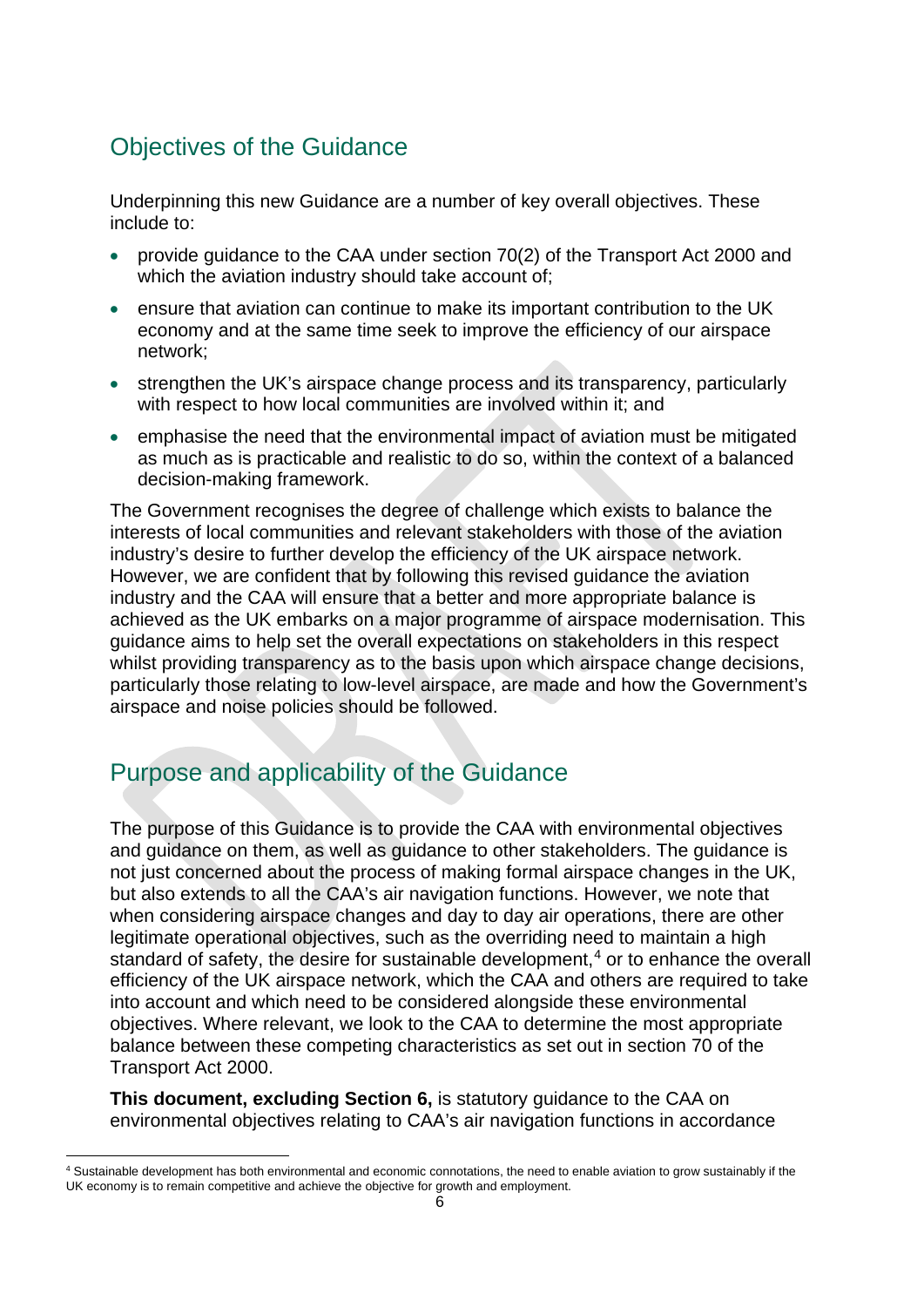with section 70(2) of the Transport Act 2000 and the Air Navigation Directions issued under section 66(1) of that Act. This information should also be noted and taken into consideration by the aviation industry.

**Section 6 of this document** is general guidance to the CAA and the aviation industry and relates to the role of the Secretary of State in the UK's airspace change process.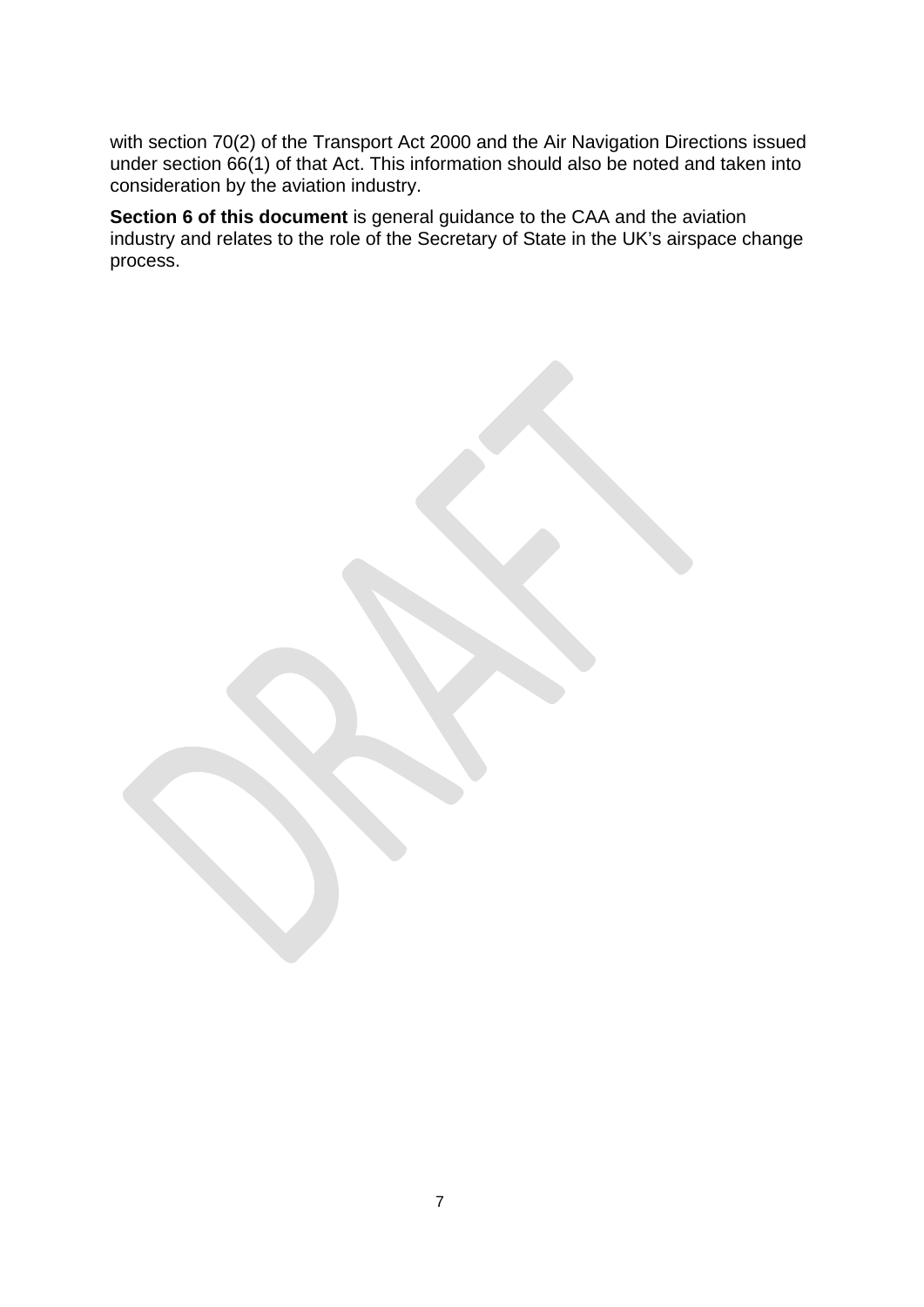# <span id="page-7-0"></span>1. Air Navigation Guidance to the CAA on the Government's environmental objectives

#### <span id="page-7-1"></span>Introduction

1.1 The Secretary of State issues the following guidance on environmental objectives relating to air navigation to the Civil Aviation Authority (CAA) in accordance with section 70(2) of the Transport Act 2000 and on the call-in roll of the Secretary of State for the purposes of the Air Navigation Directions issued under section 66(1) of that Act. This information should also be noted and taken into consideration by the aviation industry.

#### <span id="page-7-2"></span>The Government's key environmental objectives

- 1.2 The environmental objectives with respect to air navigation are chosen to facilitate the Government's overall environmental policies. These environmental objectives are designed to minimise the environmental impact of aviation within the context of supporting a strong and sustainable aviation sector. These objectives are to:
	- limit and, where possible, reduce the number of people in the UK significantly affected by aircraft noise as part of a policy of sharing benefits of noise reduction between communities and industry in support of sustainable development;
	- reduce aviation fuel use and carbon emissions through encouraging the aviation industry to come forward with more innovative ways to deliver enhanced efficiencies; and
	- minimise local air quality emissions and in particular ensure that the UK complies with its international obligations on air quality.
- 1.3 In order to deliver this policy, decisions on how aircraft noise is best distributed should be informed by local circumstances and consideration of different options. Consideration should include the pros and cons of concentrating traffic on single routes which normally reduce the number of people overflown, versus the use of multiple routes which can provide relief or respite from noise.
- 1.4 The Altitude-Based Priorities discussed in Section 3 sets out how these different factors should be balanced against one another.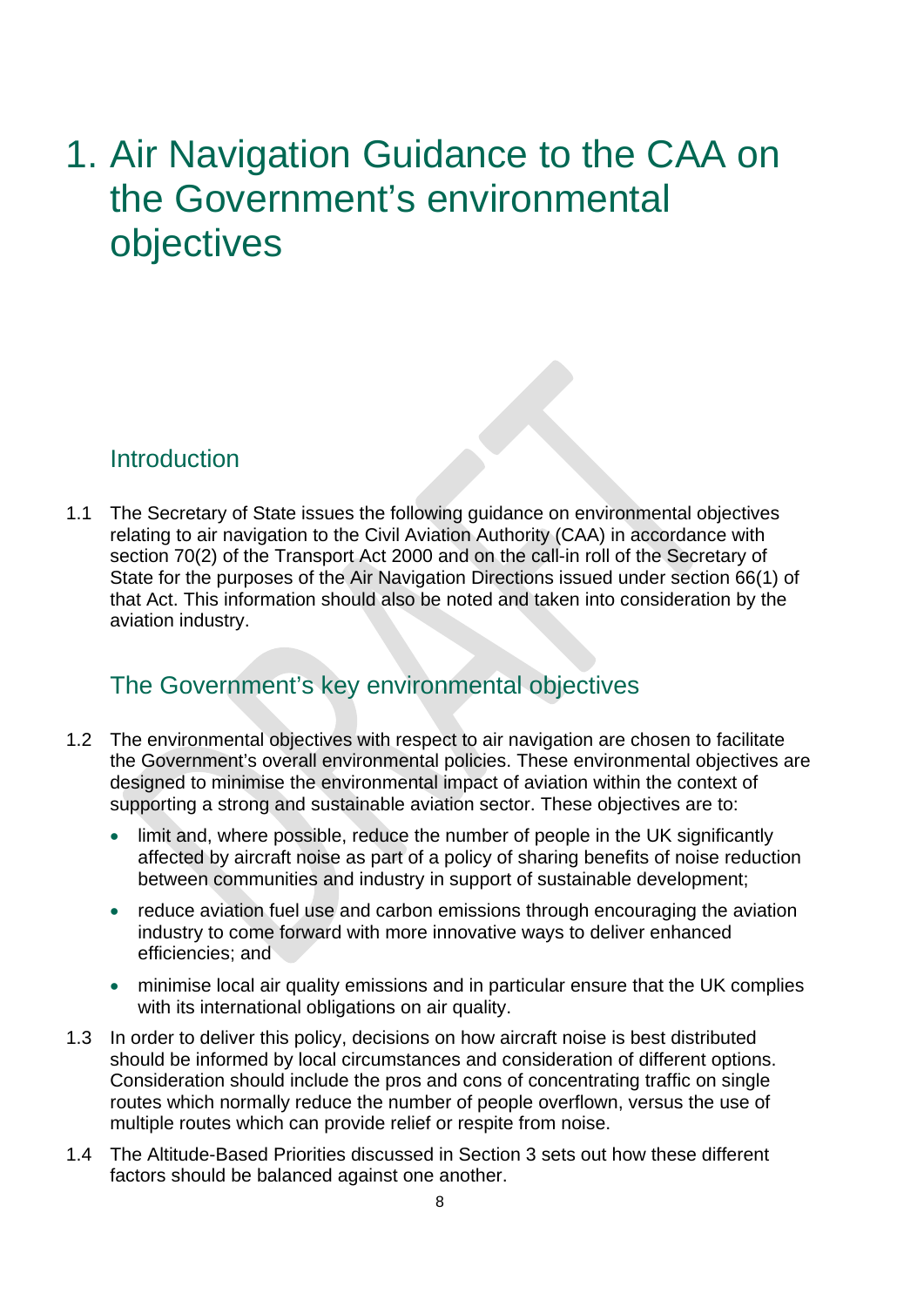#### <span id="page-8-0"></span>Roles and Responsibilities



Locally significant decisions and

The decision making system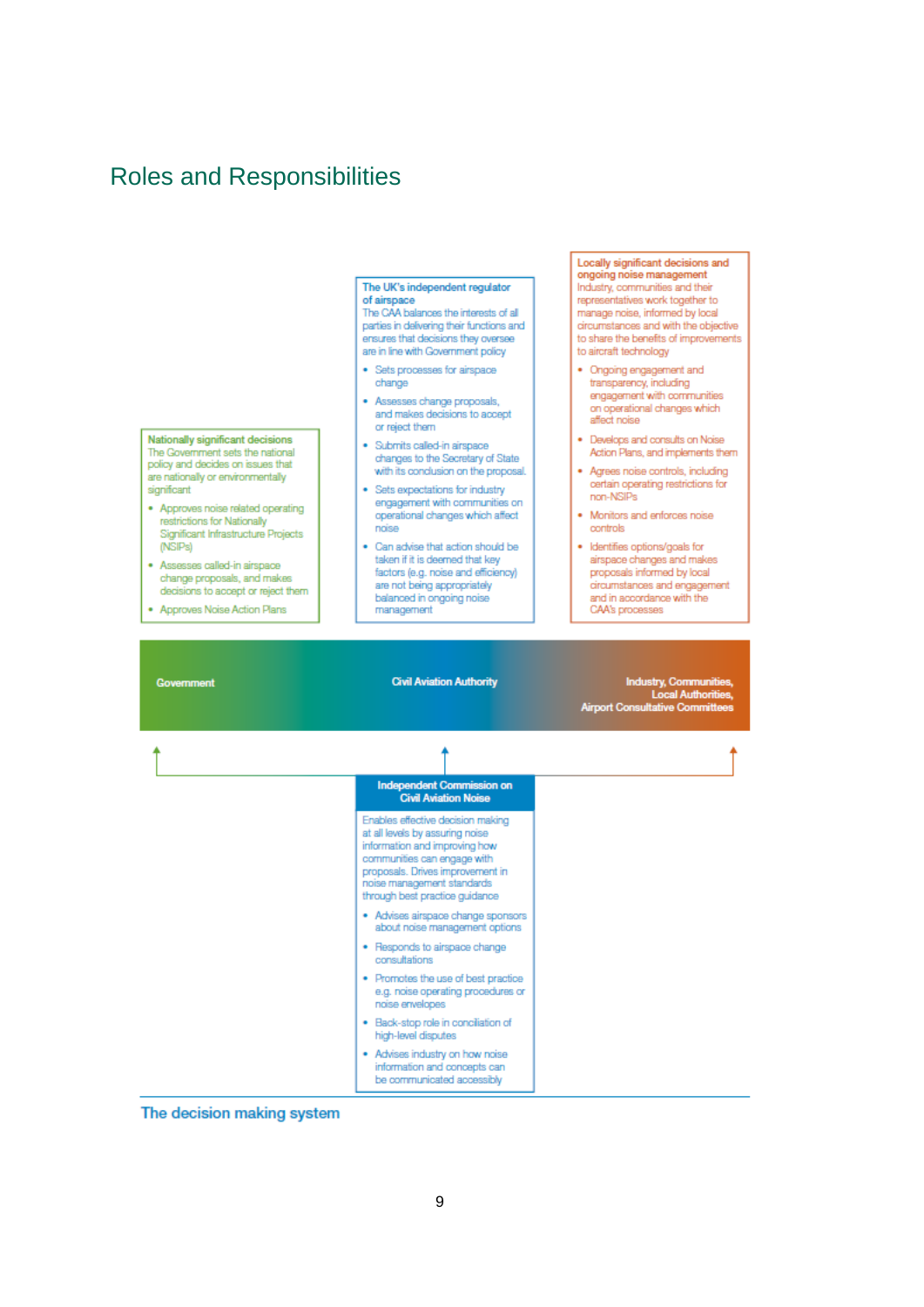1.5 The various roles and responsibilities of relevance to the way that airspace is managed and updated are:

> **Department for Transport** – is the lead Government department for civil aviation and sets the UK's overall policy on aviation. The Secretary of State gives the CAA its air navigation functions in Air Navigation Directions. The Secretary of State also gives the CAA guidance on its environmental objectives in relation to the CAA's air navigation functions;

**Civil Aviation Authority** – acts as the UK's independent airspace and safety regulator and national supervisory authority responsible for the planning and regulation of national airspace. It sets the UK's airspace change processes, including how environmental impacts are taken into account, and analyses proposals made by sponsors to change the notified UK airspace structure and to certain procedures used by air navigation service providers. It also oversees the implementation of the Future Airspace Strategy and provides technical advice to the DfT on noise and other aviation-related matters;

**UK airports** – these are responsible for providing air navigation services in the airspace closest to the airport and for their standard instrument departure and arrival routes. Airports therefore often act as the sponsor of an airspace change which is directly linked to their own airport operations. They are also responsible for ensuring compliance by airlines with any noise abatement procedures at the airport, as well as for active engagement with their local communities and for ensuring that they mitigate noise disturbance as much as is practicable, for example, through noise penalty schemes;

**NATS** – is the UK's national en-route provider of air traffic services. It is responsible for ensuring the safety and efficiency of much of the UK's controlled airspace and acts as the principal sponsor for airspace change proposals in both the upper airspace as well as lower airspace down to c7,000 feet. It also carries out airport approach services at a number of UK airports;

**Airlines** – these are responsible for considering the environmental performance of aircraft when deciding their fleet mix, setting certain operating procedures for their pilots to follow when taking-off and arriving e.g. ascent profile, and for ensuring that their pilots follow the relevant noise abatement procedures at airports;

**Local authorities** - these set local planning policies and ensure that noise impacts are properly considered during the planning process and that unacceptable adverse impacts are avoided. They can also require conditions through planning agreements to set noise controls and operating restrictions. Local authorities are also responsible for land-use planning and ensure that inappropriate development does not occur near airports and that development meets certain standards of noise insulation where appropriate.

**Independent Commission on Civil Aviation Noise (ICCAN)** – this is responsible for (to be determined in light of the consultation on airspace and noise)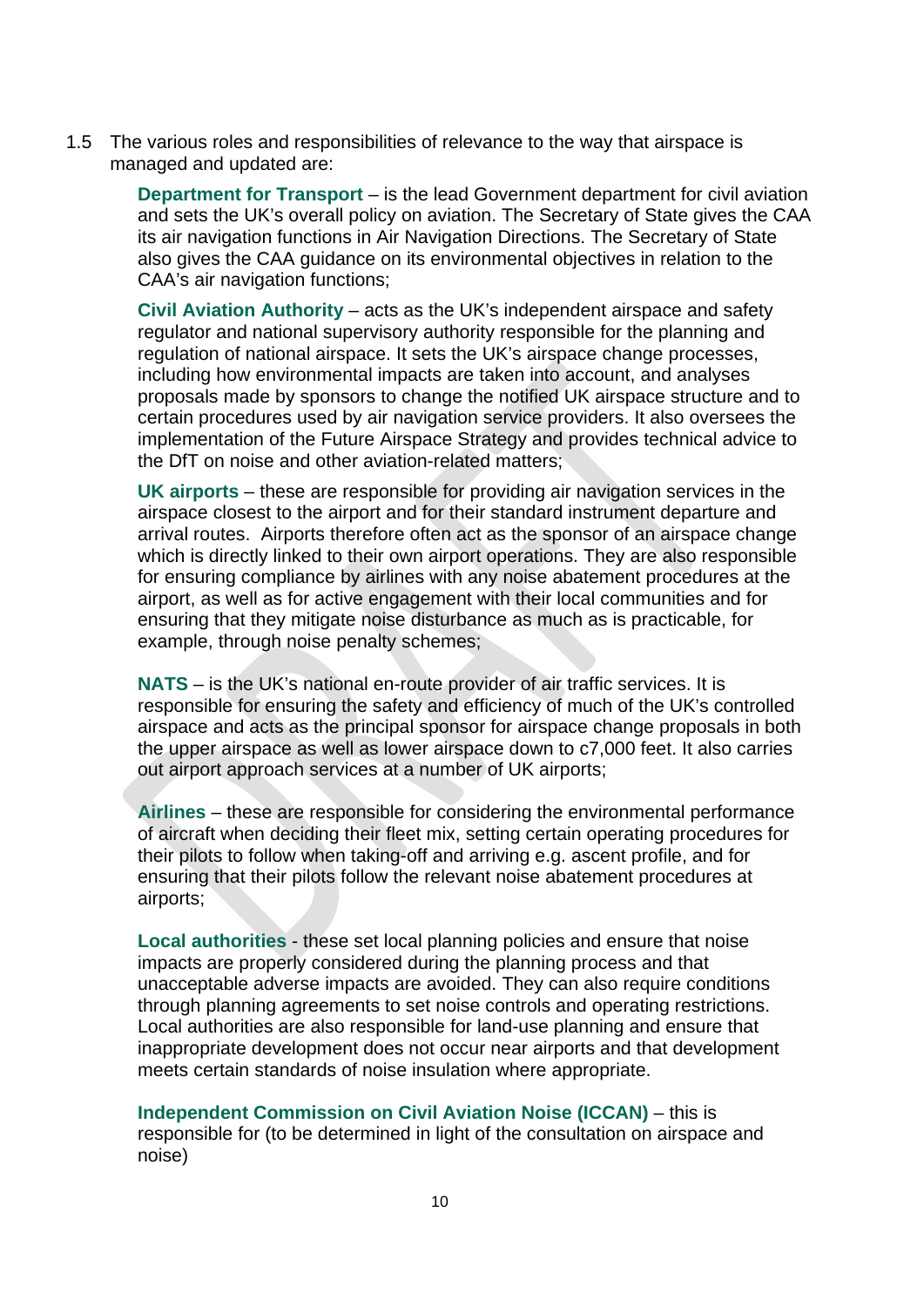## <span id="page-10-0"></span>Definition of altitude in this Guidance

1.6 Throughout this Guidance, all altitude figures in feet are expressed in feet above mean sea level (amsl) in order to provide a common datum. However, the CAA should ensure that the aviation industry takes account of the elevation (height) of the specific surface level involved when developing its airspace proposals or seeking to amend its operational procedures. This is particularly the case when such proposals may affect airspace at an altitude lower than 7,000 feet (amsl) and in circumstances where the actual height of the land directly beneath may be hundreds of feet or higher above sea level.

#### <span id="page-10-1"></span>Performance-Based Navigation

1.7 Perhaps the most significant change to airspace arrangements in the past 50 years has been the onset of the implementation of performance-based navigation (PBN), a process which is likely to take many years to complete. As PBN is mentioned in a number of places in the text, more details can be found at Annex A.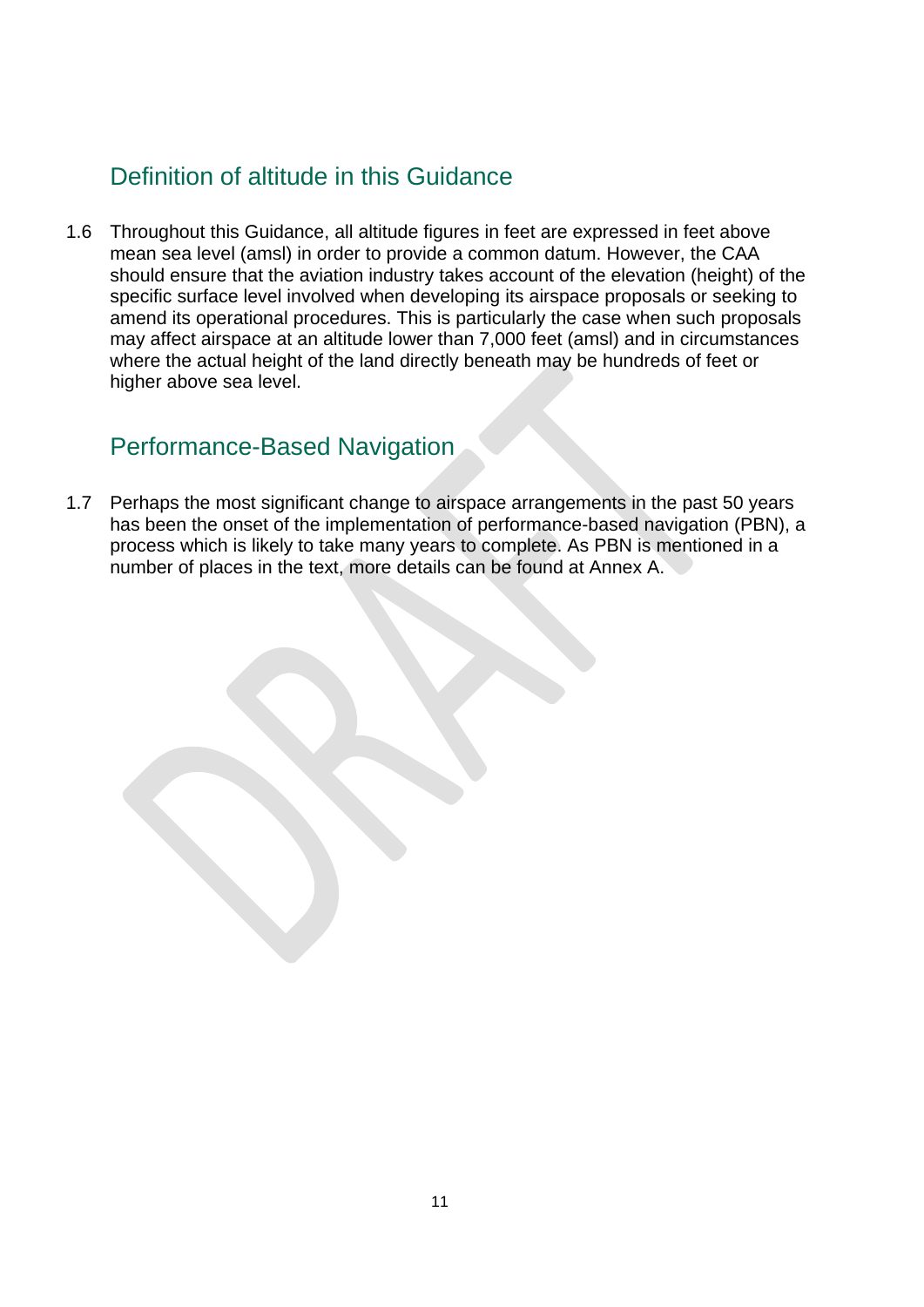# <span id="page-11-0"></span>2. Airspace Change

#### <span id="page-11-1"></span>**Introduction**

- 2.1 A key function of the CAA is to act as the UK's independent airspace regulator and to oversee the UK's airspace change process. To assist the CAA in the exercise of its duties, the Government has established the following three-tier approach to airspace in the UK which the CAA should respect:
	- a. **Tier 1 - Changes to the notified structure of UK airspace**. Permanent changes to this structure are already covered by the CAA's formal airspace change process. We expect the consideration of noise within this process to be further strengthened by the introduction of ICCAN, and guidance on how to assess noise impacts. Within this tier, are also temporary airspace amendments and operational trials of potential airspace arrangements which although they involve amendments to the structure of UK airspace are for a limited period of time. In such cases, the CAA is able to offer a flexible approach to the process that will be followed before the CAA decides whether to agree to the temporary arrangements, including the amount of consultation which is required before they are implemented.
	- b. **Tier 2 - Changes to air traffic control procedures by air navigation service providers**. As these procedural changes can have a very similar effect to changes in the permanent structure of UK airspace, since they can result in the planned and permanent redistribution (PPR) of aircraft traffic, [5](#page-11-2) we expect to see a suitable and proportionate change process in place for them.
	- c. **Tier 3 - Changes to air operations**. This could include, for example, noticeable shifts in the distribution of flights on particular routes over a period of time which may be the result of, for instance, various airline and/or airport operational factors or year on year increase in traffic volumes.

<span id="page-11-2"></span><sup>&</sup>lt;sup>5</sup> A PPR of air traffic is when a change in air traffic control (ATC) procedures results in the redistribution of air traffic which has a noticeable impact on noise. This could be, for instance, a procedural change in the instrument landing system joining point or if there was a decision by an airport to amend its runway alternation arrangements with a consequent change in ATC procedures.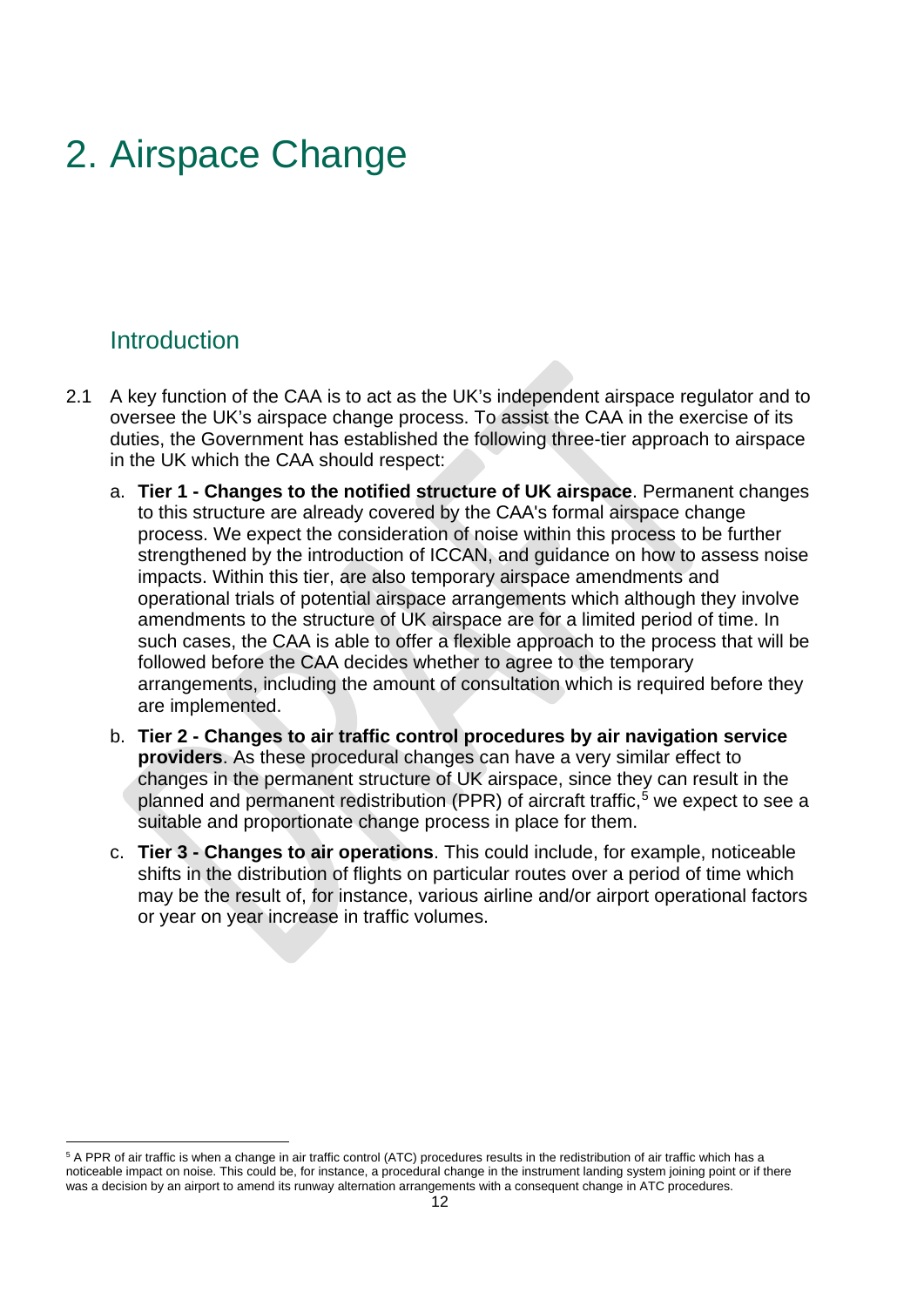### <span id="page-12-0"></span>Tier 1a - Permanent changes to the notified airspace structure

- 2.2 Where changes, other than temporary arrangements or short-duration operational trials, are proposed to the design or use of controlled airspace, the CAA should ensure that the full airspace change process is followed, including the use of WebTAG for assessment purposes. In addition, thorough consultation should be carried out in accordance with the Directions given under section 66(1) of the 2000 Act prior to approving any change. The level of consultation required by the CAA should take account of the scale and impact of the change, and the potential stakeholders who may have a legitimate interest as well as their ability to contribute either directly or through a representative body.
- 2.3 Where consultation with local people is required, the minimum consultation requirements to be placed on airspace change sponsors should meet the standards set out in the Cabinet Office Guidance on Consultation principles. [6](#page-12-1) The method, form and extent of the consultation will vary depending on the circumstances and expected impacts of each case taking account of the altitude-based priorities presented in Section 3.2 to 3.3 of this Guidance. Some airspace changes are of a technical nature and have no significant environmental impact, such as a change to airspace classifications which does not affect airspace usage, and therefore might require little or no consultation with stakeholders. In all cases, however, the CAA should determine the appropriate level of consultation required for a given change, and scale its processes accordingly. The expectation is that where there is potential for a considerable impact on the likely level of noise disturbance, for example a proposal to move a low-level route and its associated impacts to a different geographical location, the consultation process should be extensive and include:
	- the manager of the relevant aerodrome and its principle users (where the changes relate to a particular aerodrome);
	- other principal users of the airspace (which may be done through representative bodies);
	- ICCAN;
	- local authorities<sup>[7](#page-12-2)</sup> in the neighbourhood of the aerodrome or directly underneath the flight path swathe up to  $7.000$  feet<sup>[8](#page-12-3)</sup> to which the proposed airspace change relates (changes above 7,000 feet have little or no significant local impact and therefore local consultation is not usually going to be necessary);
	- other organisations and individuals (if any) of which the CAA is aware who may represent the interests of people living in the immediate vicinity of the aerodrome or directly underneath the flight path swathe up to 7,000 feet to which the proposed airspace change relate;

<span id="page-12-1"></span> <sup>6</sup> [https://www.gov.uk/government/uploads/system/uploads/attachment\\_data/file/492132/20160111\\_Consultation\\_principles\\_final.pdf](https://www.gov.uk/government/uploads/system/uploads/attachment_data/file/492132/20160111_Consultation_principles_final.pdf)

<span id="page-12-2"></span> $<sup>7</sup>$  For these purposes, county, district or borough and unitary authorities only should be consulted. However, airspace change sponsors</sup> should be encouraged to consult also with parish or town councils, particularly if they have made their interest known in airspace matters previously.

<span id="page-12-3"></span><sup>8</sup> The CAA has published CAP 1378 "Performance-Based Navigation – Airspace Design Guidance", March 2016. Annex B provides a discussion on overflight which sponsors are encouraged to consider.<https://publicapps.caa.co.uk/docs/33/CAP%201378%20APR16.pdf>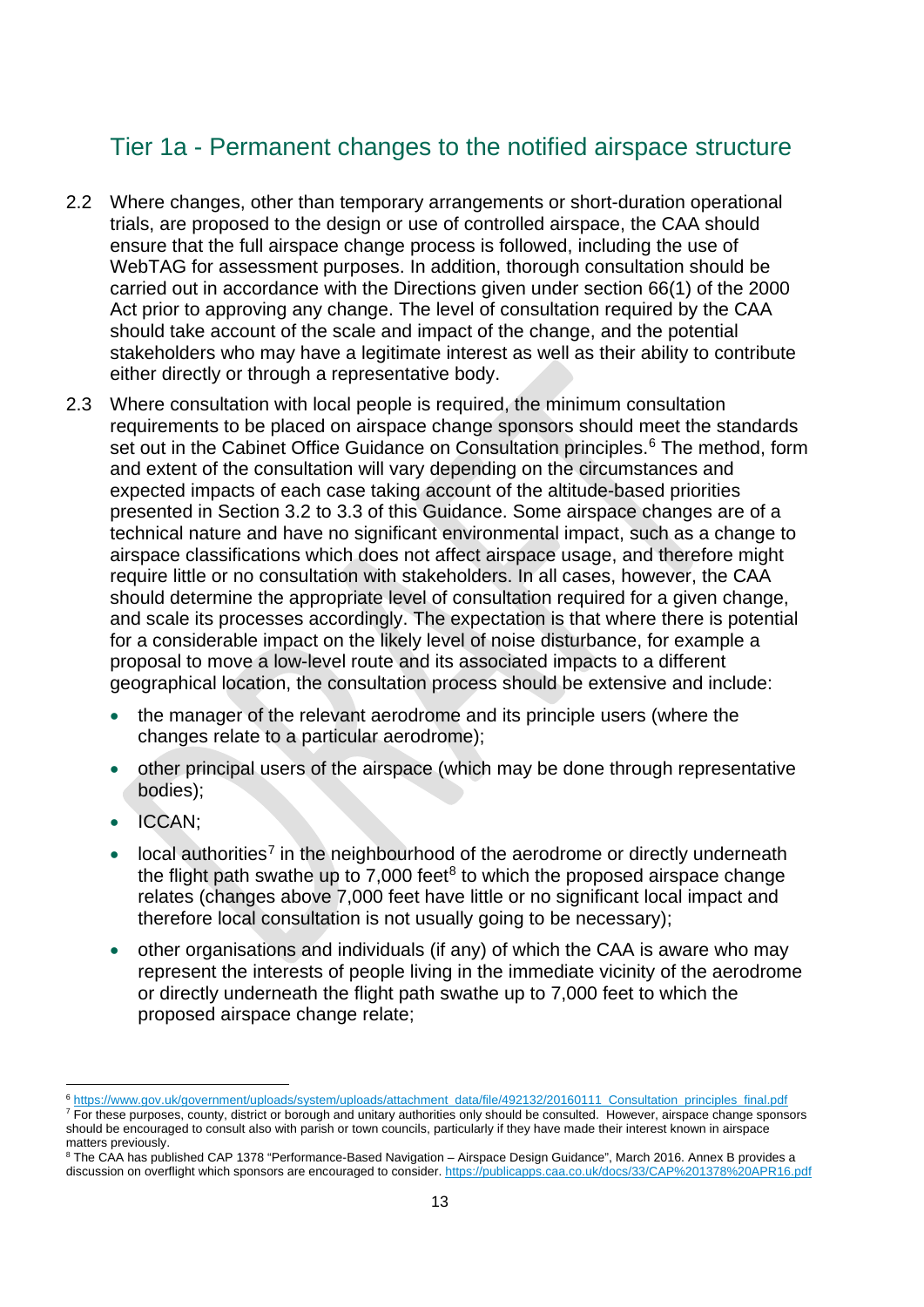- any national or local environmental bodies that are considered to have a specific interest in the impacts of the proposed airspace change;
- the relevant airport consultative committee where one exists; and
- it should be considered as best practice that the sponsor consults and informs the communities which it may be affecting through the use of such means as social media, newspaper adverts, leaflets etc as the CAA considers appropriate.
- 2.4 Consultation with environmental stakeholders will usually only be necessary where the proposed changes concern controlled airspace at or below an altitude of 7,000 feet or could have considerable knock-on effects on how traffic uses adjoining uncontrolled airspace at or below the same altitude. However, the CAA should exercise its judgement when considering the need or scope of the consultation where proposed change(s) would result in an overall improvement in noise levels for all those affected since consultation may not be necessary in such cases.
- 2.5 If the need for a consultation is deemed appropriate, the CAA should ensure that the airspace change consultation is robust and sufficient in order to enable it to make an independent assessment of the proposal.
- 2.6 Where the proposed changes may have a significant effect on the level and distribution of noise in the vicinity of an aerodrome, or would be expected to alter the size or shape of the standard day or night time noise contours in use at the aerodrome, the CAA should check to ensure that the consultation includes assessments of those effects. This assessment should be based on both the traffic levels expected at the time of implementation and forecast traffic levels for future periods where these are considered appropriate. We expect that the ICCAN will play an important role in helping to ensure that the assessments are appropriate and accessible to local communities.

## <span id="page-13-0"></span>Tier 1b - Temporary changes to the notified airspace structure

- 2.7 A temporary change to the notified airspace structure is one that may, at the CAA's discretion, introduce new controlled airspace arrangements or modifications to existing structures/routes in order to provide temporary arrangements to cover specific events or operating conditions.<sup>[9](#page-13-1)</sup>
- 2.8 The temporary airspace arrangement will usually apply for a period of no longer than 90 days and the airspace will then revert back to its original state at the end of the designated period. Under extraordinary circumstances this may be extended but only with the express authorisation of the CAA.
- 2.9 The Government recognises that it is not proportionate for an airspace change sponsor wishing to implement a temporary airspace arrangement to be required to follow the full consultation requirements as set out in Section 2.3 to 2.4 above. However, in circumstances where a temporary airspace arrangement would affect the distribution of traffic below 7,000 feet, it is vital that the communities that may be affected are informed prior to the change being implemented. The CAA should

<span id="page-13-1"></span> <sup>9</sup> The 2012 Olympics was a good example of when such a temporary arrangement was used.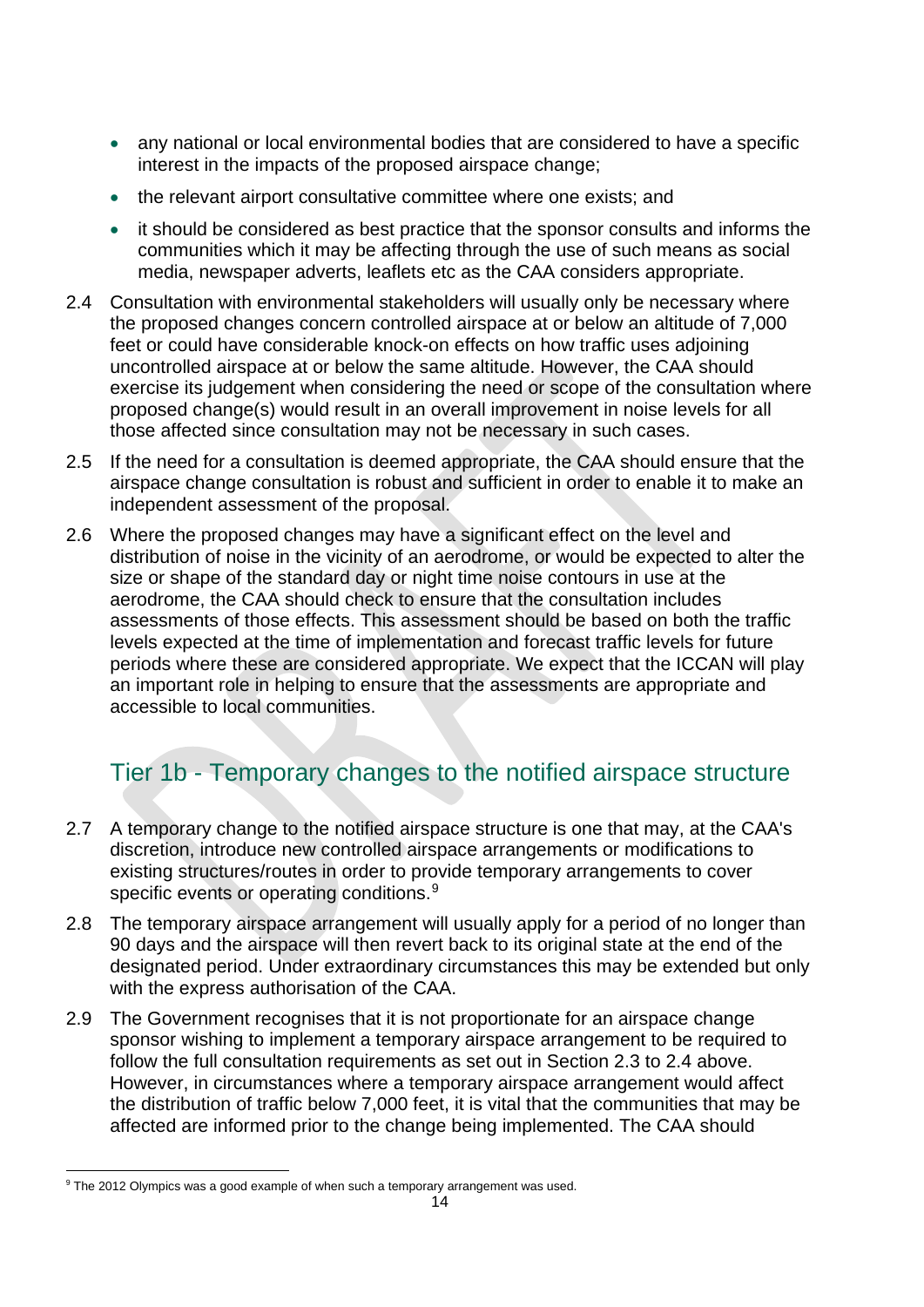therefore ensure that an appropriate level of engagement has been carried out by the temporary airspace arrangement sponsor prior to giving approval for its implementation. The CAA should also monitor the level of complaints associated with any temporary airspace arrangement once it has been implemented. If the basis of the complaints, and not just how many have been made, suggests that the operational use of the temporary airspace has not been in keeping with its original design, the CAA should investigate urgently.

2.10 If an airspace change sponsor wishes to extend a temporary airspace arrangement beyond a period of 90 days, the CAA should assess whether the rationale for doing so is appropriate. If so, the CAA should also assess whether the initial engagement by the sponsor remains valid and whether it should be augmented. In all cases, an extension beyond the initial agreed period will need careful consideration by the CAA and should not be granted simply to minimise the amount of effort required by the sponsor when pursuing the full airspace change approval process.

#### <span id="page-14-0"></span>Tier 1c - Approved operational airspace trials

- 2.11 Additionally, there are operational trials of new airspace structures which need the approval of the CAA. These trials are designed to validate proposals for new structures and routes, the use of new technologies, as well as to develop the evidence base of their impact on the environment. As a consequence, they make a valuable contribution to the efficiency and effectiveness of the UK airspace network, they also form a key component of the successful implementation of the Future Airspace Strategy and the Single European Sky, and they can act as a means of informing a future consultation. The Government therefore considers that operational trials are useful, but that specific care should be taken by airspace change sponsors and the CAA before they are approved. In all cases, the sponsor of the trial should assess whether a non-operational trial, for example the use of simulators, might be more appropriate and be prepared to set out the rationale why this is not the case. If a live operational trial is considered necessary, the sponsor must consider the noise impact of its proposal and this information should help inform the level of engagement required. As with temporary airspace arrangements, the level of engagement needs to be proportionate. The CAA should assess what is appropriate, but particular emphasis should be given to informing communities and their representatives of any changes that might affect the routes flown by aircraft below 7,000 feet.
- 2.12 All airspace trials should need prior approval from the CAA and have a defined objective and a confirmed start and end date, although the CAA may extend the period of the trial if it considers this appropriate.
- 2.13 If the airspace change sponsor wishes to make an operational airspace trial permanent, it will need to complete the full airspace change process. Normally, the airspace should revert back to its original state until such time as the full airspace change process can be completed. However, it is not always practical or prudent to disestablish a trial procedure. In such instances, the CAA may consider extending temporary arrangements whilst the airspace change process is being completed. Any extension to the operational trial should be closely monitored by the CAA, and action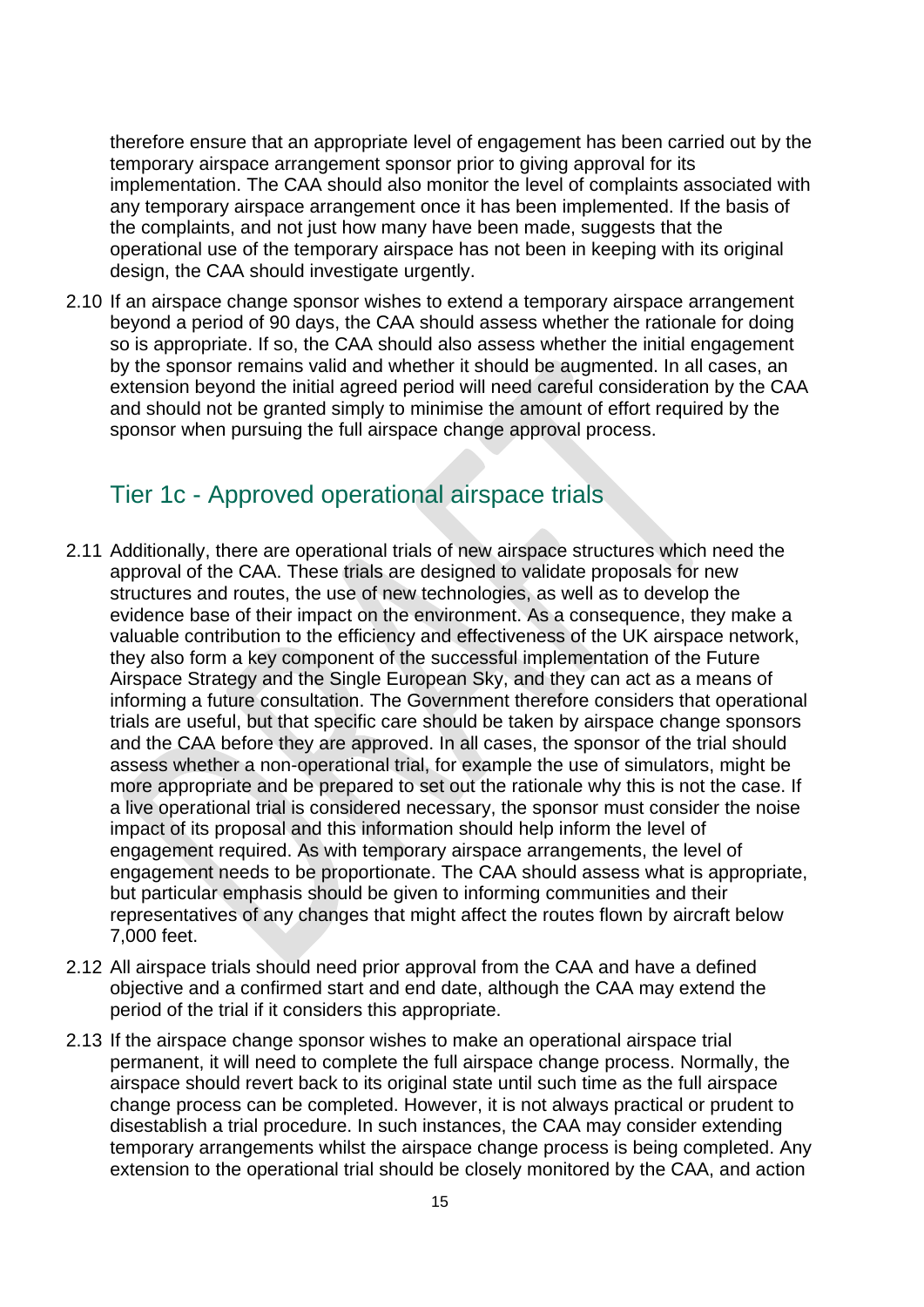taken to swiftly revert the airspace concerned to its original state if and when it becomes clear that the CAA is not going to approve the permanent change requested.

2.14 Operational airspace trials should not be seen by airspace change sponsors as a means to avoid following the airspace change process. It is imperative that sufficient engagement is carried out before implementation and that noise complaints are monitored carefully during the trial. If the basis of the noise complaints, and not just their number, suggests to the CAA that the airspace change sponsor has failed to engage properly or that the trial is proving unsuccessful, it should seek to end the trial as soon as it is safe and practicable to do so.

#### <span id="page-15-0"></span>Tier 2 - Changes to ATC procedures which result in Permanent and Planned Redistribution of air traffic (PPR)

- 2.15 Under the provisions of the Standardise European Rules of the Air (SERA), and the Rules of the Air and the Air Navigation Order, air traffic controllers are free to give instructions to pilots on the exact route they should take. This practice is called "vectoring"[10](#page-15-1) and usually happens at the beginning and the end of a flight, to get aircraft going in the right direction, or to bring them in to land. The Government recognises that vectoring by controllers is essential for the operation of the aviation sector, and will need to continue unless and until systemisation can offer viable alternatives. However, the Government considers that it is also right that Air Navigation Service Providers (ANSPs) need to assess whether a proposal to amend operational practices in their Manual of Air Traffic Services Part II (MATS Pt II) might lead to a permanent and planned redistribution of aircraft (PPR). If so, we want to ensure that the potential environmental impact of the PPR is considered before it is implemented. When changes to MATS Pt II are likely to cause a PPR and create a certain level of noise impact to be determined by the CAA, ANSPs will need to consult their communities as appropriate on the proposal before the CAA gives its approval for the change to procedures to be implemented.
- 2.16 The Government recognises that there is an issue of proportionality here and that it is not appropriate that ANSPs should engage widely on all possible changes to vectoring practices or that they should be required to follow the full requirements of the CAA's airspace change process. Nevertheless, we expect that the CAA should ensure that the ANSP has assessed the expected noise impact of their proposed procedural change and carried out sufficient engagement activities before a PPR change can be implemented.
- 2.17 We therefore look to the CAA to require ANSPs to consult their local communities on all planned and permanent changes to their air traffic procedures which, due to anticipated redistribution of aircraft tracks, have a defined noise impact below 7,000 feet.
- 2.18 As we recognise the need to be proportionate, the CAA should determine what it considers to be an appropriate change process for PPRs, in line with their duties to

<span id="page-15-1"></span><sup>&</sup>lt;sup>10</sup> More details on vectoring can be found in Chapter 1 of "Description of Today's ATC Route Structure and Operational Techniques", CAP 1379, CAA, March 2016. [https://publicapps.caa.co.uk/docs/33/CAP%201379%20final%20March%202016.pdf.](https://publicapps.caa.co.uk/docs/33/CAP%201379%20final%20March%202016.pdf)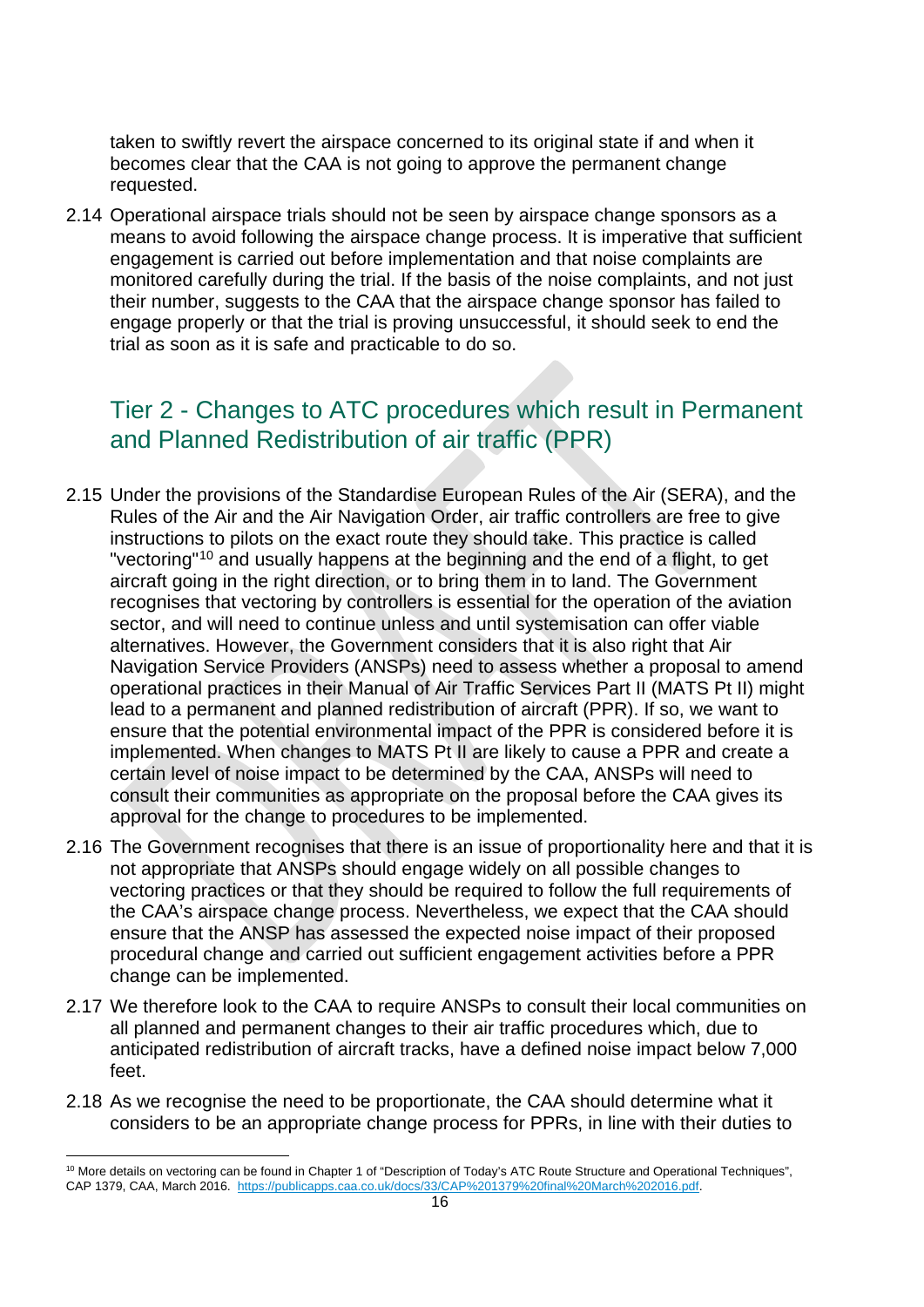be consistent with better regulation principles and practices and with the overriding need to maintain a high level of safety, to enable purely short-term operational airspace requirements, and for military air activities to continue. This should include the use of WebTAG by ANSPs for all anticipated PPRs below 4,000 feet.

- 2.19 In the interests of proportionality and national defence, the CAA's process for handling PPR should take into account the following exclusions from the expectations/requirements for PPRs:
	- military air traffic control units and any civilian ANSPs working exclusively for the military;<sup>[11](#page-16-1)</sup>
	- ANSPs based at airports which handle less than 50,000 movements a year;<sup>[12](#page-16-2)</sup>
	- changes which are anticipated to last for a period of less than 90 days duration with at least a 12 month break period thereafter before being reused;<sup>[13](#page-16-3)</sup>
	- the existing vectoring arrangements as set out in the noise abatement procedures for the designated airports of Heathrow, Gatwick and Stansted would continue until amended; and
	- any procedural change linked solely to the maintenance of a high standard of air safety.

## <span id="page-16-0"></span>Tier 3 – Changes to air operations

2.20 There are numerous reasons why over time the distribution of aircraft may change. These include the introduction of new destinations, airline operators updating their fleets with aircraft that have different operational characteristics, increasing demand by airspace users, and the introduction of new technology. Such developments do not require the specific approval of the CAA. The CAA should put in place a suitable policy for industry to follow with respect of Tier 3 airspace changes. This should include setting out expectations on transparency and engagement with communities, including on potential ways to mitigate adverse impacts. The CAA should take a lighttouch approach, working in conjunction with the new Independent Commission on Civil Aviation Noise to disseminate best practice and improve transparency where necessary. The objective of the policy which CAA establishes should be that local communities are kept informed of relevant changes which are likely to lead to a noticeable change in impacts, where practicable, and that suitable mitigations are considered. The CAA should ensure that its policy does not inhibit Tier 3 changes, as this could affect the development of new markets. Rather, the focus should be on enabling sustainable development.

<span id="page-16-1"></span><sup>&</sup>lt;sup>11</sup> Due to the nature of their air operations military aerodromes make extensive use of vectoring practices which they consider to be essential to their activities. It is therefore considered that they should not be inclu

<span id="page-16-2"></span><sup>&</sup>lt;sup>12</sup> It is considered appropriate that small airports and their ANSPs should not fall within the scope of these requirements although we would encourage them to adopt the proposed new arrangements on a voluntary basis. The airports, based on 2015 airport data produced by the CAA, which would be included within requirements are Heathrow, Gatwick, Stansted, Manchester, Edinburgh, Glasgow, Birmingham, Bristol, Aberdeen, London City, Luton, and East Midlands. These airports handled a total of 1.7million flights in 2015.

<span id="page-16-3"></span><sup>&</sup>lt;sup>13</sup> This is to avoid including special arrangements for events such as the Olympics or changes anticipated to be of short duration. We would still expect communities to be informed on a voluntary basis of such changes.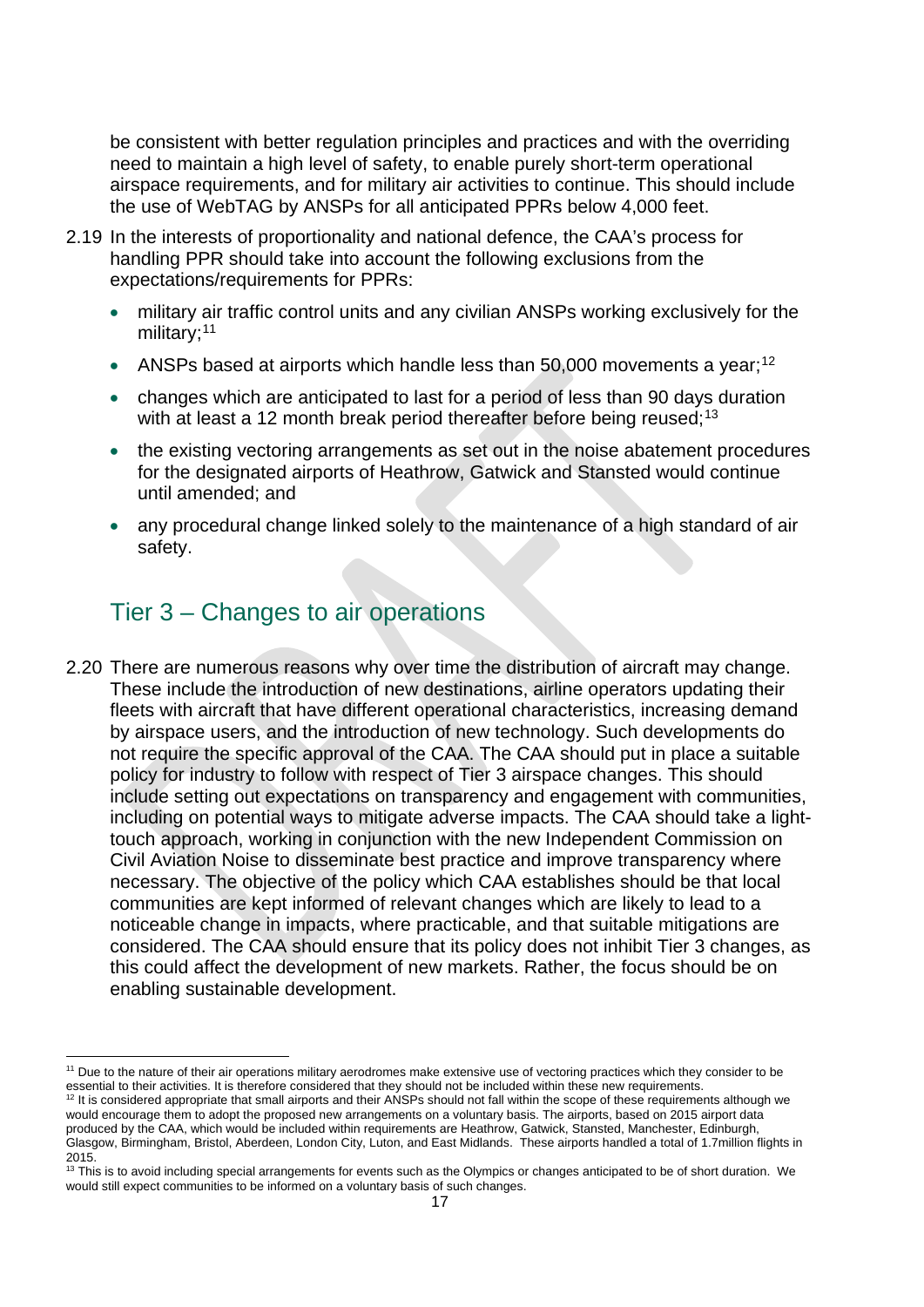#### <span id="page-17-0"></span>Replication of flightpaths with new procedures

- 2.21 When considering the introduction of new PBN-based procedures intended to replicate existing conventional procedures, the CAA should ensure that the airspace change proposal contains options and uses options analysis and WebTAG (see Section 3 of this Guidance). This will help the sponsor to determine whether a replication is the right approach or if the best solution to meet the Government's airspace and noise objectives is to introduce multiple routes in which case the change would not be a replication. If, following the options analysis, the airspace change sponsor considers that the best approach to be taken is to replicate the current conventional flightpath with the use of the new procedures, the overall objective should be to preserve the existing route alignments as far as possible. However, in such circumstances, the CAA should make the airspace change sponsor aware that experience has shown that modern aircraft and their on-board flight systems cannot always provide an exact replication of conventional-based flightpaths. So the sponsor will need to be able to convince the CAA that the desired replication can be achieved successfully and the effects of aircraft concentration taken into account.
- 2.22 The Government expects that the full CAA airspace change process will be followed by airspace change sponsors wishing to update their conventional flightpaths to PBN standards.
- 2.23 In cases where airports wish to enhance the standard used on PBN flightpaths, for example from "RNAV1" to "RNP1", the Government recognises that such changes are less likely to cause significant redistribution of air traffic. Consequently, in such cases the Government still expects that the airspace change sponsor to consider using options analysis, as per Section 3 of this Guidance. The CAA is also able to determine the precise airspace change process which sponsors need to follow, providing that any noise impacts have been assessed and there is full transparency with communities that may be affected.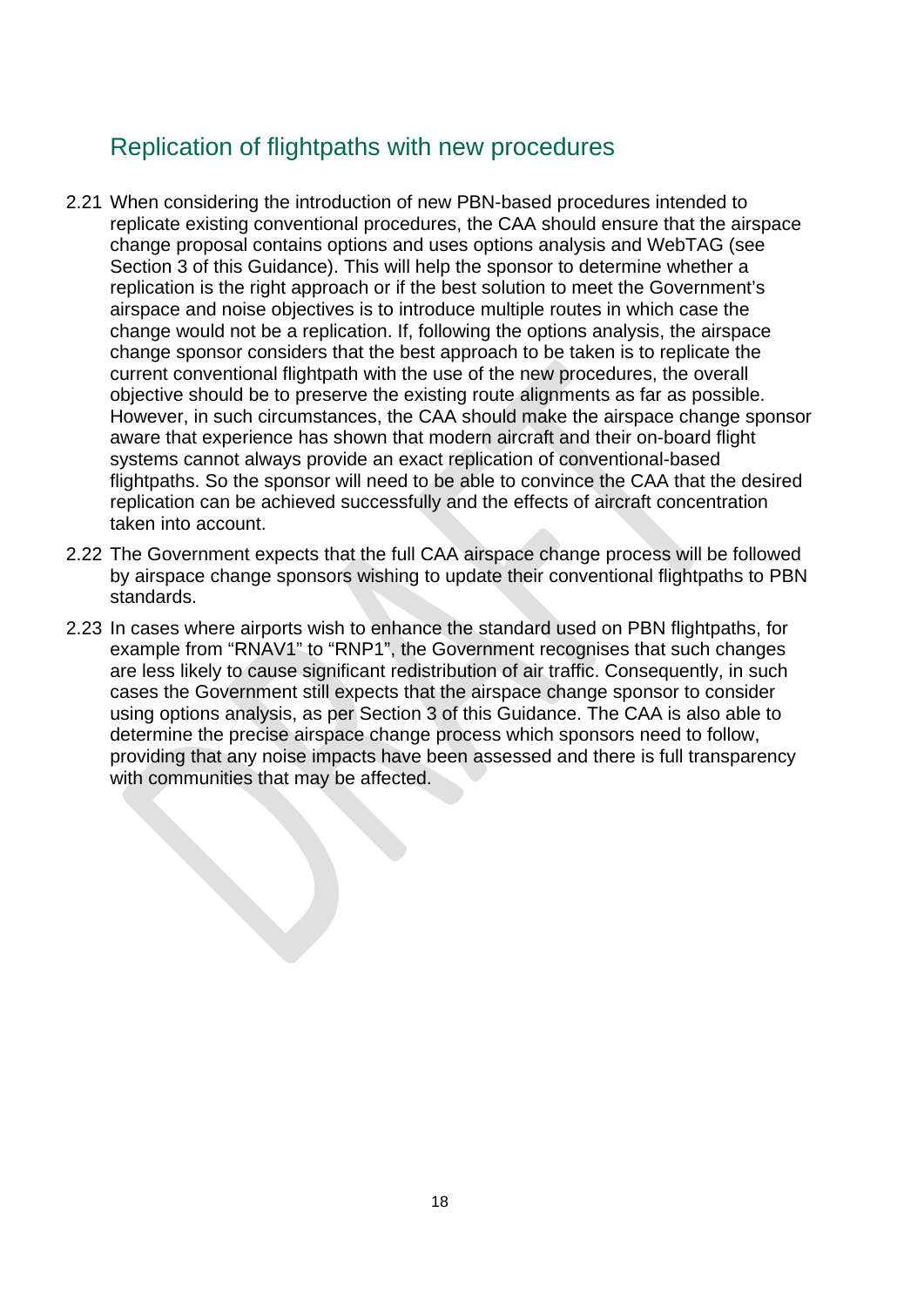# <span id="page-18-0"></span>3. Development and assessment of airspace change options

#### <span id="page-18-1"></span>**Introduction**

3.1 When decisions on permanent airspace changes (Tier 1 as set out in Section 2 of this Guidance) are being made by the CAA, it is required to balance the various factors listed within section 70 of the Transport Act 2000. To ensure this is done correctly, sponsors should be required to demonstrate how they have assessed the different impacts and taken on board the views of different parties when developing options for airspace changes. This section details the requirements for engaging communities in the change process and assessing the impacts associated with different options.

#### <span id="page-18-2"></span>Altitude Based Priorities

- 3.2 To assist the CAA and airspace change sponsors, the Government has assigned the altitude-based priorities which should be followed when considering airspace changes. These priorities are intended solely to inform those responsible for considering and implementing changes to the structure of airspace under the CAA's airspace change process and to make decisions to implement Permanent and Planned Redistribution (PPR) of air traffic (Tier 1 and Tier 2 airspace changes), and not for day to day air operations.
- 3.3 The long standing view, with which the Government continues to agree, is that noise from aircraft flying at or above 4,000 feet is much less likely to affect the key noise metrics used for determining what in the past has been considered to be a "significant" community impact and as aircraft continue to climb above this altitude their noise impact reduces. Set against this, there is also a need to ensure that aircraft operations are efficient and that their emissions are minimised. So when considering requests to change the airspace change structure and/or to agree to PPRs, the CAA should keep in mind all of the following altitude-based priorities of the Government:
	- in the airspace from the ground to 4,000 feet the Government's environmental priority is to minimise the noise impact of aircraft and the number of people on the ground affected by it, particularly with regard to noise disturbance above 51dB LAeq16hr or 45dB Lnight;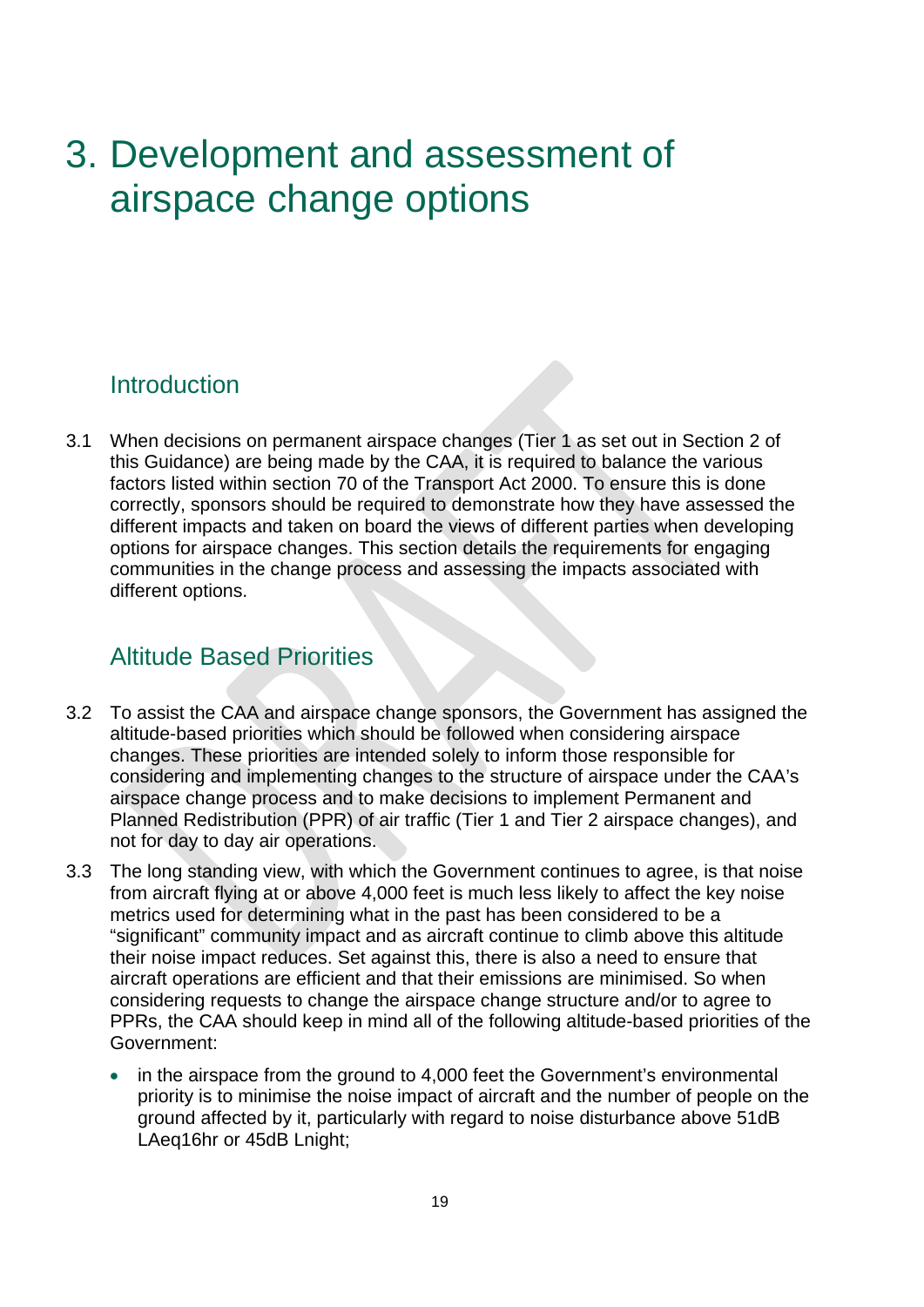- where options for route design below 4,000 feet are similar in terms of impact on populated areas, consideration should be given as to whether it continues to be appropriate to maintain long-standing airspace arrangements;
- in the airspace from 4,000 feet to 7,000 feet, the focus should continue to be minimising the impact of aviation noise on populated areas – particularly with regard to noise disturbance above 51 dB LAeq16hr, but the CAA may also balance this requirement by taking into account the need for an efficient use of airspace and expeditious flow of traffic that minimises emissions;
- in the airspace at or above 7,000 feet, the CAA should promote the most efficient use of airspace with a view to minimising overall aircraft emissions meaning that mitigating the impact of noise is no longer a priority;
- where practicable, it is desirable that airspace routes below 7,000 feet should seek to avoid flying over Areas of Outstanding Natural Beauty (AONB) and National Parks; and
- all changes below 7,000 feet should take into account local circumstances in the development of airspace structures, including the actual height of the ground level being overflown, and should not be agreed to by the CAA before an appropriate community consultation/engagement has been conducted by the airspace change sponsor.

#### <span id="page-19-0"></span>The need for options appraisal by airspace change sponsors

- 3.4 When considering airspace changes, the aviation industry should proportionately appraise the expected impacts of the airspace change options under consideration. It is therefore expected that an airspace change sponsor should carry out the appraisal and the CAA, as regulator, ensures the options appraisal is undertaken appropriately before allowing the sponsor to move on to the next stage of the process. To ensure a consistent and transparent assessment of the options within and across proposals, it is advised that a single appraisal methodology is followed. Transport appraisal within the DfT is expected to follow WebTAG, a series of guides and spreadsheet tools based on up-to-date evidence following the principles of HM Treasury's Green Book appraisal. [14](#page-19-1) WebTAG can also serve as a best practice guide for transport appraisal outside of Government.
- 3.5 The purpose of using a consistent methodology to appraise the expected impact of a proposal is to aid objective decision making. It is not intended, nor is it possible that all impacts are monetised; some will be quantified and some will be qualitatively described. This 'level' of analysis should be proportionate to the impacts and available evidence. This approach should help to make and communicate decisions effectively where there are trade-offs to be made in pursuit of the overarching objectives to maintain a safe and efficient airspace in the UK. There is a growing need for this approach as UK airspace becomes increasingly scarce and so decisions on the use of airspace become increasingly important.

<span id="page-19-1"></span><sup>&</sup>lt;sup>14</sup> Further information on the Green Book can be found at: [https://www.gov.uk/government/publications/the-green-book-appraisal-and](https://www.gov.uk/government/publications/the-green-book-appraisal-and-evaluation-in-central-governent)[evaluation-in-central-governent.](https://www.gov.uk/government/publications/the-green-book-appraisal-and-evaluation-in-central-governent)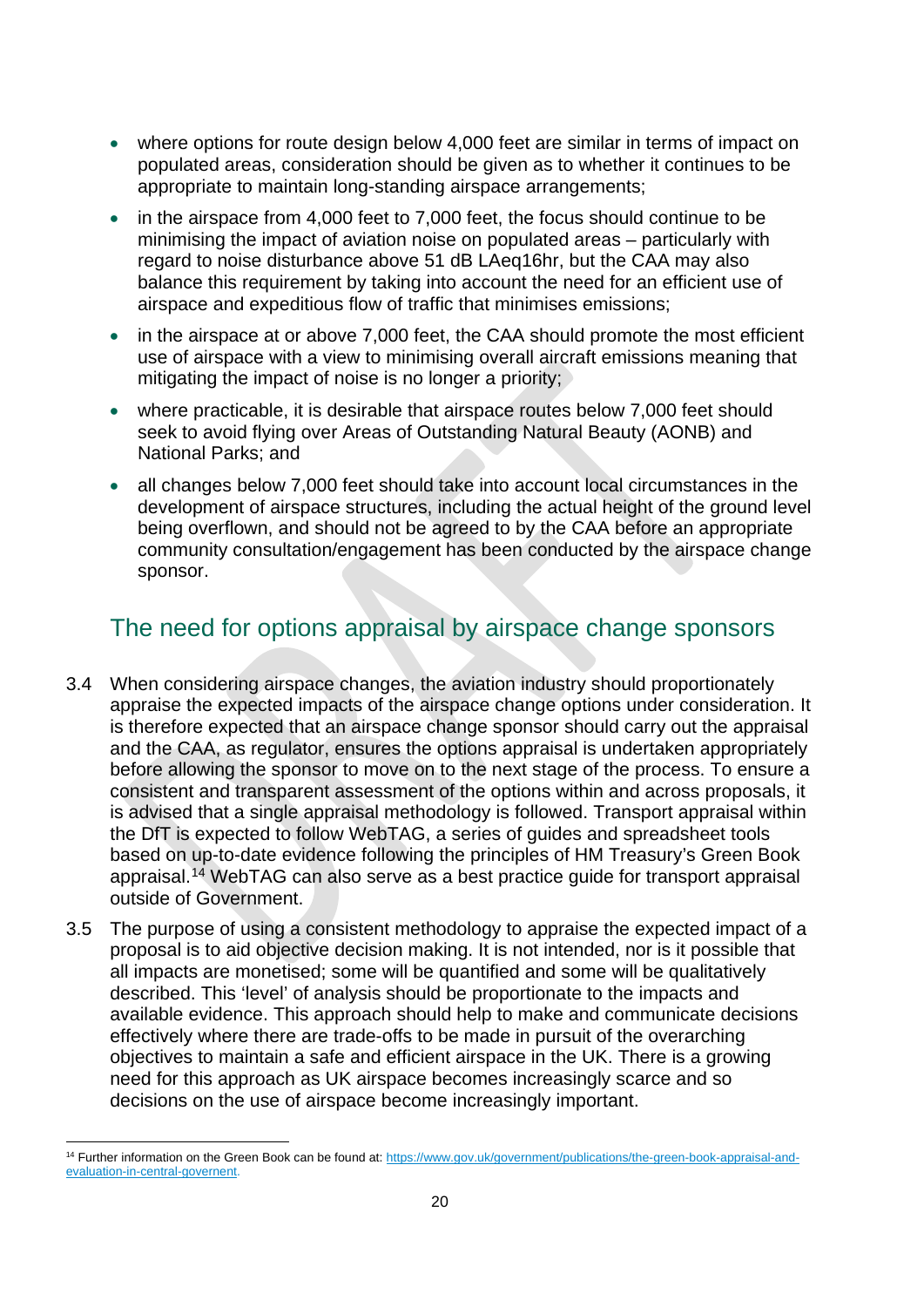3.6 It is recognised that the Green Book has not been developed specifically for airspace change decisions and therefore may not capture all airspace change impacts. Where the preferred option is not the dominant choice according to the appraisal metrics, as there may be compelling local community, operational or safety requirements, the reason for this should be clearly stated by the sponsor.

### <span id="page-20-0"></span>Considering the noise implications of proposed airspace changes

- 3.7 As stated in Section 1 of this Guidance, the Government's environmental objective related to noise is to limit and, where possible, reduce the number of people in the UK significantly affected by aircraft noise.
- 3.8 Rather than limiting the number of people exposed to any level of aircraft noise, this policy is concerned with limiting the number of people experiencing significant adverse effects. There is no one threshold at which all individuals are considered to be adversely affected by noise but it is possible to set a Lowest Observed Adverse Effect Level (LOAEL) that is regarded as the point at which adverse effects begin to be seen on a community basis. As noise exposure increases above this level, so will the likelihood of experiencing an adverse effect. For the purposes of assessing and comparing the noise impacts of airspace changes, the Government has set a LOAEL of 51dB LAeq for daytime noise and 45dB Lnight for night time noise. [15](#page-20-1)
- 3.9 It is also possible to calculate the likelihood of an individual experiencing an adverse effect at a given level of noise exposure. The Department for Transport's WebTAG includes a module for assessing the impacts of noise, including specifically from airspace changes, on health and quality of life and gives a monetised value for change in sleep disturbance, amenity (annoyance), acute myocardial infarction (heart attack, and stroke and dementia. This allows decisions on transport schemes to take account of the costs and benefits of different options with regards to noise.
- 3.10 Up to 4,000 feet, there is a strong likelihood that aircraft could create levels of noise exposure above the LOAELs identified above. Reducing the significant adverse effects that can occur at these levels of noise exposure is therefore the primary environmental aim of an airspace change involving airspace up to a height of 4,000 feet.
- 3.11 There may also be options which perform comparatively better in terms of reducing significant impacts such as cardio vascular disease or stroke and dementia than annoyance, or certain options may be better for day noise than night noise, or vice versa. In these instances, the CAA should verify that sponsors have considered the relative trade-offs and taken into account community views on which aspects of noise should be prioritised.
- 3.12 Above 4,000 feet, aircraft are unlikely to result in noise exposure above 51dB LAeq16hr for day time noise and 45dB Lnight for night time noise, but where this does occur the CAA should ensure that the focus remains on reducing these impacts. Generally however, between 4,000 and 7,000 feet, the Government expects

<span id="page-20-1"></span><sup>&</sup>lt;sup>15</sup> Subject to the outcome of the airspace and noise consultation.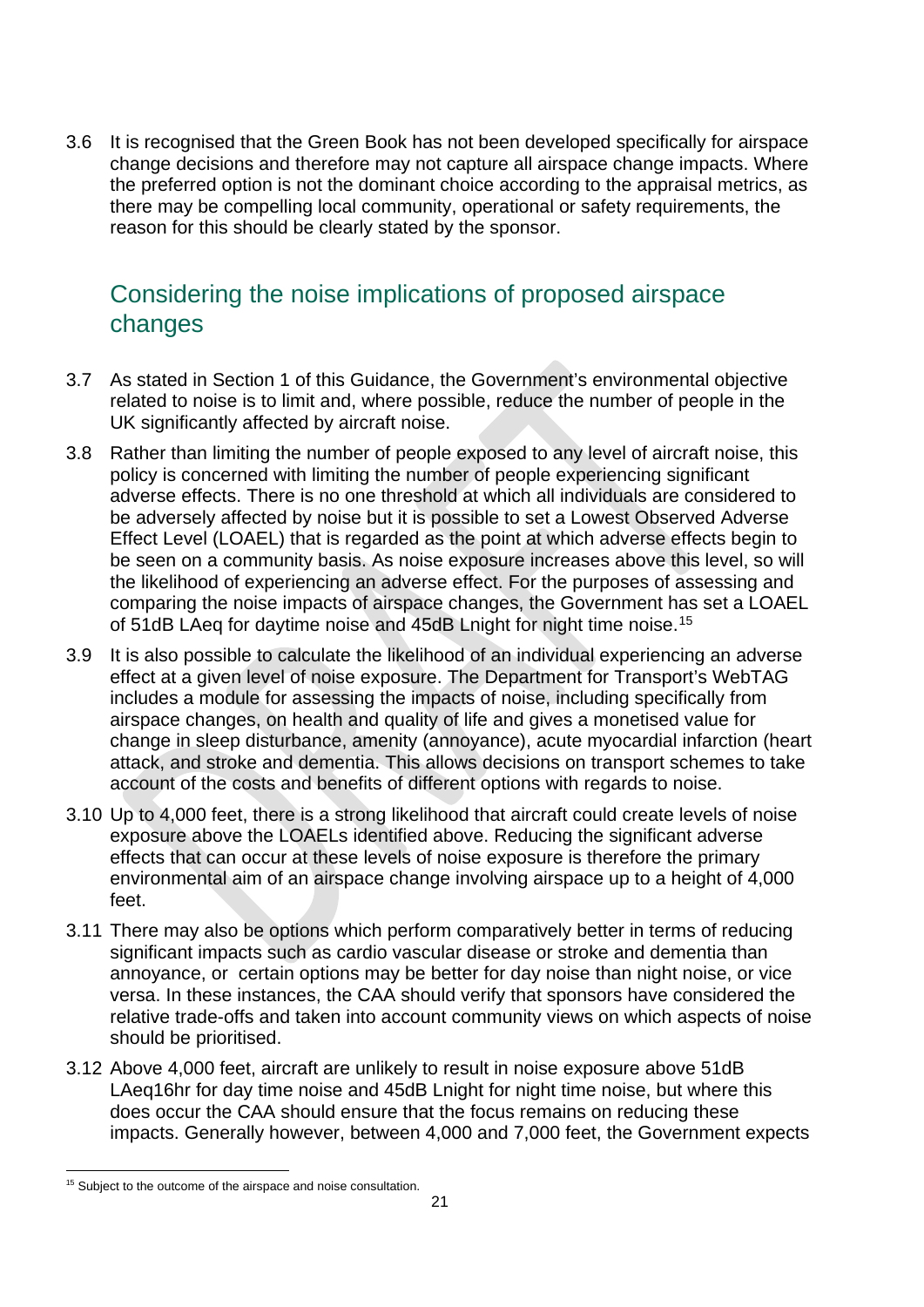the CAA to balance noise impacts with the need for ensuring an expeditious flow of traffic which minimises aircraft  $CO<sub>2</sub>$  emissions.

- 3.13 As well as overall impacts, the CAA should also verify that sponsors have adequately taken into account how communities will be differently affected as a result of change, including the number of people in different noise contours and the change in noise exposure different communities will experience.
- 3.14 For communities further away from airports that will not be affected by noise above these levels, it is important that other aspects of noise are also taken into account. Metrics that should be considered for these purposes include the overall number of overflights<sup>[16](#page-21-1)</sup> and N65 for daytime noise and N60 for night time noise. These latter metrics should be used as supplementary metrics to consider any impacts on annoyance and sleep disturbance effects respectively, that can on occasion be experienced by those experiencing average noise levels beneath the LOAELs outlined above. These supplementary metrics should also be used to inform communities about the likely impact of proposed changes.
- 3.15 The increased concentration from airspace modernisation can be more profound above 4,000 feet due to more accurate navigation and less need for vectoring which has typically begun at this height. It is therefore important that the frequency of occurrence of aircraft is factored into decisions that affect airspace between 4,000- 7,000 feet. The CAA should therefore verify that where it is practical to do so, and in balance with other factors, that sponsors have taken measures to limit the impact of increases in the number of aircraft experienced by communities.

### <span id="page-21-0"></span>Single and multiple routes

- 3.16 Single and multiple routes both have costs and benefits associated with them. In terms of noise, generally, a single route will tend to affect fewer people overall compared to multiple routes. It may mean however that more people are exposed to higher levels of noise where there is a greater risk of adverse effects, than if noise was more dispersed.
- 3.17 As stated in Section 1, decisions on how aircraft noise is best shared should be informed by local circumstances and consideration of different options. Consideration should include the pros and cons of concentrating traffic on single routes which normally reduce the number of people overflown, versus the use of multiple routes which provide relief or respite from noise
- 3.18 This means there will be situations when multiple routes, that expose more people overall to noise but to a lesser extent, may be better from a noise perspective. Taking account of consultation, preferred options should normally be based on those which result in fewer people significantly affected as measured by the approach outlined above.
- 3.19 For airspace changes where noise levels are lower and there are fewer impacts on health and quality of life, greater consideration should be given to how the number of overflights is distributed, and consideration of how the current situation for those

<span id="page-21-1"></span> <sup>16</sup> reference CAA paper- www.caa.co.uk/CAP1498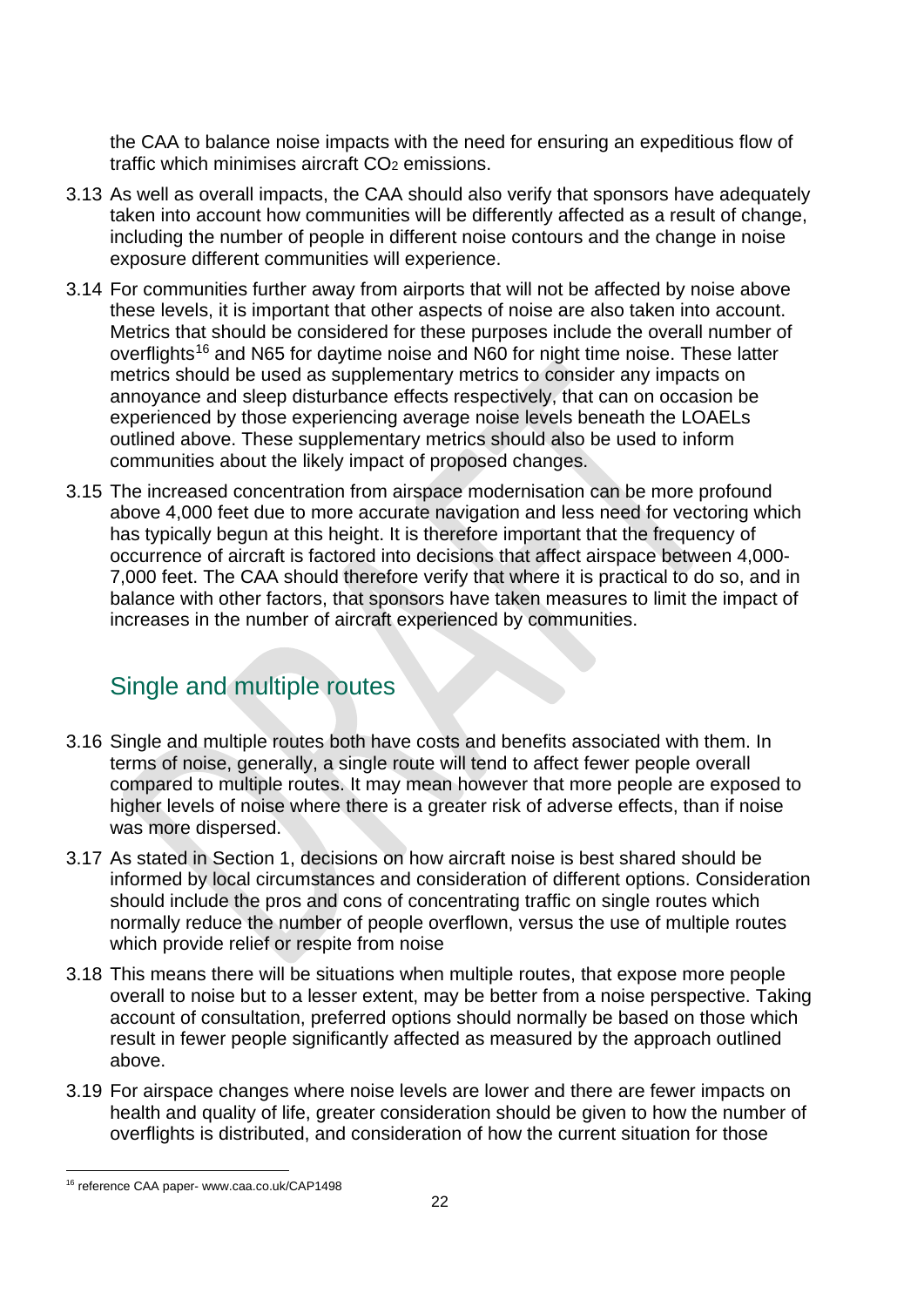overflown will differ for any future options. However, it is important that all decisions are made in line with the altitude-based priorities and that impacts on wider airspace use are also considered.

3.20 Decisions on single and multiple routes should be explained clearly and transparently.

#### <span id="page-22-0"></span>Greenhouse Gases

- 3.21 The Aviation Policy Framework<sup>[17](#page-22-2)</sup> sets out the priorities for action on climate change at global, EU and national levels in the aviation context. The focus is expected to remain on actions to target  $CO<sub>2</sub>$  emissions in the near future but as scientific evidence of the effects of non-CO<sub>2</sub> emissions becomes clearer it is likely that the approach taken will be revised. The CAA should therefore ensure that it continues to be informed about the Government's climate change strategy and priorities.
- 3.22 The CAA has the opportunity to contribute to the Government's aim of reducing CO2 emissions by seeking to promote the most efficient use of airspace including procedures that enable aircraft to climb efficiently, allow direct routings, reduce holding times and facilitate the consistent use of continuous descent and low power/low drag procedures. This is referred to as flight efficiency and has the potential to reduce  $CO<sub>2</sub>$  emissions. The potential to maximise flight efficiency is primarily above 7,000 feet where local community impacts are not a priority. Flight efficiency is also possible below 7,000 feet, although between 4,000-7,000 feet it should be balanced with noise environmental impacts. More information on the altitude-based priorities which the CAA should follow is given in Section 3.2 to 3.3 of this Guidance.
- 3.23 Initiatives to enhance efficiency in the airspace across the UK, such as the Single European Sky and introduction of the UK-Ireland Functional Airspace Block (FAB), have led to a reduction of 116,000 tonnes of fuel and 370,000 tonnes of CO<sub>2</sub> between 2012 and 2015.<sup>[18](#page-22-3)</sup> Although this also includes savings in Irish airspace, it demonstrates the important contribution which a more efficient use of airspace can make to reduce the impact of aviation on the environment. The CAA should therefore encourage the aviation industry to come forward with more innovative ways to deliver enhanced efficiencies that can reduce aviation fuel use and emission production.

#### <span id="page-22-1"></span>Local air quality

3.24 Aircraft engines, airport related traffic on local roads and surface vehicles all contribute to air pollution around airports. Oxides of nitrogen (NOx) and particulate matter are the two most important emissions affecting the air quality around airports. Studies have shown that NOx emissions from aviation related operations reduce

<span id="page-22-2"></span><sup>&</sup>lt;sup>17</sup> Aviation Policy Framework, Department for Transport, March 2015. This is expected to be replaced by a new aviation strategy in 2018.

<span id="page-22-3"></span><sup>18</sup> UK-Ireland FAB annual report 2011, jointly published by Irish Aviation Authority and NATS, May 2012. [http://www.nats.co.uk/wp](http://www.nats.co.uk/wp-content/uploads/2012/07/UK-Ireland-FAB-Report-2011.pdf)[content/uploads/2012/07/UK-Ireland-FAB-Report-2011.pdf.](http://www.nats.co.uk/wp-content/uploads/2012/07/UK-Ireland-FAB-Report-2011.pdf)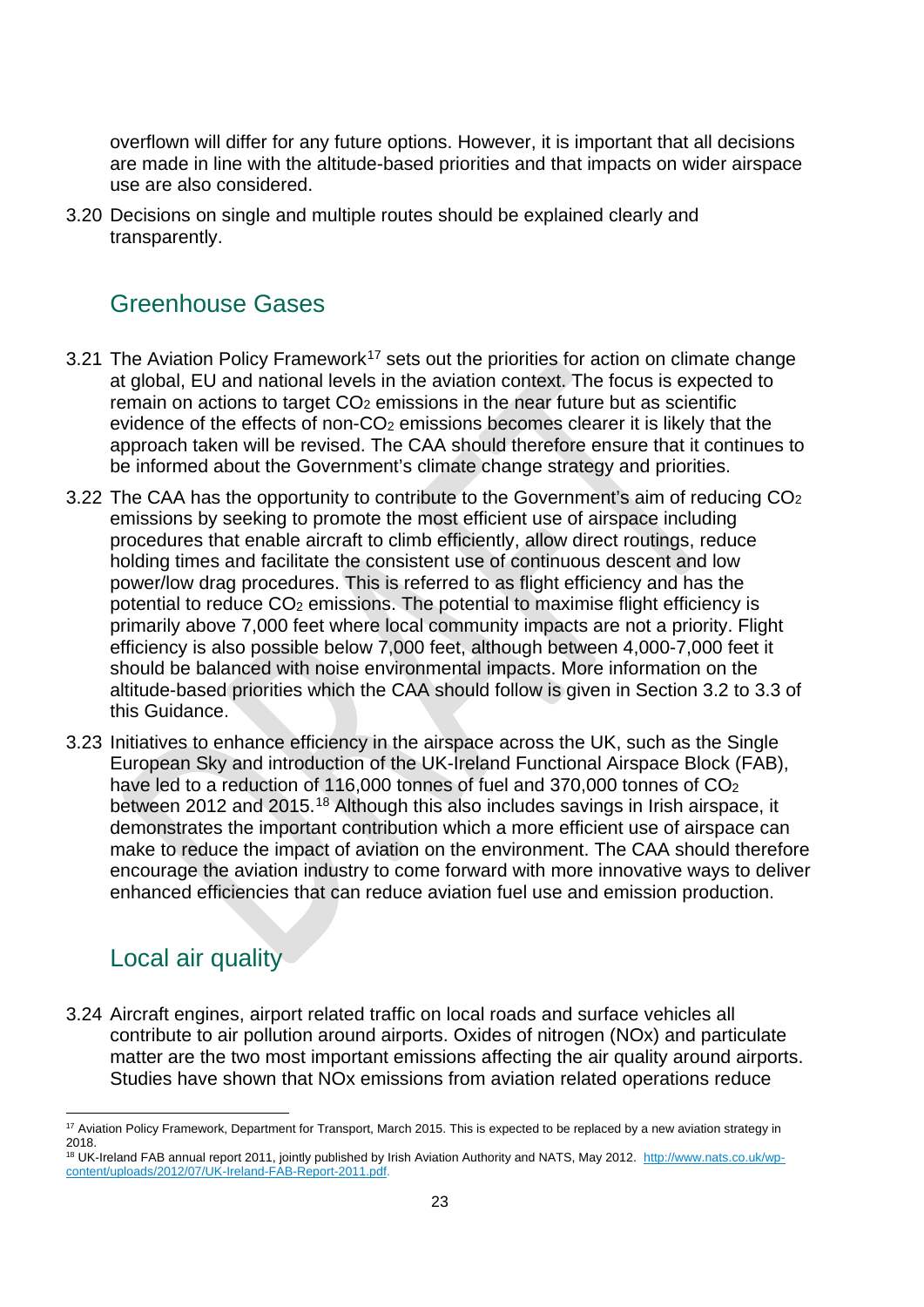rapidly beyond the immediate area around the runway. Due to the effects of mixing and dispersion, emissions from aircraft above 1,000 feet are unlikely to have a significant impact on local air quality. Therefore the impact of airspace design on local air quality is generally negligible compared to changes in the volume of air traffic, and local transport infrastructures feeding the airport. However, the CAA should include consideration of whether local air quality could be impacted when assessing airspace change proposals.

- 3.25 While the CAA should prioritise noise below 4,000 feet, consistent with the altitudebased priorities and the Government's policy to give particular weight to the management and mitigation of noise in the immediate vicinity of airports, <sup>[19](#page-23-1)</sup> there could be circumstances where local air quality may be a consideration because emissions from aircraft taking off, landing or whilst they are on the ground have the potential to contribute to overall pollution levels in the area. This could lead to a situation where prioritising noise creates unacceptable costs in terms of local air quality or might risk breaching legal limits. The CAA should therefore take such issues into account when it considers they are relevant, for example, when determining airspace changes affecting the initial departure or the final arrival stage of a flight. The use of WebTAG by airspace change sponsors should help this process.
- 3.26 Airports are also expected to consider the implications on local air quality arising from their current and future air operations and when contemplating future airspace redesign in the close vicinity of their airport. For example, we would expect that airspace change sponsors provide a comparison of local air quality as part of their submission to the CAA when submitting Tier 1 or Tier 2 change proposals that include initial climb and final descent operations below 1,000 feet.

### <span id="page-23-0"></span>Taking account of local circumstances

- 3.27 Sponsors should engage with communities and ICCAN during the early stages of an airspace change process to explore options which are considered to be operationally feasible to ascertain whether any are preferable from a community point of view. As well as consideration of single and multiple routes, other local factors to consider might include whether there are specific AONBs, National Parks, nominated quiet areas, or noise sensitive buildings that it is practical to avoid overflying.
- 3.28 Engagement with communities should inform which options are developed in the later stages of the process. Sponsors should demonstrate that they have taken on board the views of communities where possible when developing options. If communities cannot agree on which option is preferable from a noise perspective, then we expect consultation on options for both single and multiple routes and for these to be subject to an options appraisal as detailed in WebTAG unit A5.2.<sup>[20](#page-23-2)</sup> If either of these options are not operationally feasible the CAA will be expected to verify the sponsor's rationale of why this is the case and this information should be communicated to the relevant local communities.

<span id="page-23-1"></span><sup>&</sup>lt;sup>19</sup> Aviation Policy Framework, section 3.25, page 60, Department for Transport, March 2013.

<span id="page-23-2"></span><sup>20</sup> [https://www.gov.uk/government/publications/webtag-tag-unit-a5-2-aviation-appraisal-december-2015.](https://www.gov.uk/government/publications/webtag-tag-unit-a5-2-aviation-appraisal-december-2015)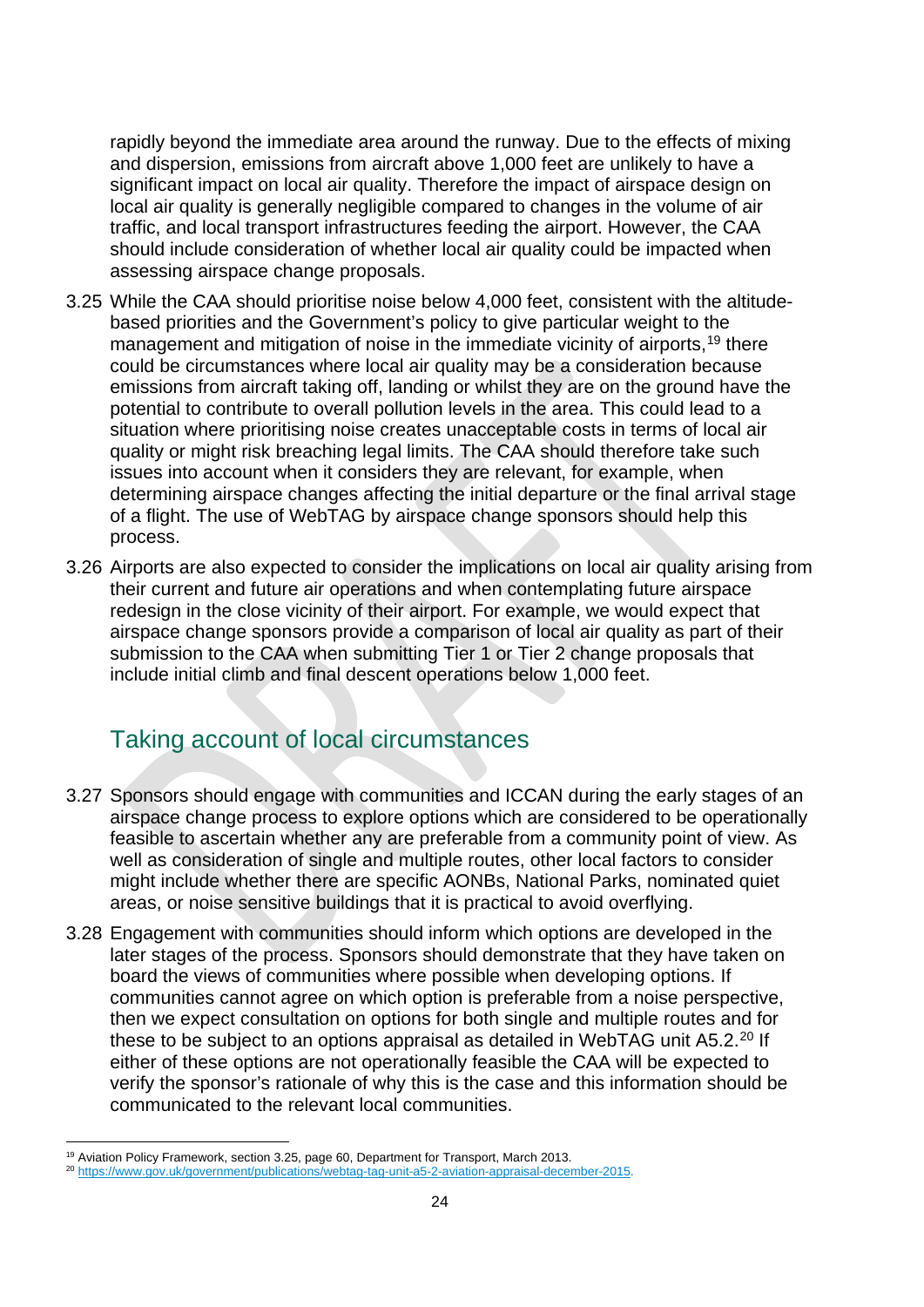### <span id="page-24-0"></span>Environmental Statement

3.29 As there is no ideal solution that will apply to every airspace change, and what is better in a particular instance will depend on local circumstances and what is possible, there is no hard formula, apart from the altitude-based priorities, for how different factors should be balanced against one another. The Government feels however that ensuring decisions on airspace changes are transparent is the best way to guaranteeing that the balance has been appropriate. The CAA is therefore required to produce an environmental statement when approving an airspace change. This should verify that all environmental factors have been considered in line with relevant Government policy and explain why the CAA agrees these have been balanced appropriately.

#### <span id="page-24-1"></span>Assessing the noise impacts of airspace changes

3.30 When airspace changes are being made, the CAA should verify that sponsors have followed the guidance outlined in TAG unit A5.2 and made appropriate use of the associated spreadsheet tools.<sup>[21](#page-24-3)</sup> Further, the CAA should ensure that any recommendations from ICCAN on appropriate metrics and views from communities are taken into account when noise impacts are being assessed.

#### <span id="page-24-2"></span>The role of the Independent Commission on Civil Aviation Noise  $(ICCAN)$  in the airspace change process<sup>[22](#page-24-4)</sup>

- 3.31 ICCAN's role in change processes should apply whenever a change is proposed which is subject to the CAA's approval i.e. Tier 1 and 2 airspace changes, including smaller aerodromes (for example leisure and business jet airports). Also, although it will focus on larger aerodromes for its other functions, as that is where the most severe noise impacts are felt, smaller aerodromes should consider how they could apply the best practice disseminated by ICCAN. This would mean General Aviation would also fall within their remit if they require a Noise Action Plan or they propose an airspace change that the CAA must decide upon. ICCAN should not be responsible for advising the Ministry of Defence on noise impacts from military flights.
- 3.32 ICCAN should work with airspace change sponsors in their engagement to develop common local design principles, as set out by the CAA in its Airspace Change Process. This gives ICCAN the opportunity to look at how the sponsor has considered noise mitigations when developing the principles behind the forthcoming proposal. Principles might include, for example, suggestions about flight paths

<span id="page-24-3"></span><sup>&</sup>lt;sup>21</sup> Current noise tool available at[: https://www.gov.uk/government/publications/webtag-environmental-impacts-worksheets](https://www.gov.uk/government/publications/webtag-environmental-impacts-worksheets) (to be updated May 2017). The reference to TAG 5.2 refers to the unit applicable at the time of publication of this document and may change

in the future. Sponsors should therefore check to ensure that they are following the current version.

<span id="page-24-4"></span> $22$  This is subject to the outcome of the consultation on airspace and noise.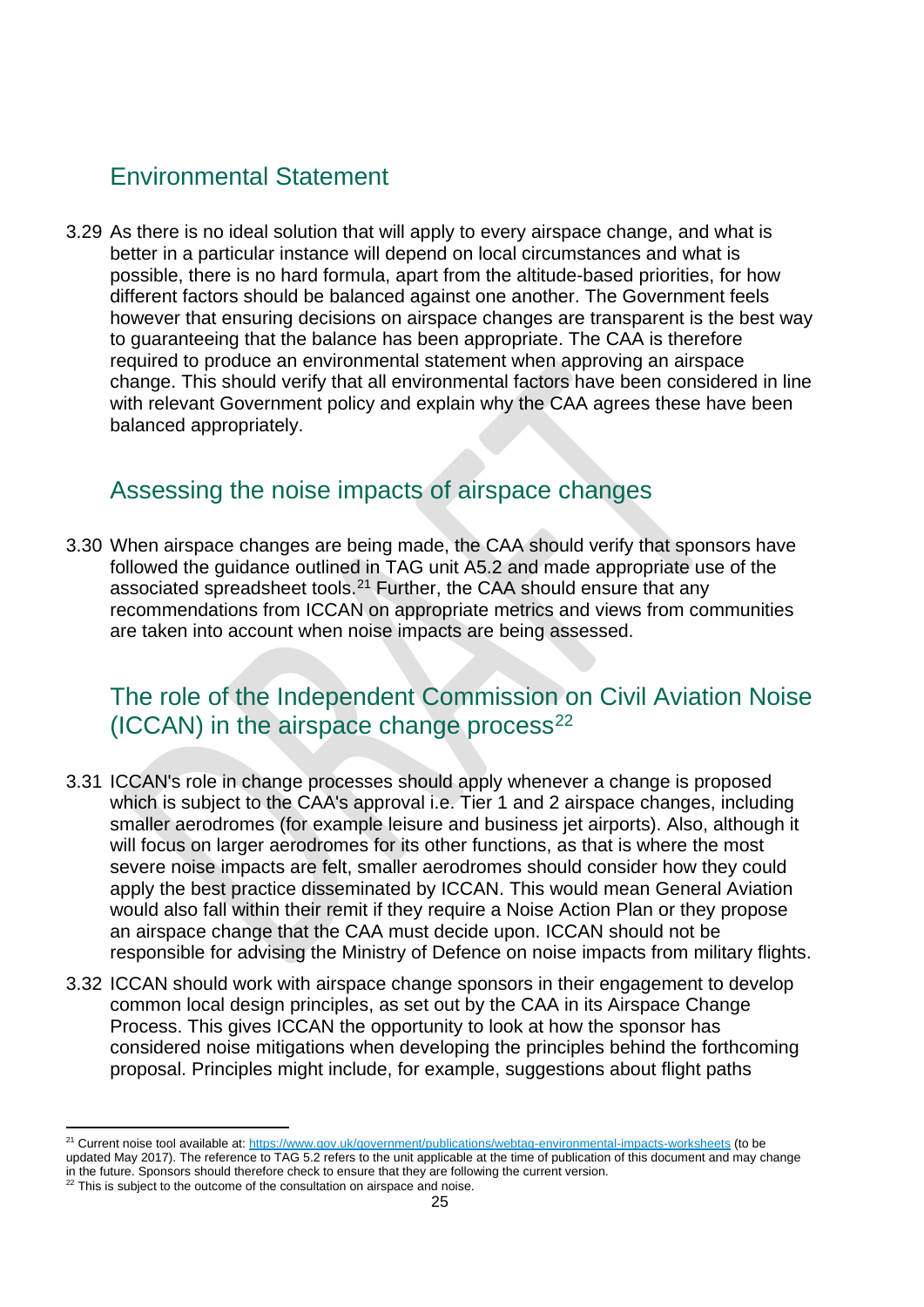avoiding specific populations or avoiding designated land such as Areas of Outstanding Natural Beauty (AONBs) and national parks, where possible.

- 3.33 The CAA will need to be mindful of best practice and research carried out by ICCAN when exercising their air navigation functions. ICCAN should provide best practice guidance on noise management, review recent research evidence and where gaps in evidence exist, undertake or commission independent research. Included in this research could be the best means of monitoring and reporting aircraft noise, as well as its association with annoyance and impacts upon human health and possible mitigations. It might also usefully produce research and publish best practice guidance on compensation as a means of encouraging industry to review compensation schemes and ensure they remain fit for purpose, as set out in the Aviation Policy Framework.
- 3.34 The CAA should also consider, in particular on a proposal from ICAAN, further areas where it may be beneficial for it to use the information powers set out in the Civil Aviation Act 2012 to encourage such things as publication of airline statistics, which may encourage industry to enhance their approach to noise management.
- 3.35 CAA should ensure that a sponsor can demonstrate ICCAN's best practice has been considered in arriving at design principles. ICCAN will not opine on the best route design option that a sponsor is considering as there would be other non-noise factors at play that ICCAN won't consider, such as safety and efficiency, and these also need to be taken into account when deciding on a best option.
- 3.36 ICCAN will respond to the sponsor's consultation and where the change sponsor has deviated from ICCAN advice on any noise management techniques, the sponsor should describe their reasoning behind their decision not to follow the advice. To ensure transparency on the use of ICCAN advice, the CAA should add to their guidance how they will demonstrate that they have factored the consultation response submitted by ICCAN into their final decision, including sponsor reasons for deviation from ICCAN advice within the final design.
- 3.37 CAA should consult with ICCAN on noise management as part of the CAA's postimplementation review. As with the CAA, where appropriate the noise commission should, for transparency purposes, assess the outcomes of any noise mitigations to consider how they are working. CAA should factor in the ICCAN assessment into its review process.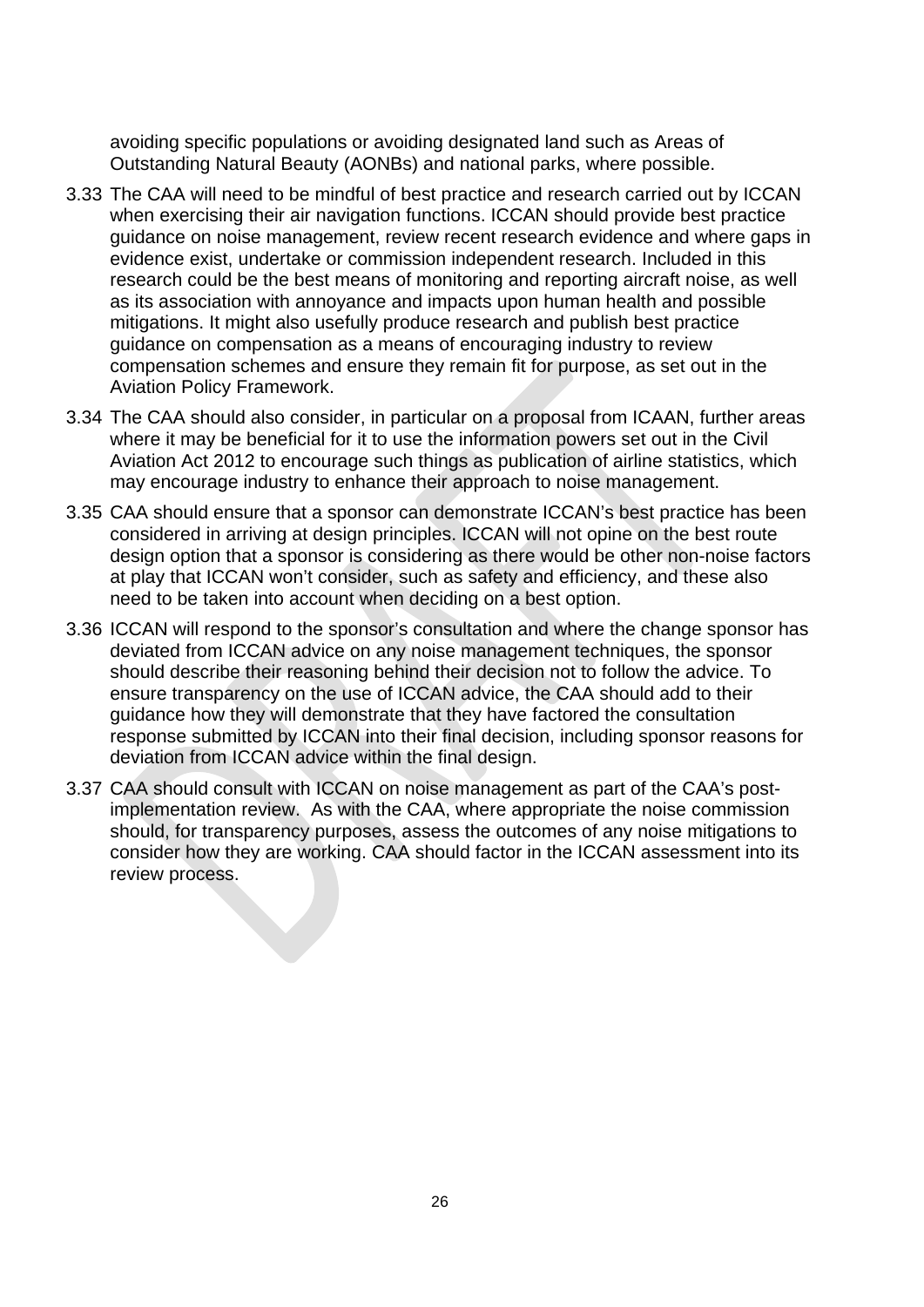### <span id="page-26-0"></span>Other relevant legislation, policy and guidance

- 3.38 It is recommended that the CAA keep abreast of other relevant policy and guidance issued by the Government and devolved administrations, especially those regarding noise, carbon, and air pollution.
- 3.39 In particular the CAA should be familiar with:
	- the National Planning Policy Framework<sup>[23](#page-26-1)</sup> and associated guidance which sets out the Government's planning policies for England and how these are expected to be applied;
	- Scotland's National Planning Framework which provides the context for development plans and planning decisions and the Scottish Planning Policy which contains the Scottish Government's expectations for planning;
	- Planning Policy Wales which sets out the context for planning policy in Wales;
	- any relevant Planning Policy Statements issued by the Northern Ireland Department of Environment;
	- any quidance and advice notes issued by the Government or devolved administrations;
	- National Policy Statements for major infrastructure;
	- National Parks and Access to Countryside Act 1949;
	- Wildlife and Countryside Act 1981;
	- Countryside and Rights of Way Act 2000;
	- Natural Environment and Rural Communities Act 2006;
	- Noise Policy Statement for England 2010; and
	- Conservation of Habitats and Species Regulations 2010.<sup>[24](#page-26-2)</sup>

<span id="page-26-2"></span><span id="page-26-1"></span><sup>&</sup>lt;sup>23</sup> National Planning Policy Framework, Department for Communities and Local Government, March 2012. <sup>24</sup> SI 2010/490.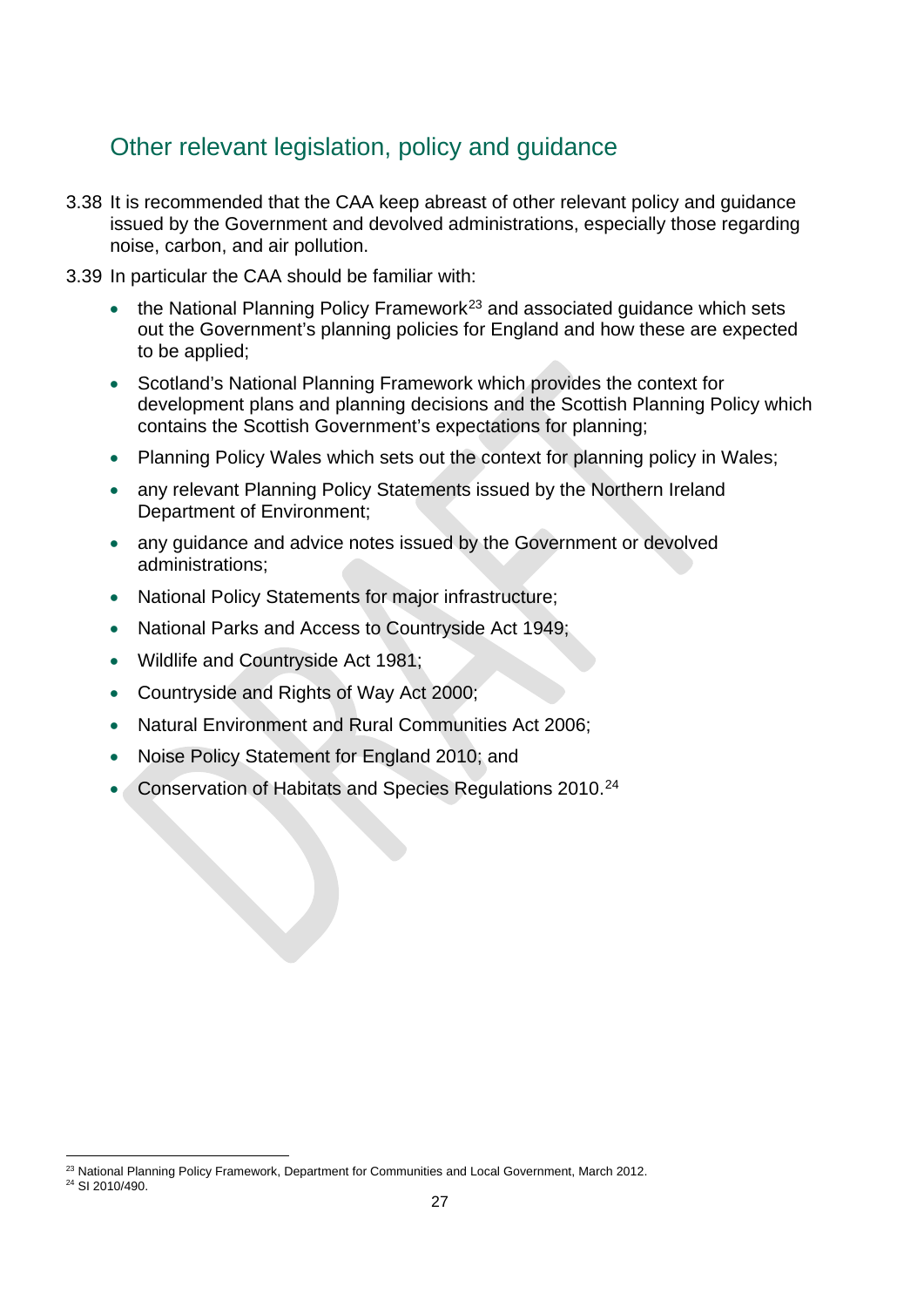# <span id="page-27-0"></span>4. Management of aircraft noise

#### <span id="page-27-1"></span>**Introduction**

- 4.1 For communities living close to airports, and some further away under arrival and departure routes, aircraft noise is one of the most important environmental impacts created by the aviation sector. The Government's long-term view, most recently expressed in the 2013 Aviation Policy Framework, [25](#page-27-2) is that there must be a fair balance between the economic benefits derived from the aviation industry, and the negative impacts of noise for affected communities. The benefits of any future growth in aviation and/or technological development must be shared between those benefitting from a thriving aviation industry and those close to the airports that facilitate it.
- 4.2 The Government's policy is to limit, and where possible reduce, the number of people in the UK significantly affected by aircraft noise as part of a policy of sharing technical developments and other benefits between industry, communities and all other stakeholders.
- 4.3 The UK Government expects that when considering airspace changes the aviation industry should address noise from low level air traffic as a local environmental priority in line with the altitude-based priorities given to the CAA in respect of its environmental duty when carrying out its airspace functions set out in Section 3.2 to 3.3 of this Guidance.
- 4.4 The aviation industry should also seek to have high quality and open engagement with their local communities with respect to not just forthcoming proposals but also with regard to their day to day air operations. Moreover, the need for effective noise management should be one of the key objectives of the industry and be enshrined in its ethos. This includes having good noise complaint handling procedures as well as full transparency on its air operations and the noise impact which they create. Airspace change sponsors should also be aware of and follow the Government's advice surrounding compensation arrangements for airspace changes.
- 4.5 The Government fully recognises the ICAO "Balanced Approach" to aircraft noise management.<sup>[26](#page-27-3)</sup> As the competent authority<sup>[27](#page-27-4)</sup> for assuring the Balanced Approach has been followed for the consideration of operating restrictions outside of the planning process, the CAA has an opportunity to support the Government on the Balanced Approach's third pillar of noise management, "noise abatement operational procedures", particularly with ensuring appropriate consideration is given with

<span id="page-27-2"></span><sup>&</sup>lt;sup>25</sup> Aviation Policy Framework, section 3.2, page 55, Department for Transport, March 2013.

<span id="page-27-3"></span><sup>26</sup> Balanced approach to aircraft noise management, International Civil Air Organization. [http://legacy.icao.int/env/noise.htm.](http://legacy.icao.int/env/noise.htm)

<span id="page-27-4"></span> $27$  Subject to the outcome of the consultation on airspace and noise.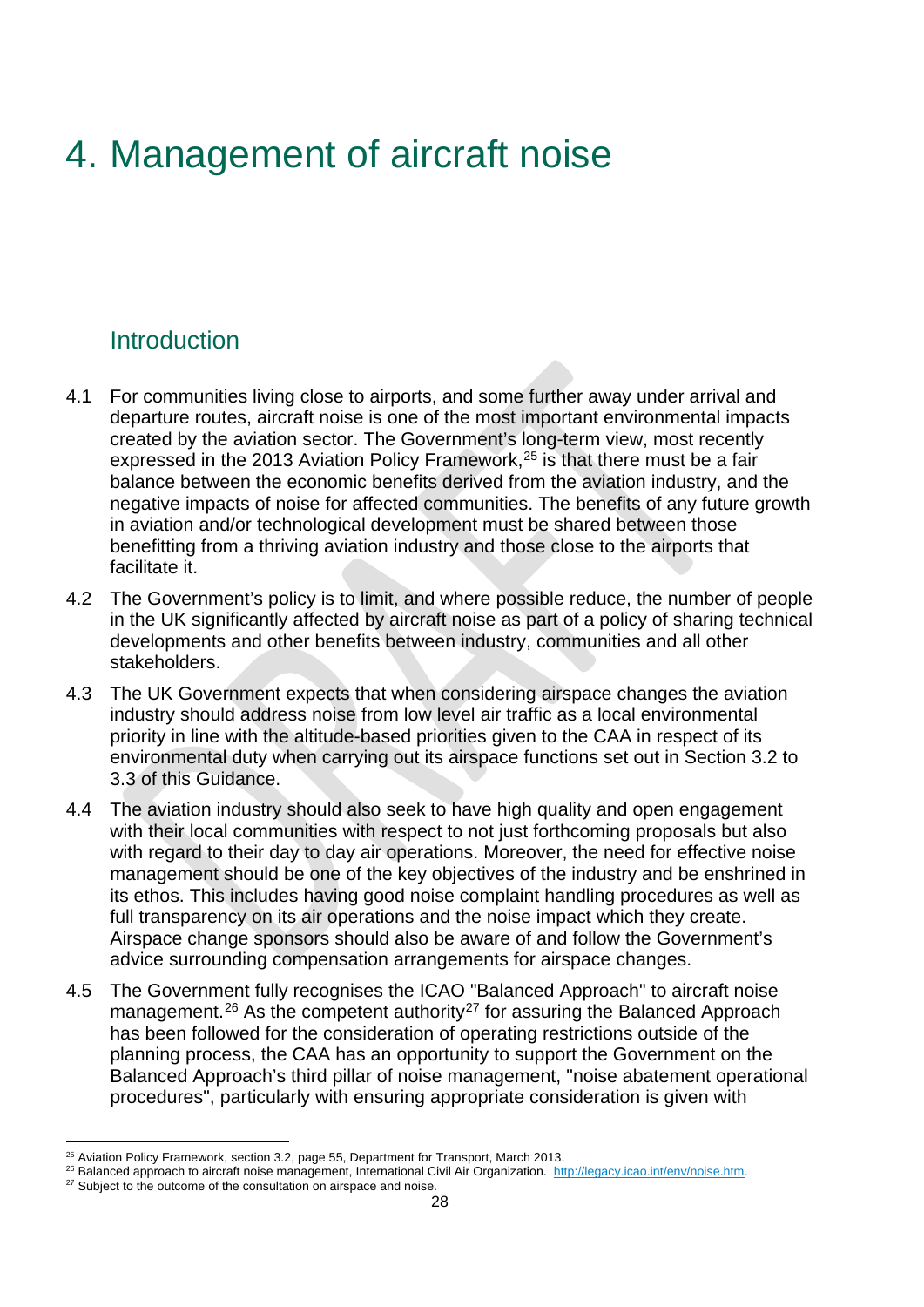regards to optimising how aircraft are flown and the routes they follow to reduce the noise impacts. The CAA can also support those airports considering using the powers available to them to set their own noise controls and introduce penalty schemes.

4.6 It is expected that in due course the ICCAN will produce more detailed best practice guidance on what is to be expected from the industry in respect of noise management, including how communities should be engaged in the process, which the CAA should take into account.

#### <span id="page-28-0"></span>Airspace design

- 4.7 Improvements in aircraft track-keeping also offers the potential for aircraft to be concentrated within a specific location, if desired, as well as providing the potential for tracks to be alternated to introduce an element of limited respite for those under the tracks. More details on the possibilities of using PBN for noise mitigation can be found in the CAA's Civil Aviation Publication 1378, published in March 2016, which airspace change sponsors are encouraged to consider when putting together their airspace design proposals.[28](#page-28-2)
- 4.8 The altitude-based priorities reflect the Government's desire to balance the needs of the aviation industry for an efficient airspace structure and those of communities that require noise impacts of aircraft movements at low level to be minimised. The aviation industry and airspace designers should take these into account when developing their proposals for airspace changes.
- 4.9 The Government expects the CAA to encourage the use of new and innovative approaches to managing aviation noise through airspace design such as the provision of respite for communities already significantly affected by aircraft noise.

## <span id="page-28-1"></span>Use of airspace

- 4.10 Airspace users, for example, helicopter and light aircraft operators, are urged to ensure that when operating over built up areas they do so with consideration for the people who may live there. In addition, airspace users should also give similar consideration when they operate over AONBs and National Parks to take account of the people who live there or who are enjoying the amenity that these areas provide.
- 4.11 We would also encourage pilots to follow the guidance that is available, such as that produced by the British Helicopter Association for its members which includes a section on environmental matters and a Pilot's Code of Conduct.<sup>[29](#page-28-3)</sup>

<span id="page-28-2"></span><sup>&</sup>lt;sup>28</sup> [https://publicapps.caa.co.uk/docs/33/CAP%201378%20APR16.pdf.](https://publicapps.caa.co.uk/docs/33/CAP%201378%20APR16.pdf)

<span id="page-28-3"></span><sup>2</sup>[9http://www.britishhelicopterassociation.org/wp-content/uploads/Civil-Helicopter-in-the-Community.pdf.](http://www.britishhelicopterassociation.org/wp-content/uploads/Civil-Helicopter-in-the-Community.pdf)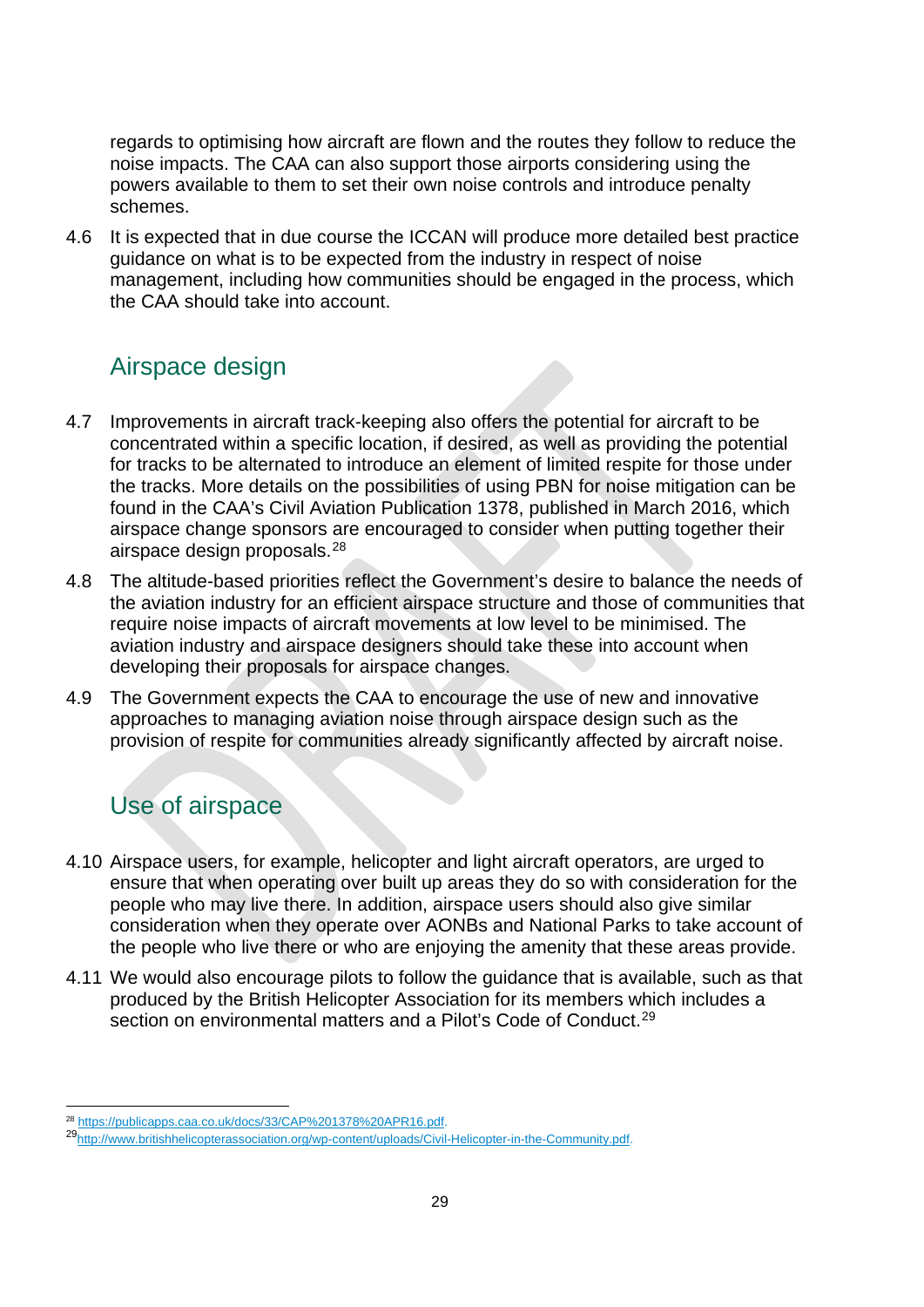### <span id="page-29-0"></span>Control of airspace

- 4.12 It is desirable to try to balance what are clear economic and leisure benefits on the one hand against any noise impacts on the other. We therefore strongly urge all airports and aerodromes across the UK to work with their local communities to establish local solutions which can work for both parties. These could include, for example, such measures as establishing local community meeting groups where both sides can meet and discuss any ongoing concerns, encouraging pilots to avoid overflying built up areas at low level unless they really need to, and greater thought being put into the effect of noise from intensive operations such as take off and landing training exercises. In all cases, the need is for a local solution.
- 4.13 Airports, and their air navigation service providers, should be aware of the noise impact of aircraft operating into and out of their airport, and they are encouraged to take them into due consideration in operational planning, using structures such as Airport Consultative Committees and other relevant consultative groups to engage and inform their communities as appropriate. The Government recognises whilst avoiding excessive bureaucracy, we expect airport and air navigation service providers to engage, and act transparently regarding any changes in air traffic operations which could have an impact on the level of noise disturbance (Tier 3 changes to air operations).
- 4.14 Airports and ANSPs should also be aware that over time it is possible that the distribution pattern of air traffic can change and that this can affect its noise impact. The aviation industry is therefore to be encouraged, where this is practicable, to analyse how its use of airspace changes over time, and to be open and transparent in their dealings with relevant local communities about such changes when they relate to airspace up to at least 7,000 feet. This includes the desirability of publication of regular arrival and departure track keeping and performance data which can then be compared over the longer term. It is also expected that the ICCAN should have a role in determining the type and frequency of information that airports will be encouraged to publish. ICCAN could also provide details on the level of engagement that should be undertaken by the airport once a change in distribution of traffic has been identified.

### <span id="page-29-1"></span>National Parks & Areas of Outstanding Natural Beauty (AONBs)

4.15 National Parks and AONBs are designated areas with specific statutory purposes to ensure their continued protection in relation to landscape and scenic beauty.<sup>[30](#page-29-2)</sup> The statutory purpose of National Parks is to conserve and enhance their natural beauty, wildlife, and cultural heritage and to promote opportunities for the understanding and enjoyment of their special qualities by the public. The statutory purpose of AONBs is to conserve and enhance the natural beauty of their area. In exercising or performing any air navigation functions in relation to, or so as to affect, land in National Parks and AONBs, the CAA is required to have regard to these statutory purposes when considering proposals for airspace changes (under section

<span id="page-29-2"></span><sup>30</sup> A list of designated National Parks in the UK can be found at www.nationalparks.gov.uk. A list of designated AONB can be found at [www.landscapesforlife.org.uk.](http://www.landscapesforlife.org.uk/)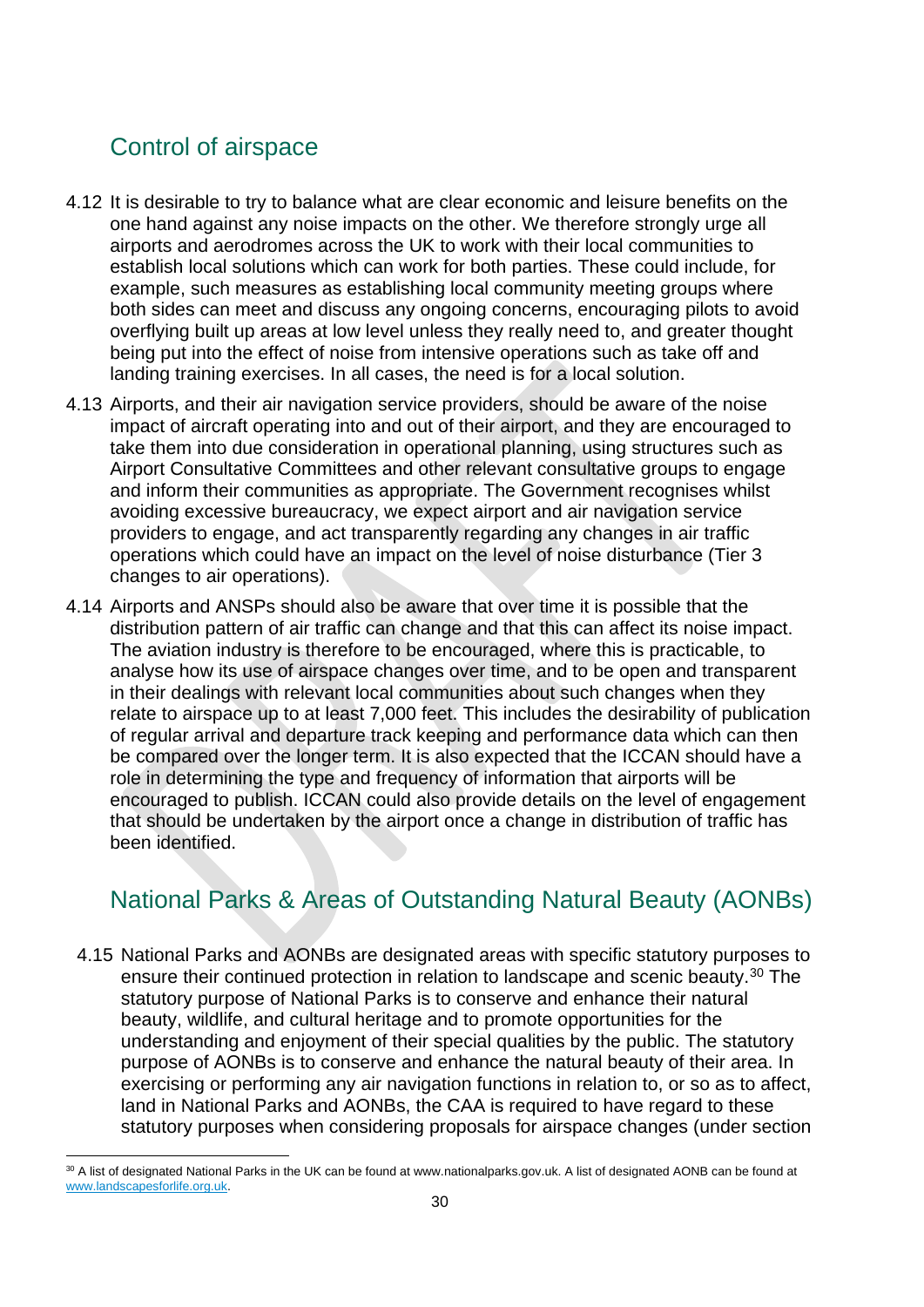11A of the National Parks and Access to Countryside Act 1949, as read with section 19 and schedule 2 of the Civil Aviation Act 1982, and section 85(1) of the Countryside and Rights of Way Act 2000). [31](#page-30-2)

4.16 Given the finite amount of airspace available, it will not always be possible to avoid overflying National Parks or AONBs, and there are no legislative requirements to do so as this would be impractical. The Government's policy continues to focus on limiting and, where possible, reducing the number of people in the UK significantly affected by aircraft noise and the health impacts it brings. As a consequence, this is likely to mean that one of the key principles involved in airspace design will require avoiding over-flight of more densely populated areas below 7,000 feet. However, when airspace changes and implementation of PPRs are being considered, it is important that local circumstances, including community views on specific areas that should be avoided, are taken into account where possible. Therefore, in line with the altitude-based priorities as set out in Section 3.2 to 3.3 of this Guidance, where it is practical to avoid over-flight of National Parks or AONBs below 7,000 feet, the CAA should encourage this to be considered by airspace change sponsors and ANSPs considering PPRs. More information on options analysis can be found in Section 3 of this Guidance.

#### <span id="page-30-0"></span>Helicopter and light aircraft-related noise

- 4.17 The CAA should take into account the unique noise characteristics of helicopters, which can hover for a period of time at low level over the same area, and their consequent environmental impact. This should occur when a change to airspace is proposed under the CAA's Airspace Change Process, and where significant helicopter activity is involved. In such cases, where either the proposal concerns the amendment to formally established helicopter routes within controlled airspace, or where helicopters movements are a predominant factor, the CAA should encourage change sponsors, where operationally practicable, to consider options that minimise the environmental impact of helicopter activity and take account of that impact when assessing proposals.
- 4.18 Where the CAA is aware that airport/aircraft operators are considering local changes to helicopter routeings and procedures that fall outside of the Airspace Change Process, the CAA is encouraged to promote the use of voluntary local noise abatement procedures which are designed to minimise noise disturbance.

### <span id="page-30-1"></span>Noise Sensitive Buildings

4.19 The CAA should also, where practicable, take into account the desirability of minimising noise impacts for noise sensitive buildings, such as hospitals and places of religious worship. This should occur when a change to airspace is proposed under the CAA's Airspace Change Process.

<span id="page-30-2"></span><sup>&</sup>lt;sup>31</sup> DEFRA, Duties on relevant authorities to have regard to the purposes of National Parks, Areas of Outstanding Natural Beauty (AONB) and the Norfolk and Suffolk Broads Guidance Note, 2005.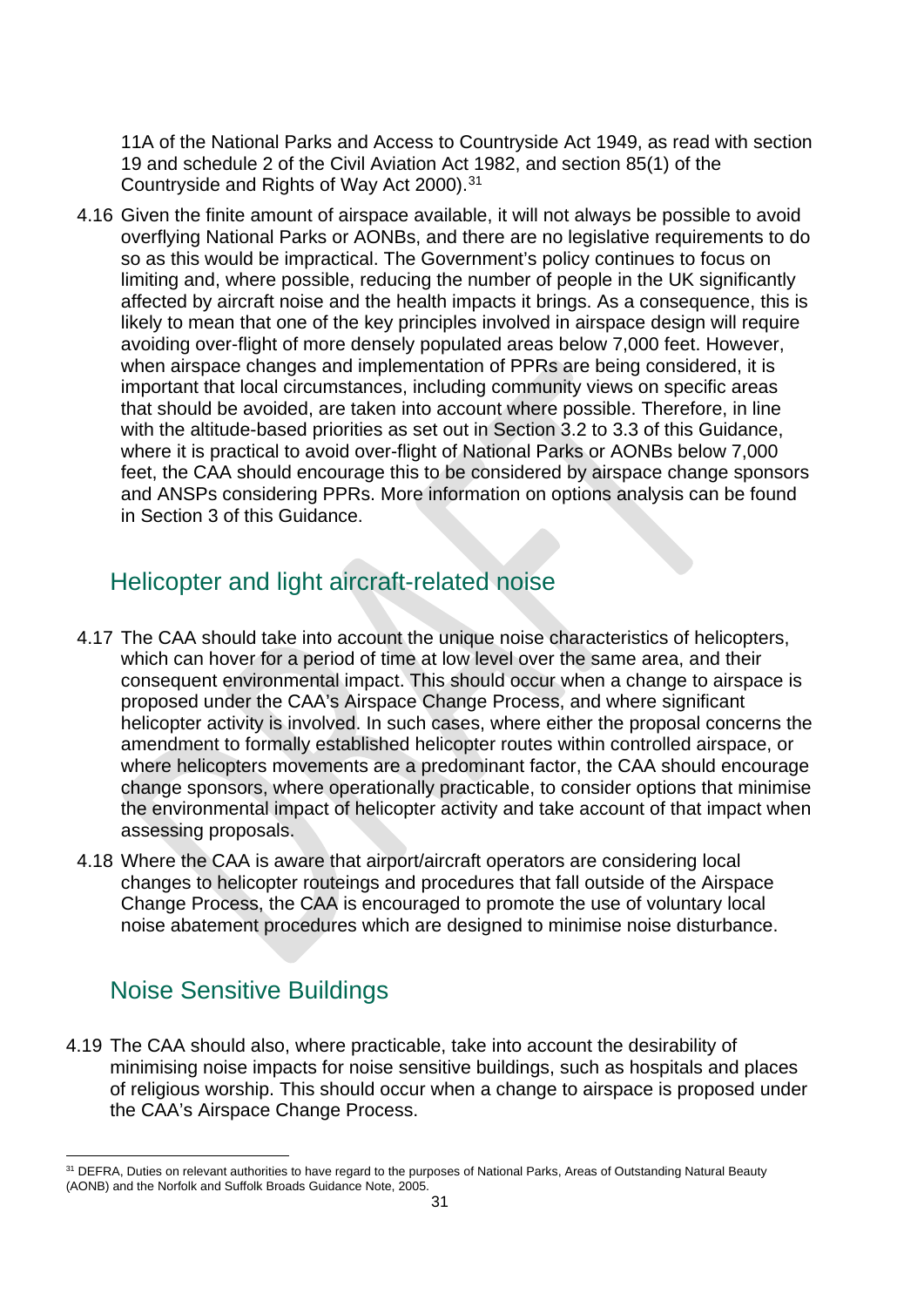# <span id="page-31-0"></span>5. Specific navigational guidance

#### <span id="page-31-1"></span>**Introduction**

5.1 The environmental impact from air operations can be mitigated by a number of factors. The following section of the Guidance provides some best practice guidance which the CAA and the aviation industry should take account of when considering Tier 1 airspace changes or even how day to day air operations are implemented (Tier 3). It is expected that this guidance may be supplemented in the future by the ICCAN.

#### <span id="page-31-2"></span>Departure procedures

- 5.2 Departure procedures should be designed to enable aircraft to operate efficiently and to limit, and where possible reduce, the number of people significantly affected by aircraft noise as part of a policy of sharing technical developments and other benefits between industry, communities and all other stakeholders, whilst taking into account the overriding need to maintain acceptable high level of safety. Additionally, departure procedures should be achievable within the prevailing technological constraints without a detriment to air safety, and comply with international regulations.
- 5.3 Steeper climb gradients can have environmental advantages and disadvantages depending on the local circumstances of the airport. Where steeper climb gradients immediately after take-off are considered necessary for air traffic control (ATC) purposes, consideration should be given to the effect this may have on the use of noise reduction take-off procedures (including the use of "cut-back"). Maximum permitted noise limits for aircraft taking off have also been set by the Secretary of State at Heathrow, Gatwick and Stansted, and by airport operators elsewhere (in some cases in compliance with planning conditions).
- 5.4 There is a finite number of departure flightpaths from an airport due to the complexity of airspace, ease of flight operation, and the capabilities of onboard aircraft systems. It is therefore desirable for the CAA to encourage airline operators, airports, and air navigation service providers to consider what can be done to increase safely the number of departure flightpath possibilities which could then be discussed and consulted on with local communities.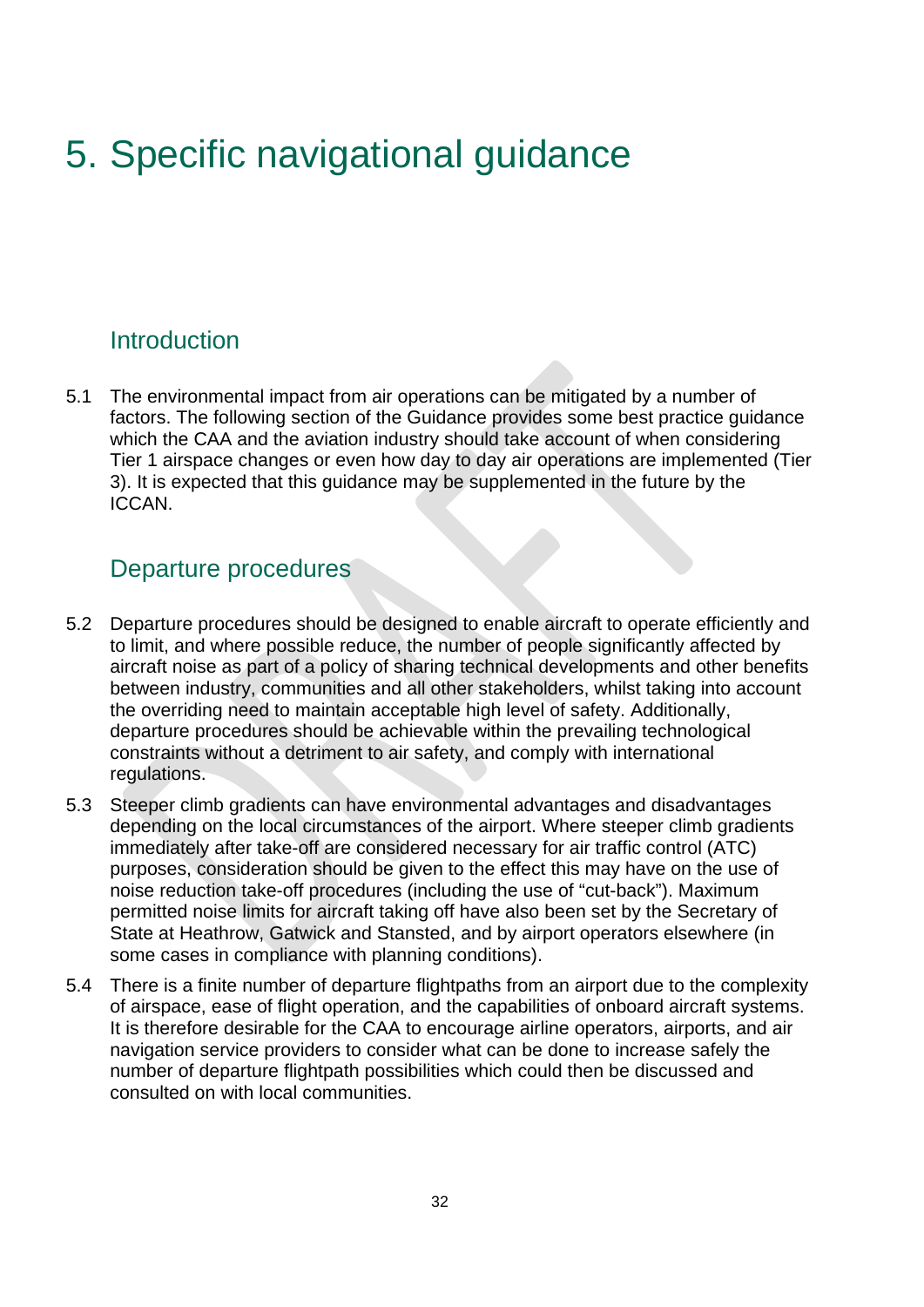### <span id="page-32-0"></span>Continuous Climb Operations

- 5.5 The use of Continuous Climb Operations (CCO) has implications for both noise and CO2/fuel efficiency. CCO is considered to have an overall neutral impact on noise, but it does involve the redistribution of some noise.<sup>[32](#page-32-3)</sup> A CCO does, however, have the potential to reduce fuel burn as aircraft reach efficient cruising levels earlier thus leading to fuel savings and a reduction in the amount of emissions, including CO2. CCO also means aircraft get above some of the most complex and congested low level airspace more quickly. Once clear of these areas there is generally more opportunity for aircraft to be routed directly onto their chosen path, and thus save flying time, track miles, and creating more efficient aircraft operations.
- 5.6 CCO forms a significant component of the FAS and the Government would like to see it introduced across the UK over the coming years as part of the overall modernisation of the UK airspace network. The CAA is encouraged therefore to continue to work with the aviation community to introduce CCO more widely in the coming years.

### <span id="page-32-1"></span>Arrival Procedures

- 5.7 Where airports are close to populated areas, landing noise is often seen as a more serious problem than departure noise. This is in part because of recent technological advances in modern jet aircraft, as well as the dispersal of departures between several routes. Arrival aircraft, by contrast, should follow a straight final approach track at comparatively lower altitudes (for a given range from the airport) and this reduces the opportunities to minimise aircraft noise disturbance.
- 5.8 A number of factors determine the level and distribution of noise from landing aircraft, such as the alignment of the runway, the location of the runway threshold, the angle of the glide path, the position of holding areas in relation to the final approach tracks, and the associated procedures for integrating landing traffic in the initial and intermediate approach phases. For the foreseeable future, measures targeted at the last of these factors are likely to offer the greatest potential for reducing noise from landing aircraft.

### <span id="page-32-2"></span>Continuous Descent Operations

5.9 Continuous Descent Operations (CDO) relate to continuous descent from cruising altitude. In the UK, CDO is often known as Continuous Descent Approach (CDA), which typically starts from an altitude of 6,000 feet. The Government's desire is that radar manoeuvring areas and the positions of holding stacks are designed and managed in ways that will assist and promote the consistent use of CDO and "low power/low drag" (LP/LD) techniques used by pilots.

<span id="page-32-3"></span><sup>32</sup> Reducing the Environmental Impacts of Ground Operations and Departing Aircraft: An Industry Code of Practice, [http://www.heathrowairport.com/static/Heathrow/Downloads/PDF/Departures\\_code\\_of\\_practice-](http://www.heathrowairport.com/static/Heathrow/Downloads/PDF/Departures_code_of_practice-%20LHR.pdf) LHR.pdf, page 21.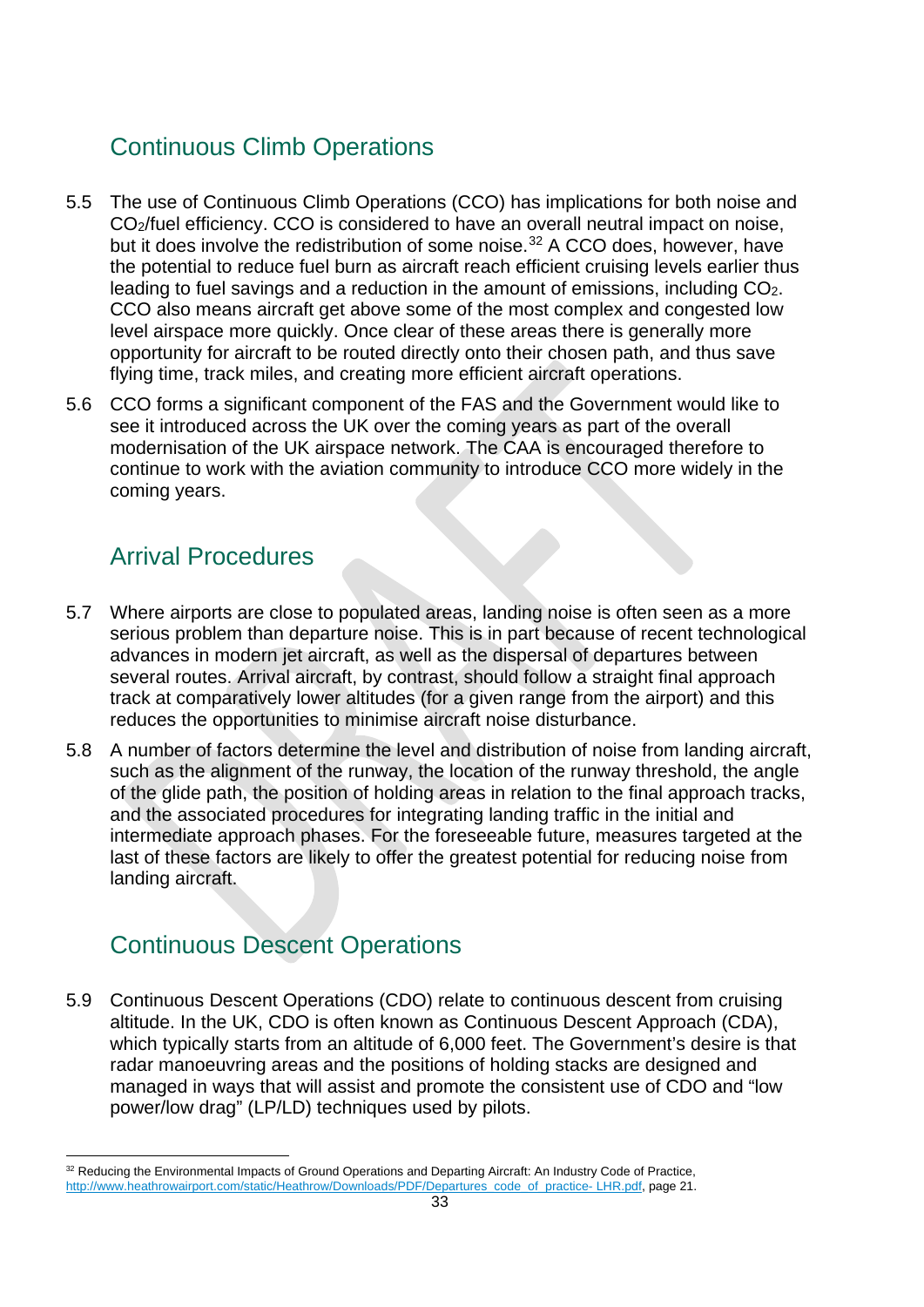- 5.10 A code of practice for arriving aircraft was established to address the noise from approaching aircraft in 2001 (revised in 2006) and this includes advice on measures to reduce noise from arriving aircraft, including CDO and LP/LD.<sup>[33](#page-33-2)</sup>
- 5.11 When a CDO procedure is flown the aircraft stays higher for longer (in comparison to a conventional approach), descending continuously from the bottom of the stack (or higher if possible). Being higher for longer and using less engine thrust means the noise impact on the ground is reduced (up to 5 decibels) in locations 10– 25nm from the airport and directly under the approach path. The use of CDO procedures can also mean significant fuel savings and reduced emissions since less engine power is required.
- 5.12 Consideration should therefore be given to how the use of CDO and LP/LD procedures can be promoted in the course of developing new procedures and when considering proposals for changes to existing airspace arrangements. Both procedures should be regarded as "best practice" for use at all airports where local circumstances (such as terrain clearance) do not preclude it.

### <span id="page-33-0"></span>Navigational accuracy

5.13 Navigation has been identified as one of the five components of the overall airspace system as part of the FAS.<sup>[34](#page-33-3)</sup> At present, much of the UK airspace route network in the UK is going through an important change from a reliance based on "conventional navigation" whereby required routes are aligned to ground based navigation aids, to the use of Performance-Based Navigation (PBN) technology which is based on satellite navigation. Most aircraft in the UK have modern PBN technology that does not require ground based navigation aids, but there is little standardisation of how they interpret the conventional route structure. Consequently, different aircraft/operators on the same route can often be seen to overfly different areas. The FAS includes the objective that UK airspace will be redesigned to a common set of Performance-Based Navigation (PBN)<sup>[35](#page-33-4)</sup> standards by 2025.

## <span id="page-33-1"></span>Noise Preferential Routes (NPRs)

5.14 NPRs have their origins in the 1960s when the Government suggested routes that aircraft should try to follow in order to minimise the number of people overflown by departing aircraft from airports which it owned and operated. In the early 1990s, a 1.5km swathe was added to either side of these NPRs to enable track keeping performance to be assessed. Following the Government's lead, over the years a number of other airports have also established NPRs and monitored track-keeping performance. Some of these were set voluntarily by the airport whilst others were created following local planning (section 106 of the Town and Country Planning Act 1990[36\)](#page-33-5) agreements with local authorities as has been undertaken, for example, at

<span id="page-33-2"></span><sup>33</sup> Noise From Arriving Aircraft: An Industry Code of Practice, 2006, second edition.

<span id="page-33-3"></span><sup>34</sup> [http://www.caa.co.uk/WorkArea/DownloadAsset.aspx?id=4294978317.](http://www.caa.co.uk/WorkArea/DownloadAsset.aspx?id=4294978317)

<span id="page-33-4"></span><sup>&</sup>lt;sup>35</sup> Annex B of this document has more details on PBN.

<span id="page-33-5"></span><sup>36</sup> This Act applies to England and Wales. Separate arrangements exist in Scotland and Northern Ireland.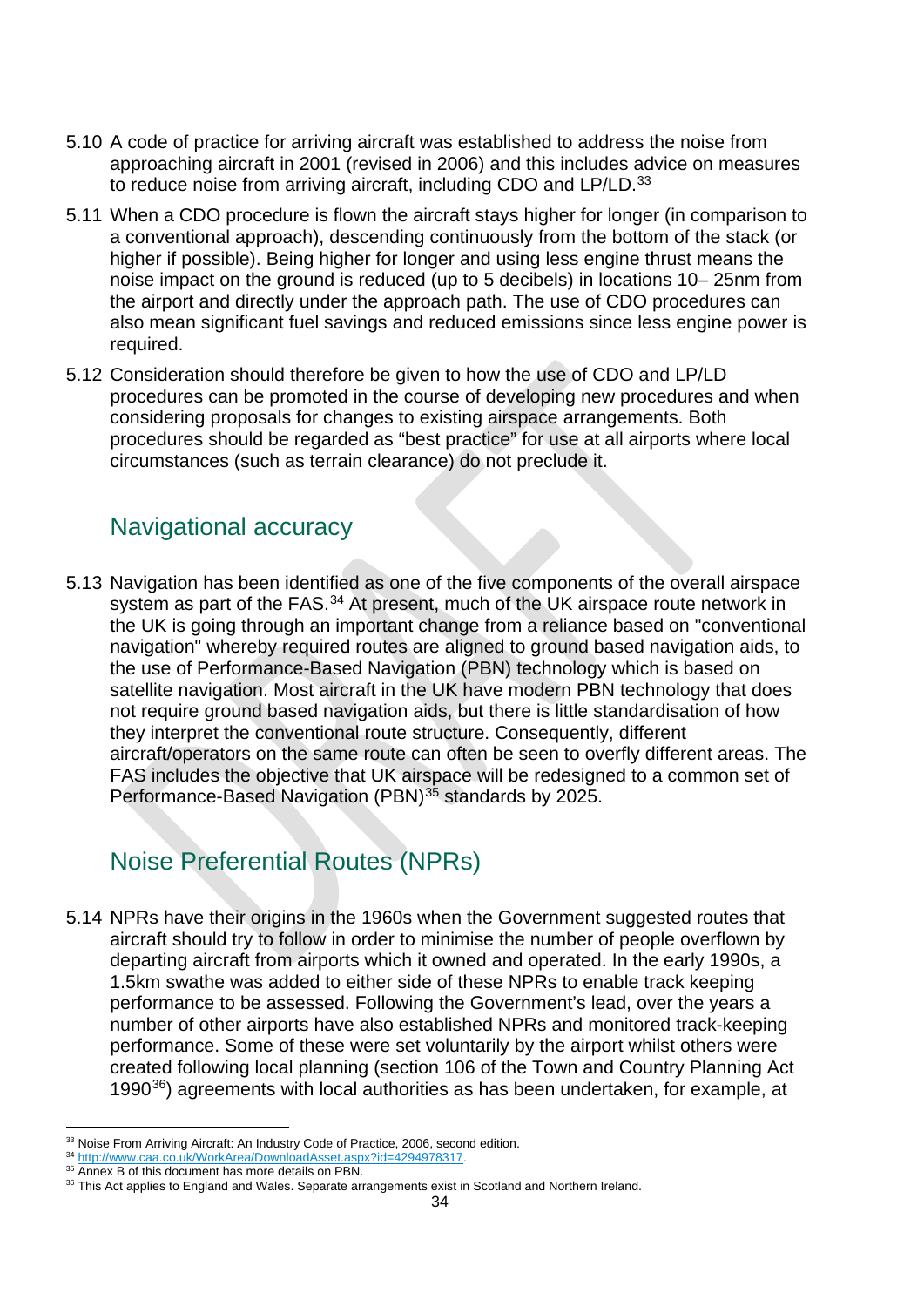Luton and Manchester airports. Although NPRs are currently published in the Aeronautical Information Publication, their ownership and enforcement does not rest with the CAA, but can rest with  $DT^{37}$  $DT^{37}$  $DT^{37}$  or local authorities. Moreover, today's aircraft fly using standard instrument departure procedures which are not always identical to an NPR.

5.15 The Government recognises that at the local level, NPRs can serve a useful purpose to help understand the track-keeping performance of departing aircraft and also as a means to assist in mitigating the impact of aircraft noise. However, whilst existing NPRs can continue and be updated if agreed at the local level, the Government considers that the implementation or retention of NPRs may not always be the most appropriate solution. Regardless of whether an NPR approach is taken, the Government considers that a transparent information-based approach is the most suitable means to assist local communities in understanding the likely noise impacts they can expect to receive and to know where aircraft are actually flying. This approach also enables the communities to be given information about arriving aircraft which in many circumstances can be more of a concern.

### <span id="page-34-0"></span>Publication of route information

- 5.16 In order to provide communities with transparency on the numbers of aircraft flown near them, Heathrow, Gatwick and Stansted airports should publish details of where the aircraft are actually flying and the amount of noise created. These airports can determine the precise information they wish to publish but should include:
	- the average distance of how close to the standard instrument departure route the aircraft have flown up to an altitude of 4,000 feet or higher if the airport wishes; and
	- the areas, and the specific number of departing aircraft, where 80%, 90%, 95% and 99% of air traffic has flown up to an altitude of 4,000 feet and the noise level in each of these areas; and
	- they should also provide details on the areas overflown by arriving aircraft from an altitude of 4,000 feet to when they reach the runway.
- 5.17 We would encourage other airports to publish similar information as required by Heathrow, Gatwick and Stansted where this is practicable.
- 5.18 The information required in Section 5.16 should ideally be made available on the airport's website and also provided to their respective consultative committees if they have one. It will need to be updated on a regular basis, although the airport can determine the precise frequency of this subject to consultation with their local communities. Airports are also encouraged to provide annual information returns which will enable communities to see whether there have been any changes in traffic patterns over previous years.
- 5.19 The Government expects that the new ICCAN will consider the information requirements on airports and promulgate detailed best practice advice on what it should cover.

<span id="page-34-1"></span><sup>&</sup>lt;sup>37</sup> Currently the NPRs at Heathrow, Gatwick and Stansted airports.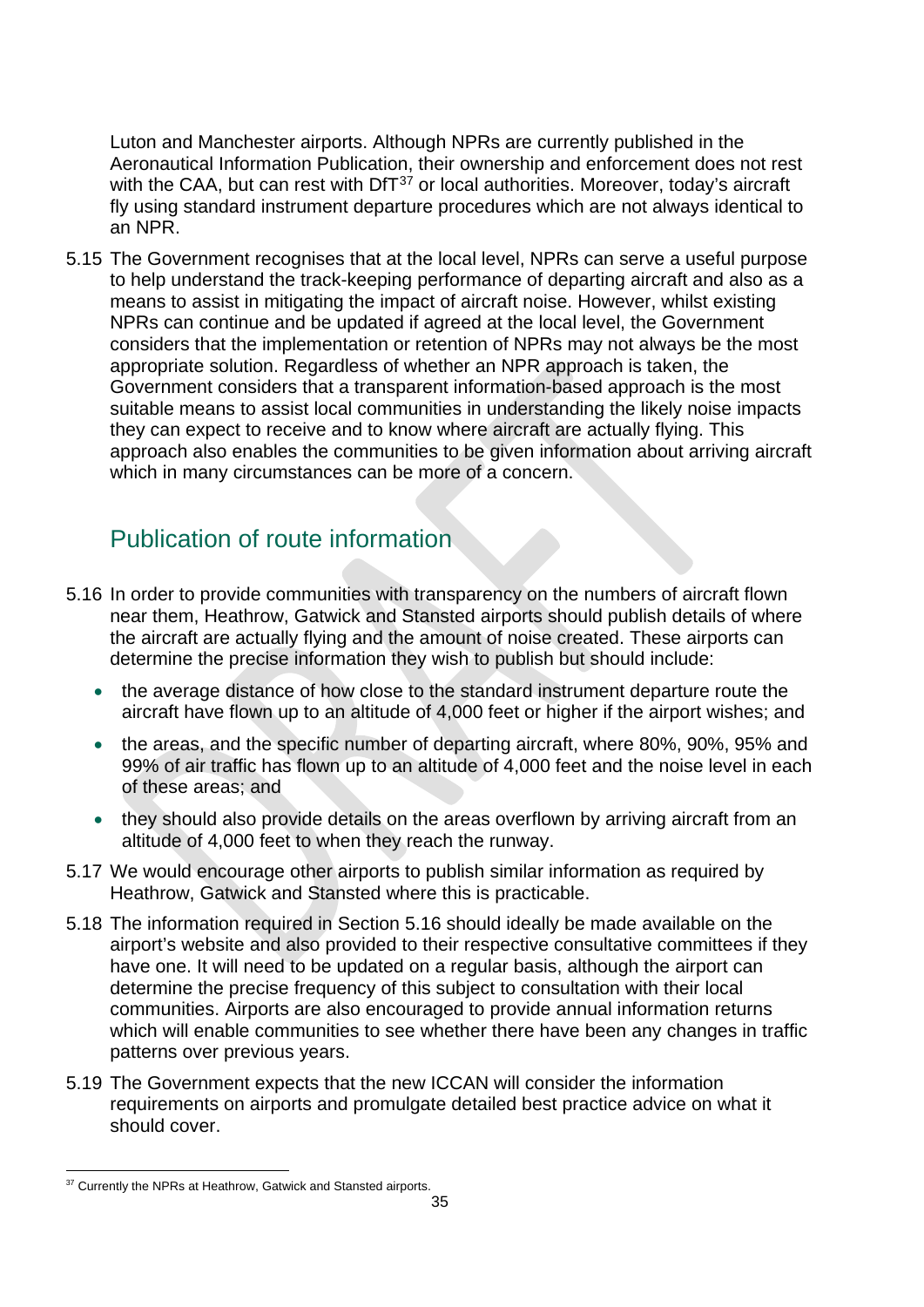# <span id="page-35-0"></span>6. The role of Government in the Airspace Change Process

In addition to the above Guidance issued to the CAA under section 70(2) of the Transport Act, the Department for Transport wishes to provide some guidance on its own role in the airspace change process which the CAA should also note and take account of.

#### <span id="page-35-1"></span>**Introduction**

6.1 The starting assumption for the role of the SofS in the airspace change process is that the role should be proportionate, transparent, predictable (as far as possible), and reserved for cases that are considered to be of strategic national importance. It is also considered that the CAA, acting as the UK's independent airspace regulator, is generally best placed to make decisions on airspace changes. The Government considers that a "call-in" approach similar to that which exists in the planning system creates the right balance between retaining the SofS's role in deciding on nationally important proposals while making sure that it is clear when and how that involvement could take place. However, the Government also considers that decisions made by the SofS in the planning process should not be reopened when considering airspace changes. The CAA should ensure that its processes takes account of the SofS call-in function on airspace change.

#### <span id="page-35-2"></span>Criteria for call-in

- 6.2 There is no obligation on the SofS to agree to call-in a specific airspace change proposal and there is also a need to avoid duplication with decisions already made in the planning system.
- 6.3 Any party can ask for the SofS to call-in a proposal. If an airspace change proposal met the call-in criteria, the SofS will have a discretion whether or not to call it in. The criteria for the SofS to "call-in" an airspace change proposal is that it was not linked to a planning decision which had already been determined by the SofS; and
	- a. it is considered to be of strategic national importance; or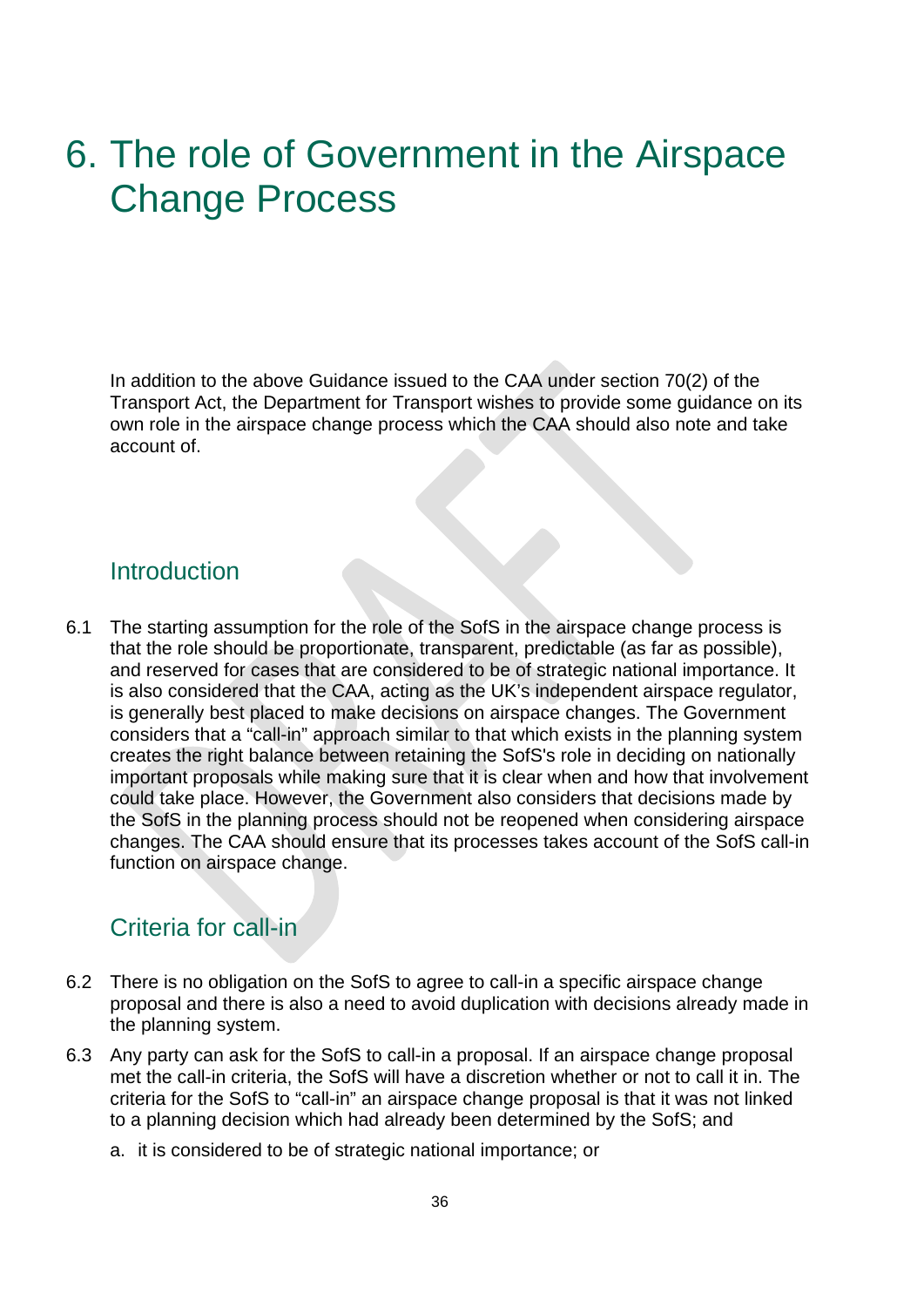- b. the proposal could have a significant impact (positive or negative) on UK economic growth; or
- c. it could lead to a change in noise distribution resulting in a 10,000 net increase in the number of people subjected to a noise level of at least  $54$  dB $^{38}$  $^{38}$  $^{38}$  as well as having an identified adverse impact on health and quality of life.<sup>[39](#page-36-3)</sup>
- 6.4 In all cases, the CAA should ensure that the proposer has considered the noise impact of its proposals and provided an assessment to enable the expected noise and overall value criteria in Section 6.3 above to be checked and determined quickly.
- 6.5 If a proposal was called in, the SofS will be supported in his decision-making by a senior DfT official who was not involved in any of the discussions with the CAA or sponsor of relevance to the proposal. The SofS will then make the decision to approve or reject the change proposal instead of the CAA. The CAA should therefore ensure that its airspace change process includes provision for the possibility of a callin being exercised. A called-in proposal will not be subject to a full public enquiry after being called in. This is because the proposal would already have been subject to the requirements of the CAA's airspace change process, which includes detailed requirements to consult widely and appropriately.

## <span id="page-36-0"></span>Coming into Force and transition arrangements

- 6.6 SofS call-in process will commence from the publication date of the revised Air Navigation Directions.<sup>[40](#page-36-4)</sup> It will form part of the UK's airspace change process for any new proposals submitted to the CAA. However, the existing arrangements would apply to any change proposal which had already been consulted on at the time of publication of this guidance.
- 6.7 The CAA is encouraged to consult the SofS if it considers there is any doubt as regards whether the call in function may be exercised for an ongoing airspace change proposal.

## <span id="page-36-1"></span>Handling of the call-in process<sup>[41](#page-36-5)</sup>

- 6.8 The CAA should inform the DfT when it has received a proposal for an airspace change which it has begun to consider. The CAA will need to provide the DfT with information on the proposal's noise and economic benefit in a form that can be assessed quickly.
- 6.9 Each request for the SofS to call-in an airspace change proposal will be considered by the DfT in the light of the criteria set out in Section 6.3 above. The call-in request should be submitted in writing to the DfT within 28 days of the proposal being

<span id="page-36-5"></span><sup>41</sup> As the CAA is developing its portal for handling airspace changes, it is expected that in due course the various notification requirements in the call in process will be done automatically through this mechanism.

<span id="page-36-2"></span><sup>38 100%</sup> mode LAeq 16h noise exposure.

<span id="page-36-3"></span><sup>&</sup>lt;sup>39</sup> The assessment of the numbers of people affected and the associated adverse impacts on health and quality of life of the airspace change proposal should be carried out by the sponsor in accordance with the requirements set out in this Guidance.

<span id="page-36-4"></span><sup>40</sup> This may be the same time as this document is published or at a later date.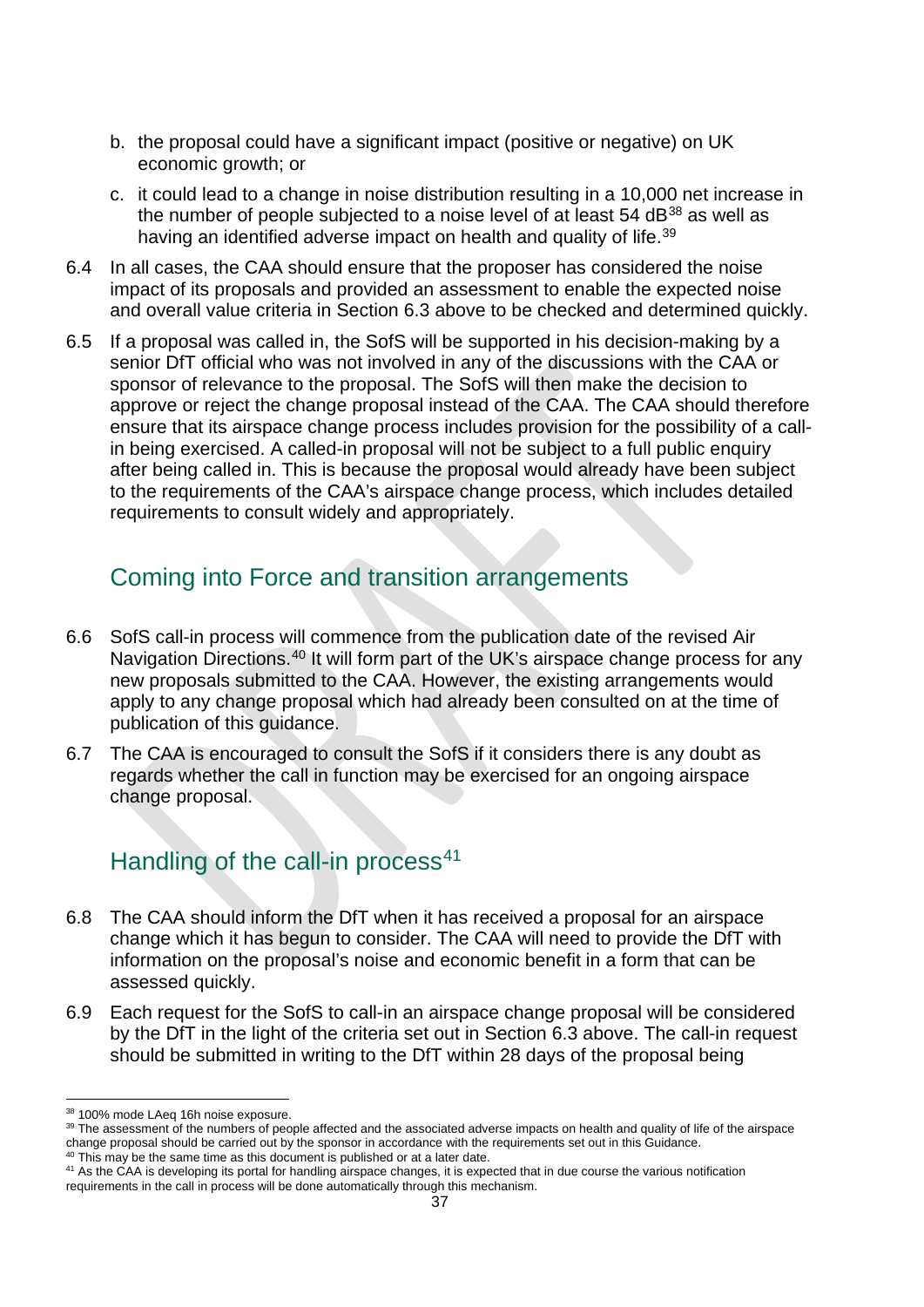submitted to the CAA otherwise it will not be considered. [42](#page-37-1) If the DfT receives a call in request we will inform the CAA within 7 days. Once a request has been made, we will seek to advise the CAA and the requestor within 8 weeks of the proposal being submitted as to whether the call-in function is to be exercised. The CAA should make allowance for these timings in its airspace change process.

6.10 If the SofS decides not to exercise the call-in function, the CAA can continue to determine the case without any further involvement of the SofS. If the SofS decides to exercise the call-in function, the process outlined in Section 6.11 to 6.12 below will be followed.

#### <span id="page-37-0"></span>DfT process for handling an agreed call-in proposal for an airspace change

- 6.11 Once it has been agreed that an airspace change proposal should be called-in by the DfT, the following process, which the CAA should ensure that its airspace change process includes provision for, will be exercised:
	- a. CAA will continue its consideration up to the point that it is able to give an informed opinion on the airspace change proposal;
	- b. once the CAA has reached its opinion on the proposal, it should inform the DfT what this is;
	- c. a senior DfT official will then be tasked with considering the proposal and making a recommendation to the SofS whether it should be approved or not. The person appointed would consider the evidence presented by the sponsor, including the WebTAG information and seek to take account of the views of other relevant parties, including ICCAN, as well as the professional technical advice and opinion of the CAA on the proposal;
	- d. after considering the relevant information, the senior DfT official would make a recommendation to the SofS on whether the proposal should be: approved, rejected; or subject to further work such as additional consultation requirements;
	- e. the SofS then makes the decision on the airspace change proposal taking into account the recommendation of the senior official, but he is not obliged to follow it;
	- f. the DfT then advised the CAA, the airspace change sponsor, and the initial requestor of the call-in, of the decision reached by the SofS;
	- g. if the decision is to reject or approve the proposal then that is the end of the process, but if further work is required from the sponsor then the process would return to (c) above and flow from there once the additional requirements have been met; and

<span id="page-37-1"></span> $42$  The CAA's airspace change process is transparent and so it will be possible for an interested party to determine that a proposal has made to it.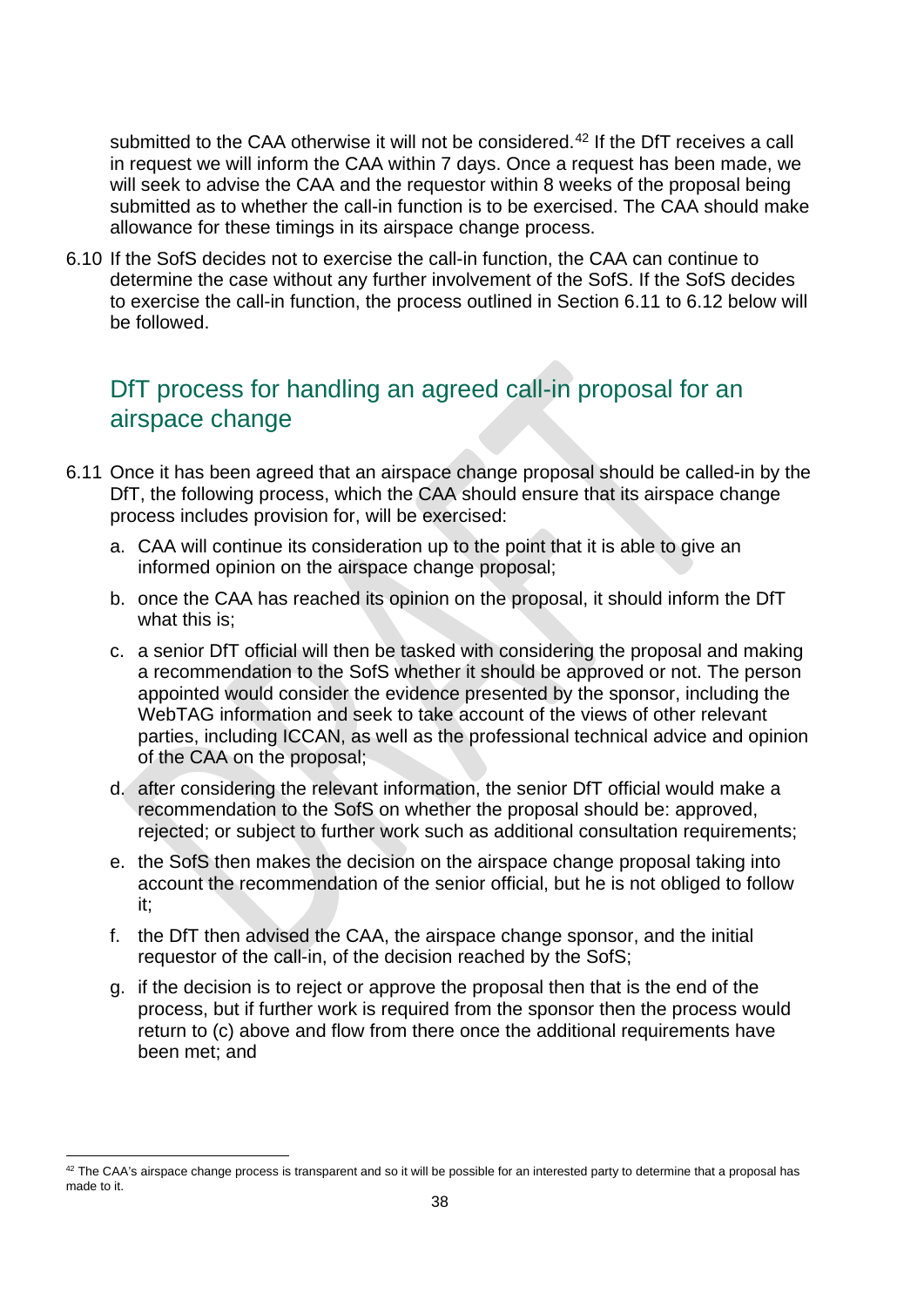- h. if further work is considered necessary, the CAA would be asked to review its opinion on the airspace change proposal and also for its views on the desired additional work programme.
- 6.12 There is no fixed timetable for handling a called-in proposal, but the DfT would aim to make the final decision within 3 months of the date the CAA has provided its opinion on the proposal or as soon as practical thereafter. The DfT will also keep the CAA informed as to the progress of the call-in proposal. The CAA should ensure that its airspace change process and associated guidance also takes into account the possibility that a further extension in the time required for the SofS call-in or for the sponsor to undertake the additional requirements may be necessary.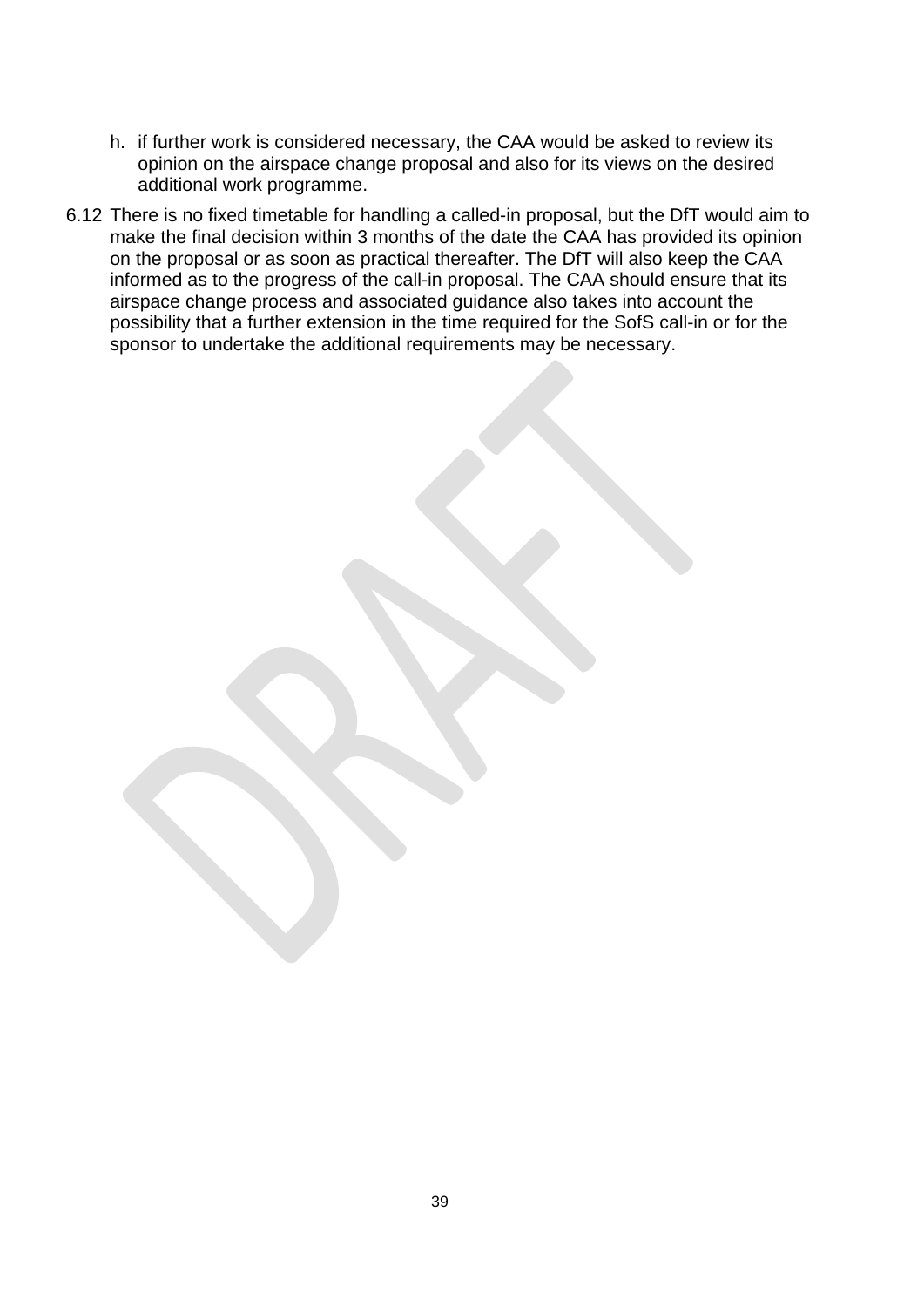# Revision of Guidance and enquiries

#### <span id="page-39-0"></span>Revision/amendment of Guidance

This Guidance will be reviewed by the Department on a regular basis and may be amended or replaced as deemed necessary by the Secretary of State. Minor amendments may not need to be consulted on but any substantial changes to this Guidance could be consulted on in line with the Government policy on consultations at the time the change was proposed.

#### <span id="page-39-1"></span>Enquiries about this Guidance

Any enquiries about this Guidance should be directed to:

Department for Transport Great Minster House 33 Horseferry Road LONDON SW1P 4DR Telephone – 0300 330 3000 Website – [www.gov.uk/dft](http://www.gov.uk/dft) General email enquiries<https://www.dft.gov.uk/about/contact/form/>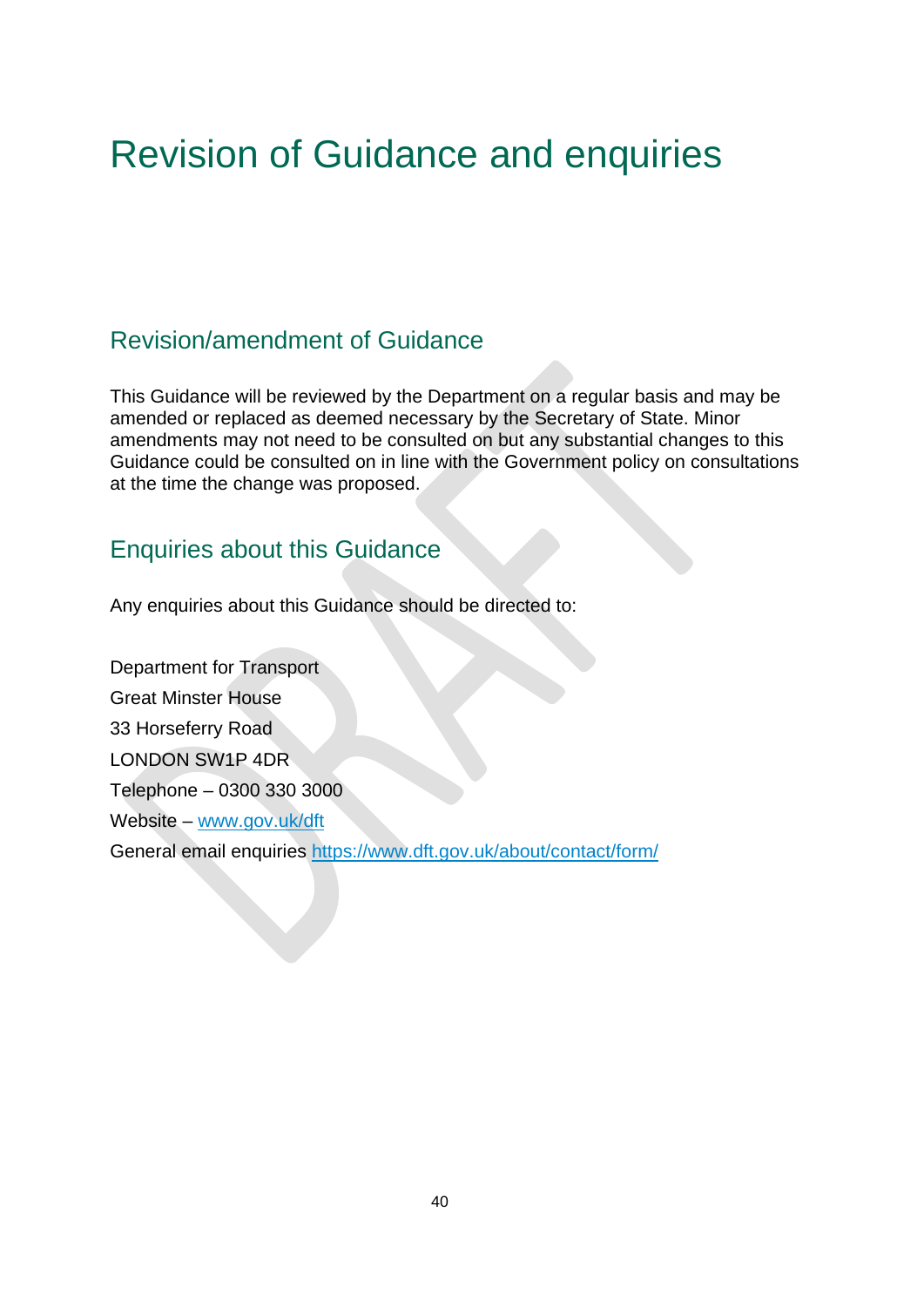# <span id="page-40-0"></span>Annex A: Performance Based Navigation

#### <span id="page-40-1"></span>Performance Based Navigation (PBN)

- A.1 PBN is the framework that defines the performance requirements for aircraft navigating on an air traffic service (ATS) route, terminal procedure or in a designated airspace. Its two main components are Area Navigation (RNAV) and Required Navigation Performance (RNP) specifications.
- A.2 The use of PBN enhances navigational accuracy and introduces a number of key benefits. These include: the ability to reduce the amount of ground-based navigational-related infrastructure needed; a safer and more efficient ATC system requiring less controller intervention; more efficient aircraft operations leading to less cost, flying time and emissions; and the ability to allow more predicable patterns of over flight as well as stabilised arrivals and approaches. PBN has the potential to reduce the number of people affected by aircraft noise by offering the flexibility to circumnavigate densely populated areas as well as offering increased options for the establishment of noise respite/relief routes. The Government therefore considers that the use of PBN will add a significant enhancement to the overall efficiency and capacity of the UK airspace network which allows the sustainable development of the air traffic network to accommodate future traffic levels.
- A.3 With PBN, the overall level of aircraft track-keeping is greatly improved for both approach and departure tracks, meaning aircraft will be more concentrated around the published route. This will mean noise impacts are concentrated on a smaller area, thereby exposing fewer people to noise than occurs with equivalent conventional procedures. However, experience at airports where PBN has been implemented demonstrates that this increased concentration of traffic can cause significant impacts on those living directly underneath the flightpath.
- A.4 The use of PBN procedures to create alternation of flight paths may be appropriate in some local circumstances, but it is also likely to increase the number of people who are affected by aircraft noise (albeit in a more predictable manner) and so should always be introduced only following consultation with the relevant local communities and stakeholders.
- A.5 The move to PBN requires the updating of existing route structures such as Standard Instrument Departures (SIDs), Standard Terminal Arrival Routes (STARs) and Initial Approach Procedures (IAPs). Updating individual routes in terminal areas can fall into one of two categories: "replication" where the existing route alignment is preserved as much as possible whilst catering for the greater navigational accuracy of PBN, or "redesign" where seeking to optimise the introduction of PBN will require consideration of a different alignment.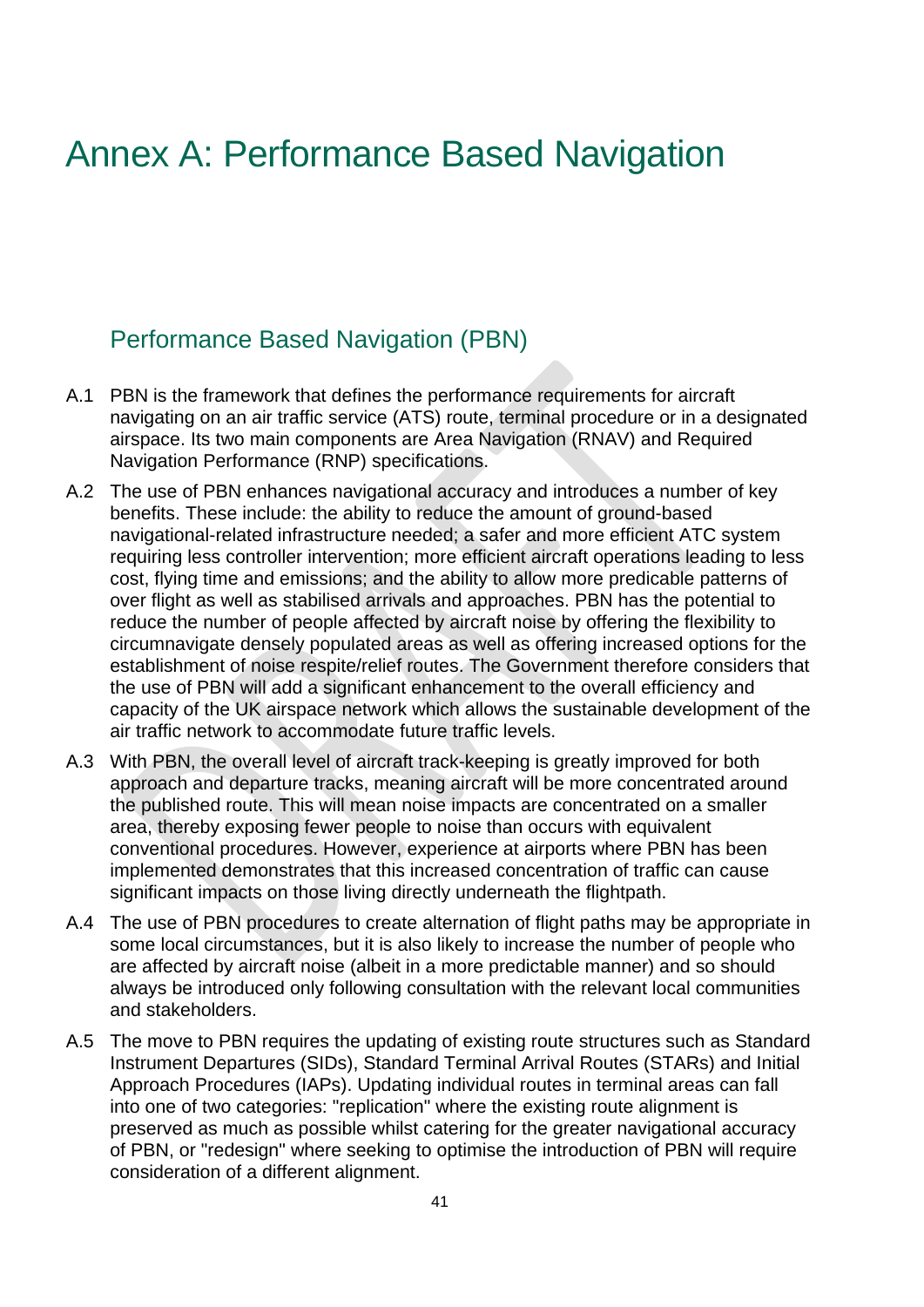# <span id="page-41-0"></span>Annex B: Glossary

| Acronym     | Term                                      | Meaning                                                                                                                                                                                                                                       |
|-------------|-------------------------------------------|-----------------------------------------------------------------------------------------------------------------------------------------------------------------------------------------------------------------------------------------------|
| <b>ACP</b>  | Airspace Change Process                   | The CAA's airspace change process which is set out in<br>its Civil Aviation Publication 725 (CAP 725).                                                                                                                                        |
| <b>AIP</b>  | Aeronautical Information<br>Publication   | A document which sets out the detailed structure of the<br>UK's airspace and which is also intended to satisfy<br>international requirements for the exchange of<br>aeronautical information.                                                 |
| <b>AND</b>  | <b>Air Navigation Directions</b>          | "The CAA (Air Navigation) Directions 2001 (incorporating<br>variation Direction 2004)". These directions set out the<br>CAA's air navigation duties and were jointly issued by the<br>SofS for Transport and the SofS for Defence.            |
| <b>ANG</b>  | <b>Air Navigation Guidance</b>            | This document which provides guidance to the aviation<br>industry and the CAA on air navigation.                                                                                                                                              |
| <b>ANSP</b> | <b>Air Navigation Service</b><br>Provider | A public or private entity providing air navigation services<br>for general air traffic.                                                                                                                                                      |
| <b>ATC</b>  | <b>Air Traffic Control</b>                | The service provided by controllers to prevent collisions<br>between aircraft and to expedite and maintain an orderly<br>flow of air traffic.                                                                                                 |
| <b>ATM</b>  | Air Traffic Management                    | The combination of the airborne and ground-based<br>functions (air traffic services, airspace management and<br>air traffic flow management) to ensure the safe and<br>efficient movement of aircraft during all phases of air<br>operations. |
| <b>ATMs</b> | <b>Air Transport Movements</b>            | The landings or take offs of aircraft engaged in the<br>transport of passengers or freight on commercial terms.                                                                                                                               |
| <b>ATS</b>  | <b>Air Traffic Services</b>               | The various flight information services, alerting services,<br>air traffic advisory services and ATC services (area,<br>approach and aerodrome control services).                                                                             |
|             | Airspace Design                           | The process by which airspace change sponsors develop<br>their proposals for amending the UK's airspace structure.                                                                                                                            |
|             | Airspace Structure                        | The detailed airspace layout and procedures as set out in<br>the AIP. It is overseen by the CAA and any changes to it<br>need to follow the CAA's airspace change process.                                                                    |
|             | Airspace Management                       | A planning function with the primary objective of<br>maximising the utilisation of available airspace.                                                                                                                                        |
|             | Airspace Users                            | All aircraft operated as general air traffic.                                                                                                                                                                                                 |
| CAA         | <b>Civil Aviation Authority</b>           | The statutory body which oversees and regulates all<br>aspects of civil aviation in the United Kingdom.                                                                                                                                       |
| <b>CAT</b>  | <b>Commercial Air Transport</b>           | Any aircraft operation involving the transport of<br>passengers, cargo or mail for remuneration or hire                                                                                                                                       |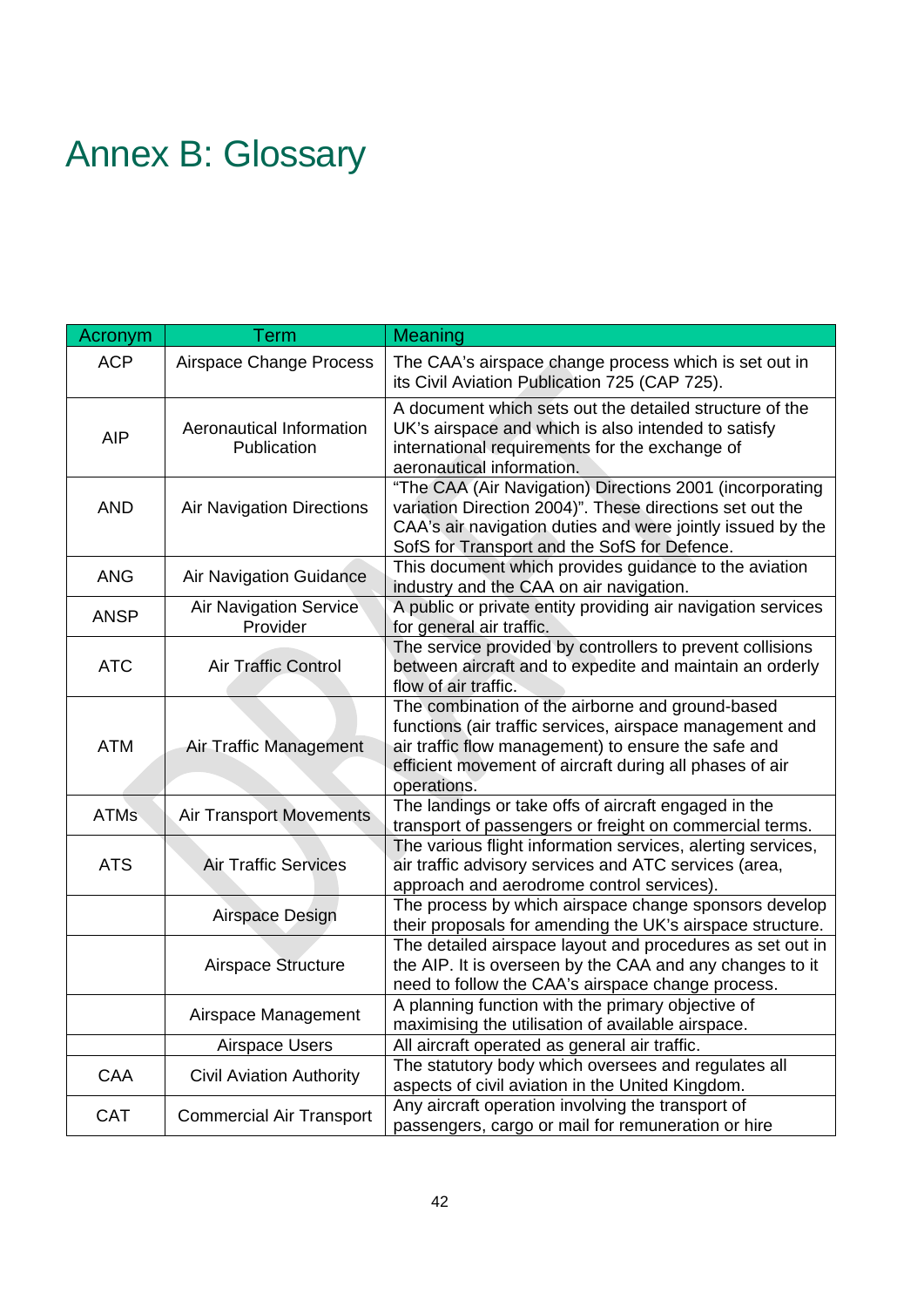|              | Concentration                                            | This is where aircraft are instructed by controllers or<br>follow procedures which mean that they fly the same<br>route consistently with minimal dispersion.                                                                                        |
|--------------|----------------------------------------------------------|------------------------------------------------------------------------------------------------------------------------------------------------------------------------------------------------------------------------------------------------------|
| <b>DfT</b>   | <b>Department for Transport</b>                          | The Government Department that leads on UK aviation<br>and the author of the Air Navigation Guidance.                                                                                                                                                |
|              | Dispersion/Dispersal                                     | Dispersal is the consequence of either natural variation<br>from a flight path as a result of navigational limitations, or<br>tactical vectoring of individual aircraft by ATC.                                                                      |
| EC           | <b>European Commission</b>                               | The executive body of the European Union responsible<br>for proposing legislation, implementing decisions,<br>upholding the EU treaties and managing the day-to-day<br>business of the EU.                                                           |
| <b>ERCD</b>  | The Environmental<br>Research and<br>Consultancy         | The team in the CAA which, as part of its activities,<br>estimates the noise exposures around London airports<br>(Heathrow, Gatwick and Stansted) on behalf of the<br>Department for Transport.                                                      |
| EU           | European Union                                           | The union of 28 European member states.                                                                                                                                                                                                              |
| <b>FAS</b>   | <b>Future Airspace Strategy</b>                          | The agreed UK plan to modernise airspace by 2030.                                                                                                                                                                                                    |
|              | <b>General Aviation</b>                                  | Any civil aircraft operation other than commercial air<br>transport or aerial work.                                                                                                                                                                  |
| <b>GAT</b>   | <b>General Air Traffic</b>                               | All movements of civil aircraft, as well as all movements<br>of State aircraft (including military, customs and police<br>aircraft) when these movements are carried out in<br>conformity with the procedures of the ICAO.                           |
|              | <b>Holding stacks</b>                                    | A fixed circling pattern in which aircraft fly whilst they wait<br>to land. When airports are busy, there can be a build-up<br>of aeroplanes waiting to land.                                                                                        |
| <b>ICAO</b>  | <b>International Civil Aviation</b><br>Organisation      | The international aviation body established by the 1944<br>Chicago Convention on International Civil Aviation.                                                                                                                                       |
| <b>ICCAN</b> | <b>Independent Commission</b><br>on Civil Aviation Noise | The independent UK body responsible for creating,<br>compiling and disseminating best practice to the aviation<br>industry.                                                                                                                          |
| <b>ILS</b>   | The Instrument Landing<br>System                         | The standard system for navigation of aircraft upon the<br>final approach for landing.                                                                                                                                                               |
| LAeq         |                                                          | The measure used to describe the average sound level<br>experienced over a period of time resulting in a single<br>decibel value. Measurements are always in decibels<br>(dB), though these are not stated.                                          |
| <b>LAMP</b>  | London Airspace<br><b>Management Programme</b>           | The NATS led project to modernise the airspace<br>structure across southern England.                                                                                                                                                                 |
| <b>LDEN</b>  |                                                          | The 24-hrLeq calculated for an annual period, but with a<br>5 decibel weighting for evening and a 10 decibel<br>weighting for night to reflect people's greater sensitivity to<br>noise within these periods.                                        |
| Lnight       |                                                          | Lnight is the equivalent continuous noise level over the<br>night-time period (23:00 to 07:00). It does not contain any<br>night-time noise weighting.                                                                                               |
|              | <b>Multiple Route Options</b>                            | The availability to the airspace user of more than one<br>routing option on the ATS route network. Options for<br>airspace design that are based on multiple flights paths.<br>These can potentially offer relief or respite from aircraft<br>noise. |